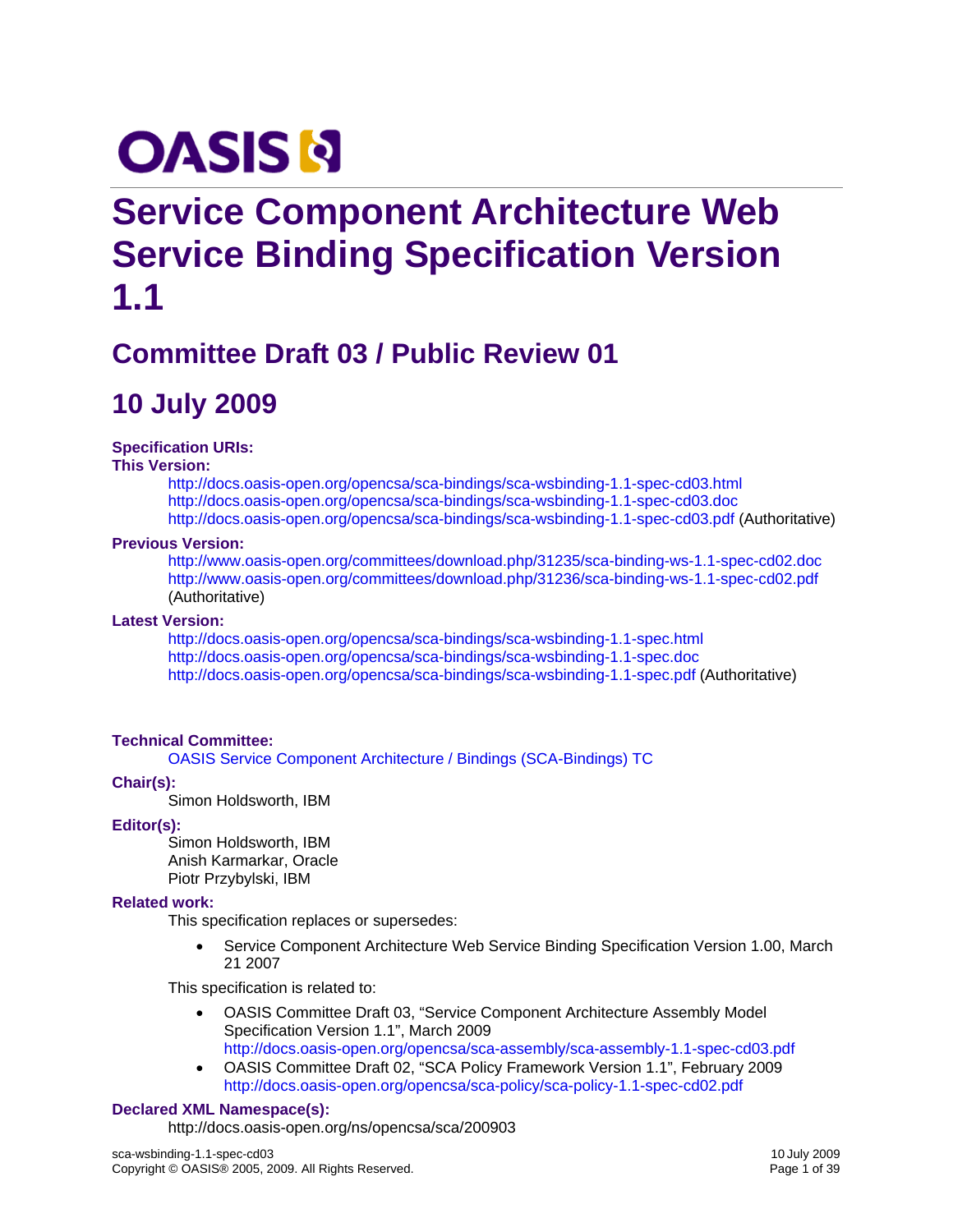#### **Abstract:**

The SCA Web Service binding specified in this document applies to the services and references of an SCA composite. It defines the manner in which a service can be made available as a web service, and in which a reference can invoke a web service.

This binding is a WSDL-based binding; that means it either references an existing WSDL binding or allows one to specify enough information to generate one. When an existing WSDL binding is not referenced, rules defined in this document allow one to generate a WSDL binding.

#### **Status:**

This document was last revised or approved by the OASIS Service Component Architecture / Bindings (SCA-Bindings) TC on the above date. The level of approval is also listed above. Check the "Latest Version" or "Latest Approved Version" location noted above for possible later revisions of this document.

Technical Committee members should send comments on this specification to the Technical Committee's email list. Others should send comments to the Technical Committee by using the "Send A Comment" button on the Technical Committee's web page at [http://www.oasis](http://www.oasis-open.org/committees/sca-bindings/)[open.org/committees/sca-bindings/](http://www.oasis-open.org/committees/sca-bindings/).

For information on whether any patents have been disclosed that may be essential to implementing this specification, and any offers of patent licensing terms, please refer to the Intellectual Property Rights section of the Technical Committee web page ([http://www.oasis](http://www.oasis-open.org/committees/sca-bindings/ipr.php)[open.org/committees/sca-bindings/ipr.php.](http://www.oasis-open.org/committees/sca-bindings/ipr.php)

The non-normative errata page for this specification is located at [http://www.oasis](http://www.oasis-open.org/committees/sca-bindings/)[open.org/committees/sca-bindings/](http://www.oasis-open.org/committees/sca-bindings/).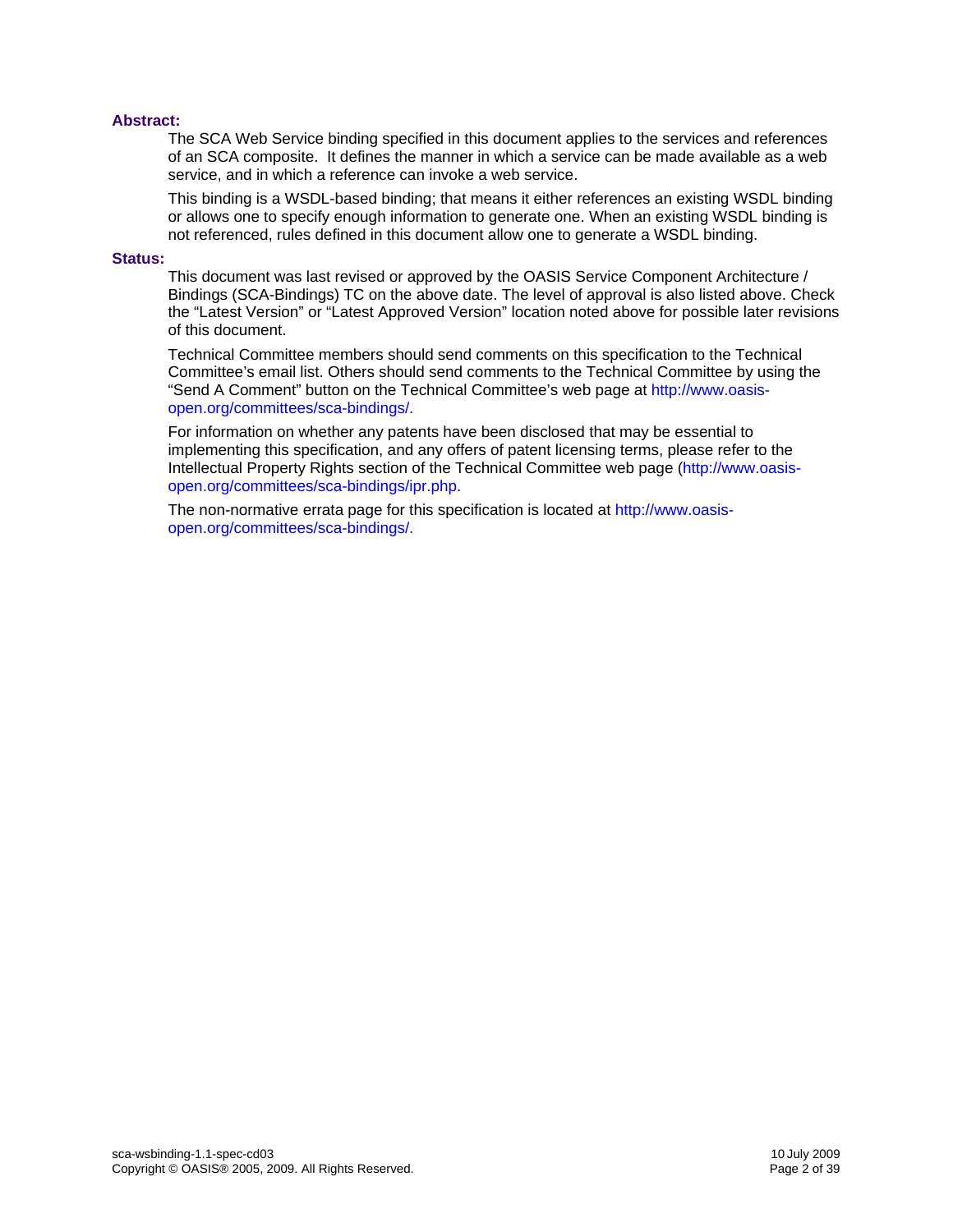### **Notices**

Copyright © OASIS® 2005, 2009. All Rights Reserved.

All capitalized terms in the following text have the meanings assigned to them in the OASIS Intellectual Property Rights Policy (the "OASIS IPR Policy"). The full Policy may be found at the OASIS website.

This document and translations of it may be copied and furnished to others, and derivative works that comment on or otherwise explain it or assist in its implementation may be prepared, copied, published, and distributed, in whole or in part, without restriction of any kind, provided that the above copyright notice and this section are included on all such copies and derivative works. However, this document itself may not be modified in any way, including by removing the copyright notice or references to OASIS, except as needed for the purpose of developing any document or deliverable produced by an OASIS Technical Committee (in which case the rules applicable to copyrights, as set forth in the OASIS IPR Policy, must be followed) or as required to translate it into languages other than English.

The limited permissions granted above are perpetual and will not be revoked by OASIS or its successors or assigns.

This document and the information contained herein is provided on an "AS IS" basis and OASIS DISCLAIMS ALL WARRANTIES, EXPRESS OR IMPLIED, INCLUDING BUT NOT LIMITED TO ANY WARRANTY THAT THE USE OF THE INFORMATION HEREIN WILL NOT INFRINGE ANY OWNERSHIP RIGHTS OR ANY IMPLIED WARRANTIES OF MERCHANTABILITY OR FITNESS FOR A PARTICULAR PURPOSE.

OASIS requests that any OASIS Party or any other party that believes it has patent claims that would necessarily be infringed by implementations of this OASIS Committee Specification or OASIS Standard, to notify OASIS TC Administrator and provide an indication of its willingness to grant patent licenses to such patent claims in a manner consistent with the IPR Mode of the OASIS Technical Committee that produced this specification.

OASIS invites any party to contact the OASIS TC Administrator if it is aware of a claim of ownership of any patent claims that would necessarily be infringed by implementations of this specification by a patent holder that is not willing to provide a license to such patent claims in a manner consistent with the IPR Mode of the OASIS Technical Committee that produced this specification. OASIS may include such claims on its website, but disclaims any obligation to do so.

OASIS takes no position regarding the validity or scope of any intellectual property or other rights that might be claimed to pertain to the implementation or use of the technology described in this document or the extent to which any license under such rights might or might not be available; neither does it represent that it has made any effort to identify any such rights. Information on OASIS' procedures with respect to rights in any document or deliverable produced by an OASIS Technical Committee can be found on the OASIS website. Copies of claims of rights made available for publication and any assurances of licenses to be made available, or the result of an attempt made to obtain a general license or permission for the use of such proprietary rights by implementers or users of this OASIS Committee Specification or OASIS Standard, can be obtained from the OASIS TC Administrator. OASIS makes no representation that any information or list of intellectual property rights will at any time be complete, or that any claims in such list are, in fact, Essential Claims.

The name "OASIS" is a trademark of OASIS, the owner and developer of this specification, and should be used only to refer to the organization and its official outputs. OASIS welcomes reference to, and implementation and use of, specifications, while reserving the right to enforce its marks against misleading uses. Please see <http://www.oasis-open.org/who/trademark.php>for above guidance.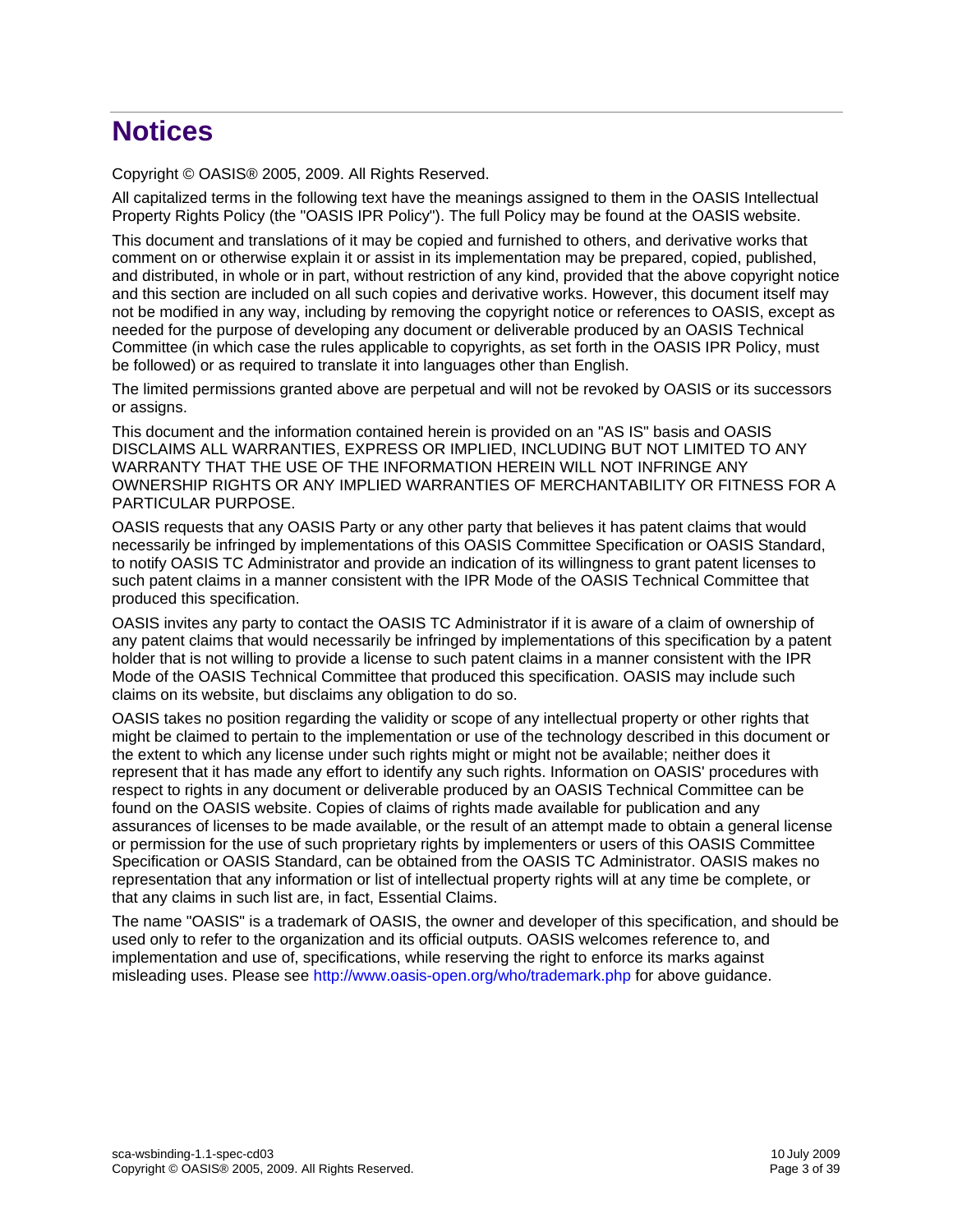# **Table of Contents**

| 1              |                                                                                         |  |
|----------------|-----------------------------------------------------------------------------------------|--|
|                |                                                                                         |  |
|                |                                                                                         |  |
|                |                                                                                         |  |
|                |                                                                                         |  |
| $\overline{2}$ |                                                                                         |  |
|                |                                                                                         |  |
|                |                                                                                         |  |
|                |                                                                                         |  |
|                |                                                                                         |  |
|                |                                                                                         |  |
|                |                                                                                         |  |
|                |                                                                                         |  |
|                |                                                                                         |  |
|                |                                                                                         |  |
| 3              |                                                                                         |  |
|                |                                                                                         |  |
|                |                                                                                         |  |
| 4              |                                                                                         |  |
|                |                                                                                         |  |
|                |                                                                                         |  |
|                |                                                                                         |  |
|                |                                                                                         |  |
| 5              |                                                                                         |  |
|                |                                                                                         |  |
|                |                                                                                         |  |
|                |                                                                                         |  |
|                |                                                                                         |  |
|                |                                                                                         |  |
|                |                                                                                         |  |
|                |                                                                                         |  |
|                |                                                                                         |  |
| 6              |                                                                                         |  |
|                |                                                                                         |  |
|                |                                                                                         |  |
| А.             |                                                                                         |  |
| В.             | SCA Web Services Callback Protocol Policy Assertion XML Schema: sca-binding-webservice- |  |
|                | callback.xsd                                                                            |  |
| C.             |                                                                                         |  |
| D.             |                                                                                         |  |
| Е.             |                                                                                         |  |
|                |                                                                                         |  |
| F.             |                                                                                         |  |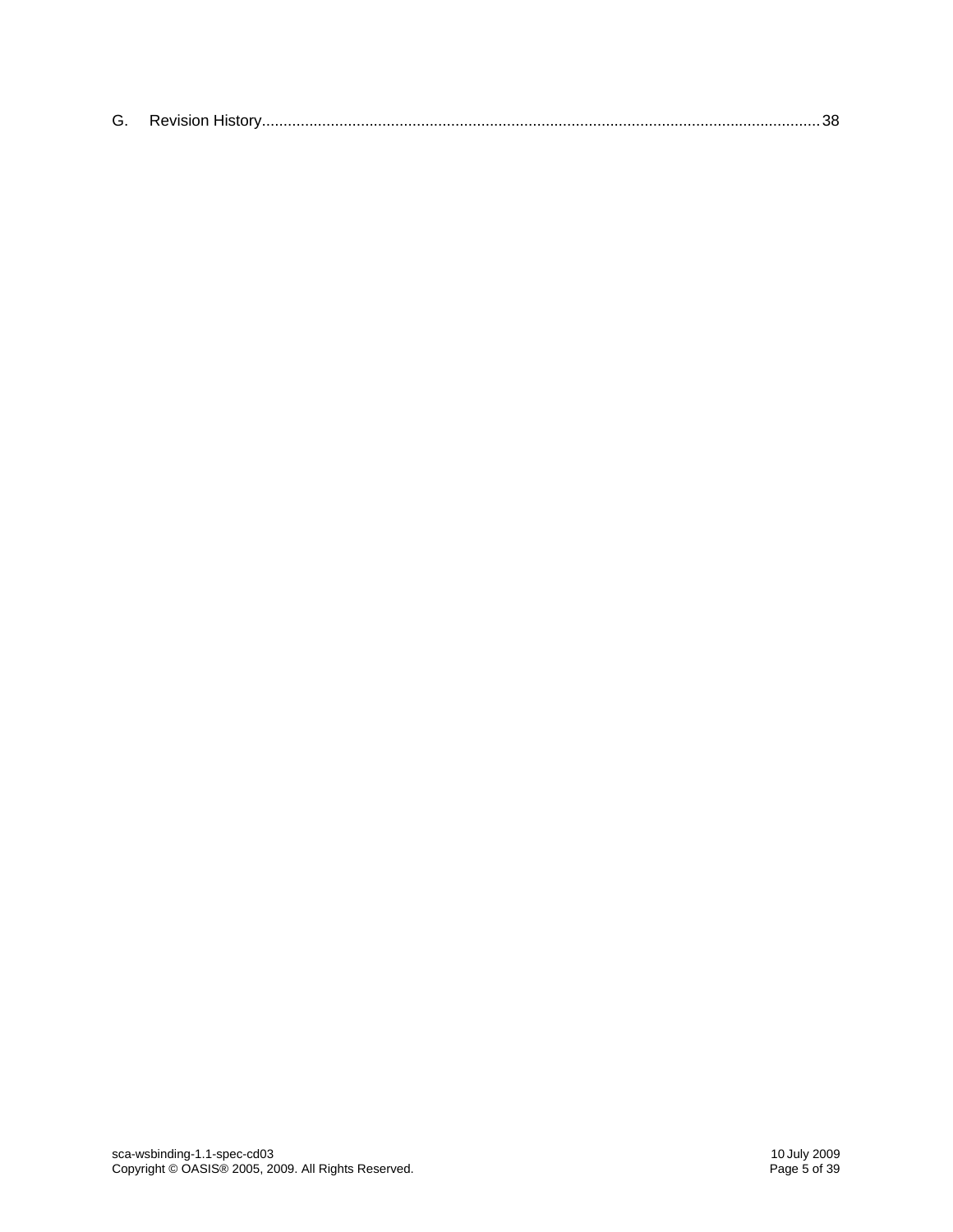### <span id="page-5-0"></span><sup>1</sup>**1 Introduction**

The SCA Web Service binding specified in this document applies to the services and references of composites and components **[\[SCA-Assembly\]](#page-6-1)**. It defines the manner in 2 3 4 5 which a service can be made available as a web service, and in which a reference can invoke a web service.

6 7 8 9 This binding is a WSDL-based binding; that means it either references an existing WSDL binding or can be configured to specify enough information to generate one. When an existing WSDL binding is not referenced, rules defined in this document allow one to generate a WSDL binding. This specification only defines a binding using WSDL 1.1.

10 11 12 13 14 15 The Web Service binding can point to an existing WSDL **[\[WSDL11\]](#page-6-2)** document, separately authored, that specifies the details of the WSDL binding to be used to provide or invoke the web service. In this case the SCA web services binding allows anything that is valid in a WSDL binding, including rpc-encoded style and binding extensions. It is the responsibility of the SCA system provider to ensure support for all options specified in the WSDL binding. Interoperation of such services is not guaranteed.

16 17 18 19 The SCA Web Service binding also provides attributes that can be used to provide the details of a WSDL SOAP binding. This allows a WSDL document to be synthesized in the case that one does not already exist. In this case only WS-I compliant mapping is supported.

20 21 22 The SCA Web Service binding can be further customized through the use of SCA Policy Sets. For example, a requirement to conform to a WS-I profile **[\[WSI-Profiles\]](#page-6-3)** could be represented with a policy set.

#### 23 **1.1 Terminology**

24 25 26 The key words "MUST", "MUST NOT", "REQUIRED", "SHALL", "SHALL NOT", "SHOULD", "SHOULD NOT", "RECOMMENDED", "MAY", and "OPTIONAL" in this document are to be interpreted as described in **[\[RFC2119\]](#page-6-4)**.

27 28 29 This specification uses predefined namespace prefixes throughout; they are given in the following list. Note that the choice of any namespace prefix is arbitrary and not semantically significant.

| <b>Prefix</b> | <b>Namespace</b>                                | <b>Notes</b>                                  |
|---------------|-------------------------------------------------|-----------------------------------------------|
| XS            | "http://www.w3.org/2001/XMLSchema"              | Defined by XML Schema 1.0<br>specification    |
| wsa           | "http://www.w3.org/2005/08/addressing"          | Defined by WS-Addressing 1.0                  |
| wsp           | "http://www.w3.org/ns/ws-policy"                | Defined by WS-Policy 1.5                      |
| wsrmp         | "http://docs.oasis-open.org/ws-rx/wsrmp/200702" | Defined by WS-ReliableMessaging<br>Policy 1.2 |
| soap11        | "http://schemas.xmlsoap.org/soap/envelope/"     | Defined by SOAP 1.1                           |
| soap12        | "http://www.w3.org/2005/08/addressing"          | Defined by SOAP 1.2                           |
| wsdli         | "http://www.w3.org/ns/wsdl-instance"            | Defined by WSDL 2.0                           |

30 Table 1-1 Prefixes and Namespaces used in this specification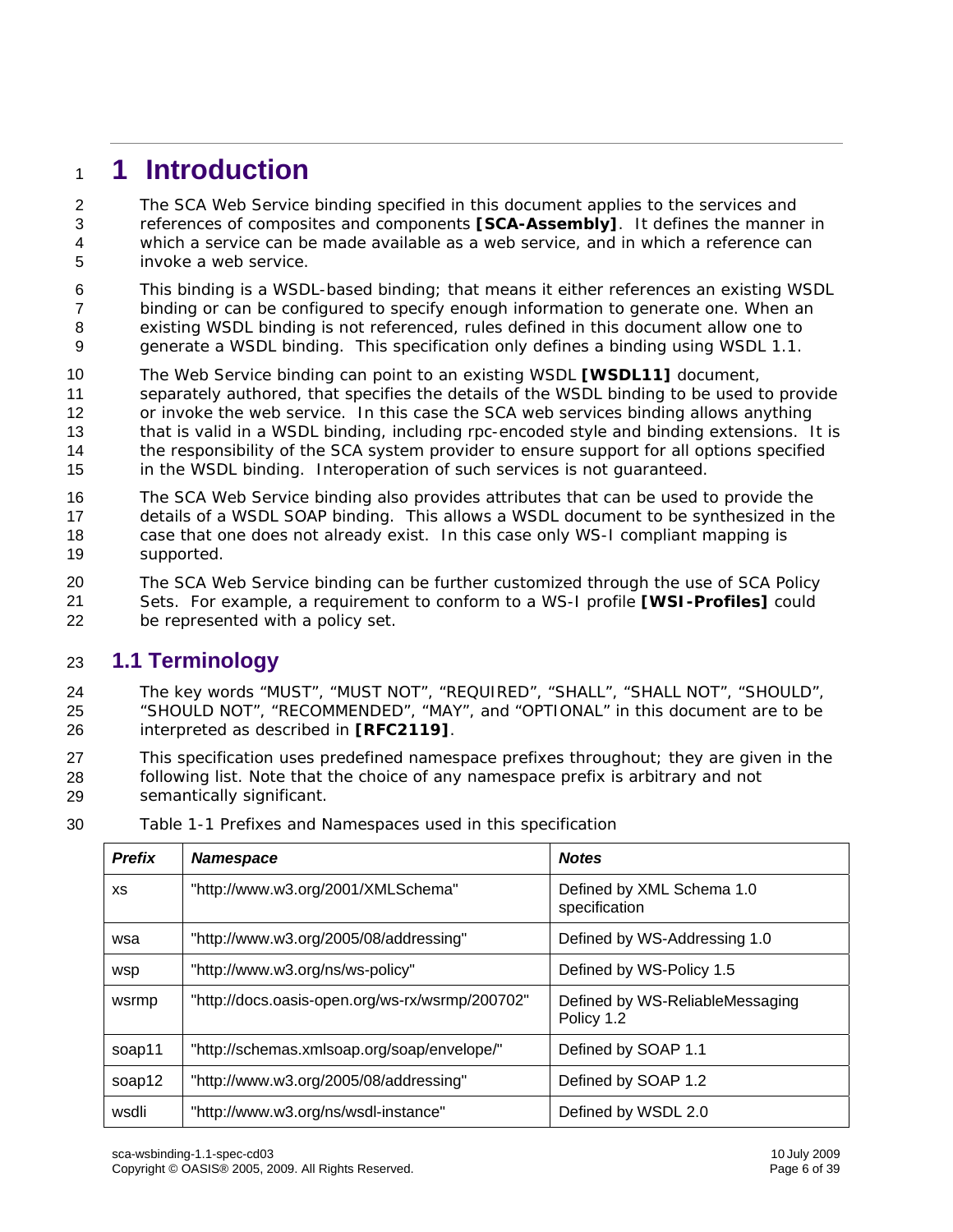<span id="page-6-0"></span>

| wsoap11       | "http://schemas.xmlsoap.org/wsdl/soap/"                | Defined by WSDL 1.1 [WSDL11]      |
|---------------|--------------------------------------------------------|-----------------------------------|
| $ws \cdot 12$ | "http://schemas.xmlsoap.org/wsdl/soap12/"              | Defined by [W11-SOAP12]           |
| sca           | "http://docs.oasis-<br>open.org/ns/opencsa/sca/200903" | Defined by the SCA specifications |

31

### 32 **1.2 Normative References**

<span id="page-6-14"></span><span id="page-6-13"></span><span id="page-6-12"></span><span id="page-6-11"></span><span id="page-6-10"></span><span id="page-6-9"></span><span id="page-6-8"></span><span id="page-6-7"></span><span id="page-6-6"></span><span id="page-6-5"></span><span id="page-6-4"></span><span id="page-6-3"></span><span id="page-6-2"></span><span id="page-6-1"></span>

| 33<br>34 | [RFC2119]      | S. Bradner, Key words for use in RFCs to Indicate Requirement Levels,<br>http://www.ietf.org/rfc/rfc2119.txt, IETF RFC 2119, March 1997. |
|----------|----------------|------------------------------------------------------------------------------------------------------------------------------------------|
| 35<br>36 | [SCA-Assembly] | <b>OASIS Committee Draft 03, "Service Component Architecture Assembly Model</b><br>Specification Version 1.1", March 2009                |
| 37       |                | http://docs.oasis-open.org/opencsa/sca-assembly/sca-assembly-1.1-spec-                                                                   |
| 38       |                | cd03.pdf                                                                                                                                 |
| 39       | [SCA-Policy]   | OASIS Committee Draft 02, "SCA Policy Framework Specification Version 1.1",                                                              |
| 40<br>41 |                | February 2009<br>http://docs.oasis-open.org/opencsa/sca-policy/sca-policy-1.1-spec-cd02.pdf                                              |
| 42       | [SCA-JCAA]     | OASIS Committee Draft 03, "SCA Java Common Annotations and APIs                                                                          |
| 43       |                | Specification Version 1.1", May 2009                                                                                                     |
| 44       |                | http://docs.oasis-open.org/opencsa/sca-j/sca-javacaa-1.1-spec-cd03.pdf                                                                   |
| 45       | [WSDL11]       | E. Christensen et al, Web Service Description Language (WSDL) 1.1,                                                                       |
| 46       |                | http://www.w3.org/TR/2001/NOTE-wsdl-20010315, W3C Note, March 15 2001.                                                                   |
| 47       | [WSDL20]       | Chinnici et al, Web Service Description Language (WSDL) Version 2.0 Part 1:                                                              |
| 48       |                | Core Language, http://www.w3.org/TR/2007/REC-wsdl20-20070626/, W3C                                                                       |
| 49       |                | Recommendation, June 26 2007.                                                                                                            |
| 50       | [WSI-Profiles] | "Basic Profile Version 1.1" http://www.ws-i.org/Profiles/BasicProfile-1.1.html,                                                          |
| 51       |                | "Attachments Profile Version 1.0" http://www.ws-                                                                                         |
| 52       |                | i.org/Profiles/AttachmentsProfile-1.0.html,                                                                                              |
| 53       |                | "Simple SOAP Binding Profile Version 1.0" http://www.ws-                                                                                 |
| 54       |                | i.org/Profiles/SimpleSoapBindingProfile-1.0.html,                                                                                        |
| 55       |                | "Basic Security Profile Version 1.0" http://www.ws-                                                                                      |
| 56       |                | i.org/Profiles/BasicSecurityProfile-1.0.html                                                                                             |
| 57<br>58 | [JAX-WS]       | "JSR 224: Java <sup>TM</sup> API for XML-Based Web Services (JAX-WS) 2.0"<br>http://jcp.org/en/jsr/detail?id=224                         |
| 59       | [SOAP11]       | Box et al, "Simple Object Access Protocol (SOAP) 1.1"                                                                                    |
| 60       |                | http://www.w3.org/TR/2000/NOTE-SOAP-20000508/, W3C Note May 2000                                                                         |
| 61       | [SOAP]         | Gudgin et al, "SOAP Version 1.2 Part 1: Messaging Framework"                                                                             |
| 62       |                | http://www.w3.org/TR/2003/REC-soap12-part1-20030624/, W3C                                                                                |
| 63       |                | Recommendation June 2003; Box et al, "Simple Object Access Protocol (SOAP)                                                               |
| 64       |                | 1.1" http://www.w3.org/TR/2000/NOTE-SOAP-20000508/, W3C Note May 2000                                                                    |
| 65       |                | [SOAP12Adjuncts] Gudgin et al, "SOAP Version 1.2 Part 2: Adjuncts (Second Edition)"                                                      |
| 66       |                | http://www.w3.org/TR/soap12-part2/, W3C Recommendation April 2007                                                                        |
| 67       | [WS-Addr]      | Gudgin et al, "Web Services Addressing 1.0 - Core"                                                                                       |
| 68<br>69 |                | http://www.w3.org/TR/2006/REC-ws-addr-core-20060509/, W3C<br>Recommendation May 2006                                                     |
| 70       | [W11-SOAP12]   | Angelov et al, "WSDL 1.1 Binding Extension for SOAP 1.2"                                                                                 |
| 71       |                | http://www.w3.org/Submission/wsdl11soap12/, W3C Member Submission April                                                                  |
| 72       |                | 2006                                                                                                                                     |
| 73       | [WS-Addr-SOAP] | Gudgin et al, "Web Services Addressing 1.0 - SOAP Binding"                                                                               |
| 74       |                | http://www.w3.org/TR/2006/REC-ws-addr-soap-20060509/, W3C                                                                                |
| 75       |                | Recommentation May 2006                                                                                                                  |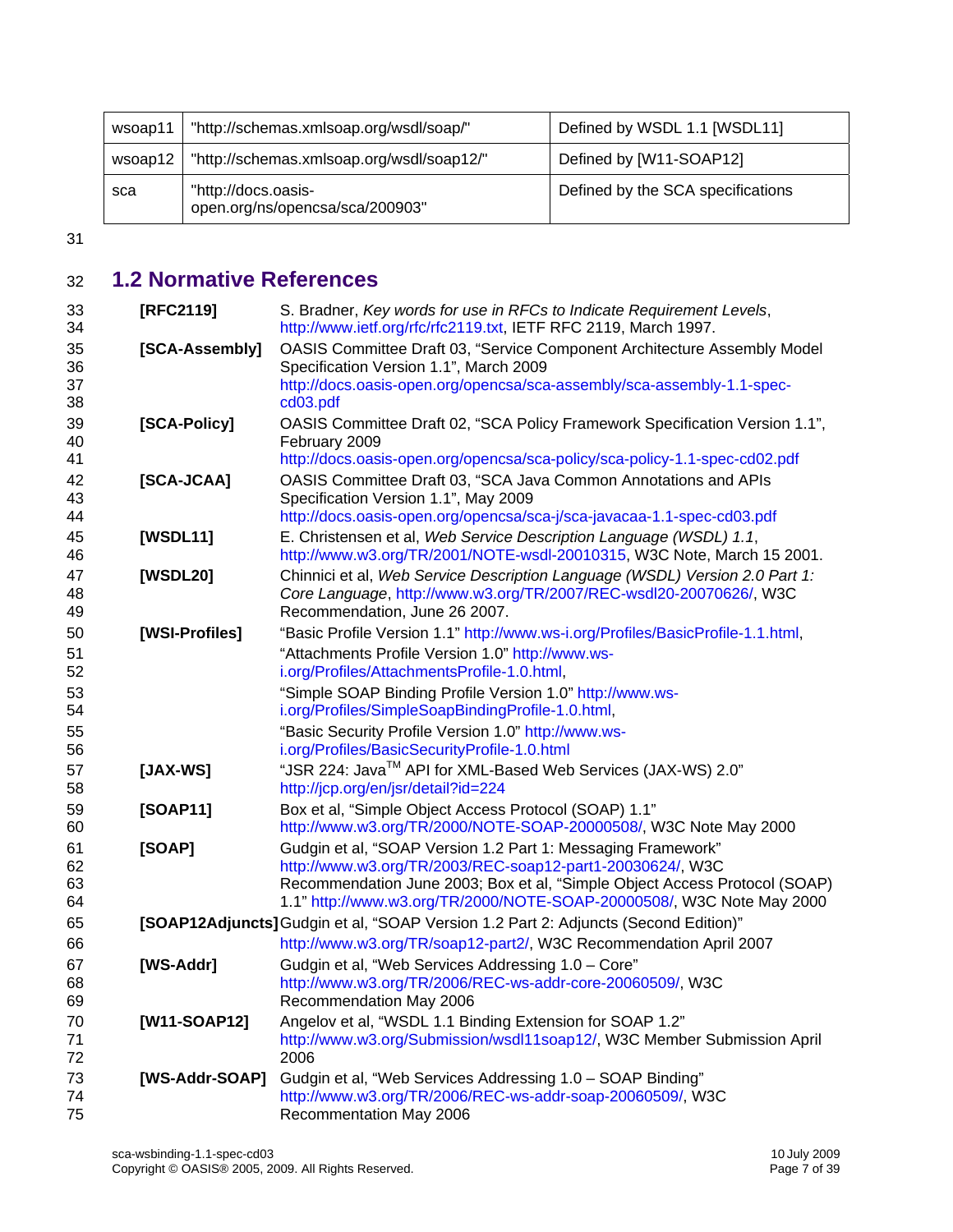<span id="page-7-4"></span><span id="page-7-3"></span><span id="page-7-0"></span>

| 76<br>77<br>78 | [WS-MC]        | OASIS Standard "Web Services Make Connection (WS-MakeConnection)<br>Version 1.1", February 2009<br>http://docs.oasis-open.org/ws-rx/wsmc/200702/wsmc-1.1-spec-os.doc |
|----------------|----------------|----------------------------------------------------------------------------------------------------------------------------------------------------------------------|
| 79<br>80<br>81 | [WS-Policy]    | Vedamuthu et al, "Web Services Policy 1.5 - Framework"<br>http://www.w3.org/TR/2007/REC-ws-policy-20070904, W3C Recommendation<br>September 2007                     |
| 82<br>83<br>84 | <b>IWS-PA1</b> | Vedamuthu et al, "Web Services Policy 1.5 - Attachment"<br>http://www.w3.org/TR/2007/REC-ws-policy-attach-20070904, W3C<br>Recommendation September 2007             |

#### <span id="page-7-5"></span>85 **1.3 Non-Normative References**

<span id="page-7-2"></span><span id="page-7-1"></span>

| 86<br>87       | <b>IWSI-API</b> | "Attachments Profile Version 1.0" http://www.ws-<br>i.org/Profiles/AttachmentsProfile-1.0.html                                                                                          |
|----------------|-----------------|-----------------------------------------------------------------------------------------------------------------------------------------------------------------------------------------|
| 88<br>89<br>90 | [MTOM]          | Gudgin et al, "SOAP Message Transmission Optimization Mechanism"<br>http://www.w3.org/TR/2005/REC-soap12-mtom-20050125/, W3C<br>Recommendation January 2005                             |
| 91<br>92<br>93 | [WS-Security]   | Oasis Standard "Web Services Security: SOAP Message Security 1.1 (WS-<br>Security 2004)" February 2006 http://docs.oasis-open.org/wss/v1.1/wss-v1.1-<br>spec-os-SOAPMessageSecurity.pdf |

### <span id="page-7-6"></span>94 **1.4 Naming Conventions**

95 96 97 This specification follows some naming conventions for artifacts defined by the specification. In addition to the conventions defined by section 1.3 of the Assembly **[\[SCA-Assembly\]](#page-6-1)** specification, this specification adds three additional conventions:

- 98 99 100 101 102 103 1. Where the names of elements and attributes consist partially or wholly of acronyms, the letters of the acronyms use the same case. When the acronym appears at the start of the name of an element or an attribute, or after a period, it is in lower case. If it appears elsewhere in the name of an element or an attribute, it is in upper case. For example, an attribute might be named "uri" or "jndiURL".
- 104 105 106 2. Where the names of types consist partially or wholly of acronyms, the letters of the acronyms are in all upper case. For example, an XML Schema type might be named "JCABinding" or "MessageID".
- 107 108 109 110 3. Values, including local parts of QName values, follow the rules for names of elements and attributes as stated above, with the exception that the letters of acronyms are in all upper case. For example, a value might be "JMSDefault" or "namespaceURI".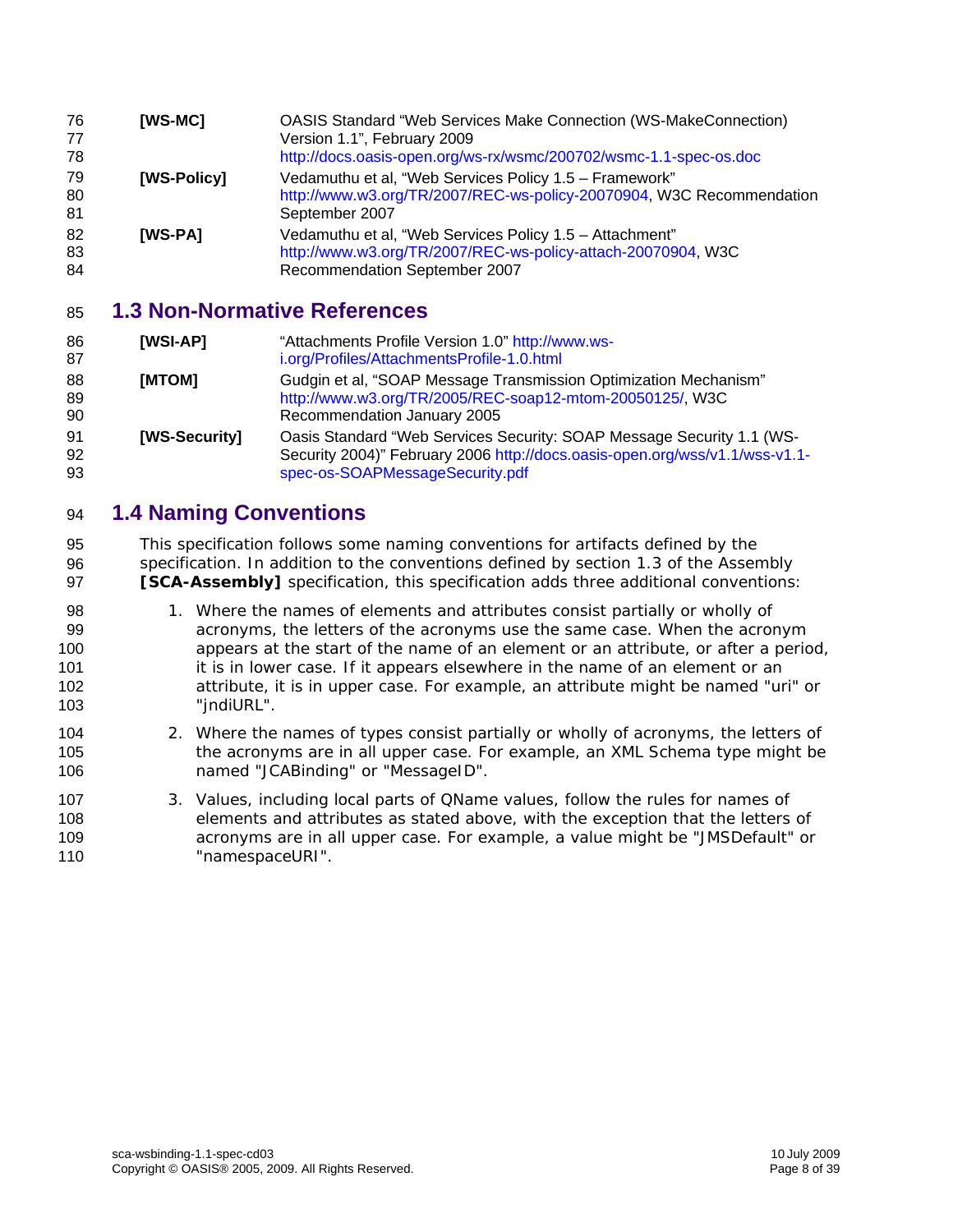### <span id="page-8-0"></span><sup>111</sup>**2 Web Service Binding Schema**

<span id="page-8-6"></span><span id="page-8-5"></span><span id="page-8-4"></span><span id="page-8-3"></span><span id="page-8-2"></span><span id="page-8-1"></span>112 The Web Service binding element is defined by the following pseudo-schema. 113 <br />
chinding.ws name="xs:NCName"?<br>
114 requires="list of 114 requires="list of xs:QName"?<br>115 policySets="list of xs:OName"? 115 policySets="list of xs:QName"?<br>116 https://www.uri="xs:anvURI"? 116 uri="xs:anyURI"?<br>117 wsdlElement="xs: wsdlElement="xs:anyURI"? 118 wsdli:wsdlLocation="list of xs:anyURI pairs"? > 119 <wireFormat ... />? 120 <operationSelector ... />?<br>121 <endpointReference>...</en 121 <endpointReference>...</endpointReference>\* 122 </binding.ws> 124 125 126 127 128 129 130 131 • */binding.ws/@name* - as defined in the SCA Assembly Specification **[\[SCA-](#page-6-1)[Assembly\]](#page-6-1)**. • */binding.ws/@requires* - as defined in the SCA Assembly Specification **[\[SCA-](#page-6-1)[Assembly\]](#page-6-1)**. • */binding.ws/@policySets* - as defined in the SCA Assembly Specification **[\[SCA-](#page-6-1)[Assembly\]](#page-6-1)**. • */binding.ws/@uri* - the resolution algorithm of Section 2.2 below describes how 132 this attribute is interpreted. For an SCA reference, the @uri attribute MUST be an 133 **[absolute value.](#page-26-1)** [BWS20001] 134 • */binding.ws/@wsdlElement* – when present this attribute specifies the URI of a 135 WSDL element. The value of the @wsdlElement attribute MUST identify an element [in an existing WSDL 1.1 document.](#page-26-2) [BWS20002] The URI can have the following forms: 136 137 138 139 Service: <WSDL-namespace-URI>#wsdl.service(<service-name>) 140 [If the binding is for an SCA service, the](#page-26-3) *wsdlElement* attribute MUST NOT specify 141 the *wsdl.service* [form of URI.](#page-26-3) [BWS20003] 142 143 144 145 146 If the binding is for an SCA reference, the set of available ports for the reference consists of the ports in the WSDL service that have portTypes which are compatible supersets of the SCA reference as defined in the SCA Assembly Model specification **[\[SCA-Assembly\]](#page-6-1)** and satisfy all the policy constraints of the binding. 147 If the *wsdl.service* form of *wsdlElement* [is used on an SCA reference binding, the](#page-26-4)  [set of available ports for the reference MUST contain at least one port.](#page-26-4) [BWS20004] The set of available ports represents a single SCA reference binding 148 149 150 with respect to the multiplicity of that SCA reference. If the *[wsdl.service](#page-26-5)* form of 151 *wsdlElement* [is used on an SCA reference binding, the SCA runtime MUST raise](#page-26-5)  152 **[an error if there are no available ports that it supports.](#page-26-5)** [BWS20005] **When an** 153 [invocation is made using an SCA reference binding with the](#page-26-6) *wsdl.service* form of 154 *wsdlElement*[, the SCA runtime MUST use exactly one port from the set of](#page-26-6)  155 **available ports for the reference (with port selection on a per-invocation basis** 156 **permitted**). [BWS20006]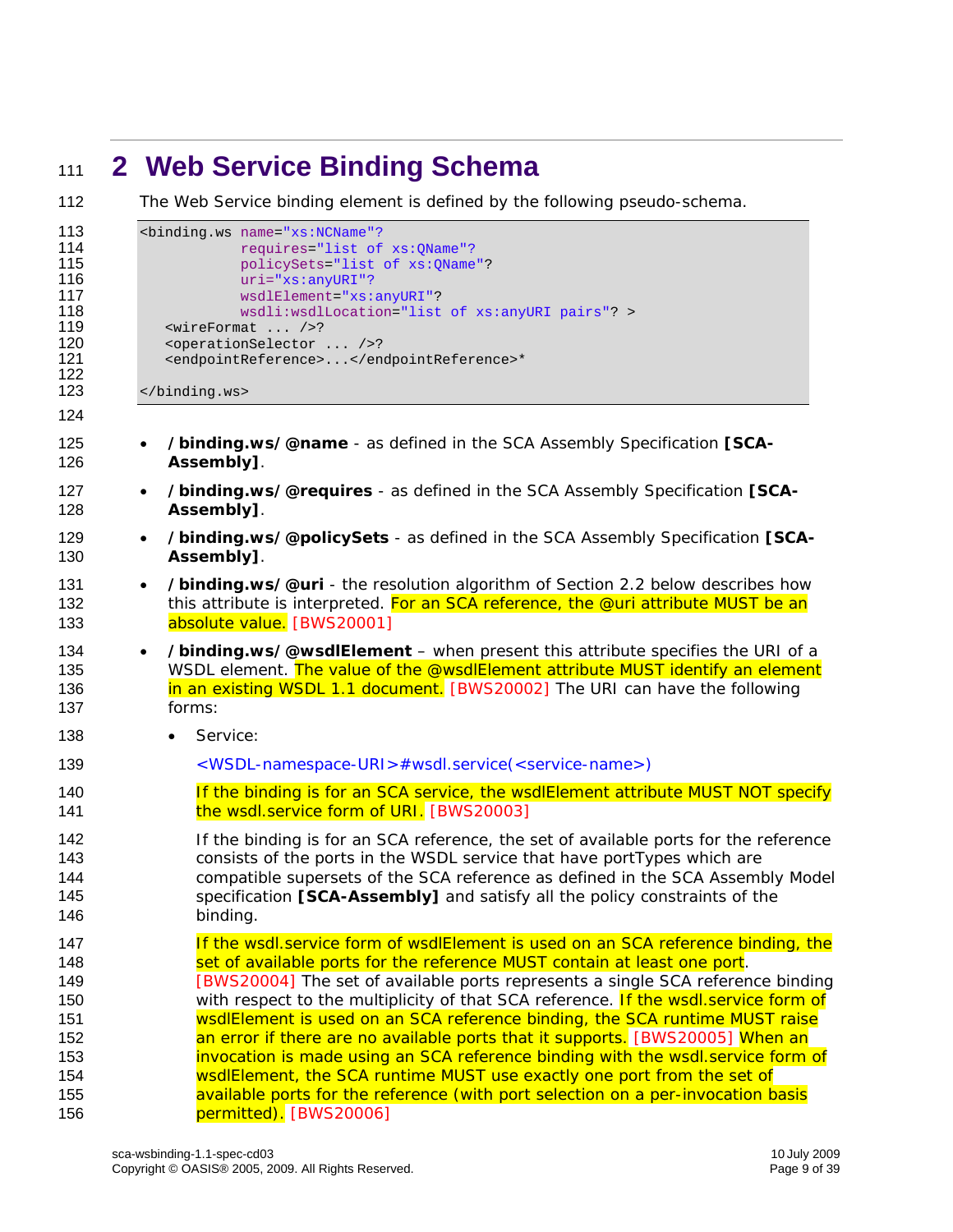<span id="page-9-10"></span><span id="page-9-9"></span><span id="page-9-8"></span><span id="page-9-7"></span><span id="page-9-6"></span><span id="page-9-5"></span><span id="page-9-4"></span><span id="page-9-3"></span><span id="page-9-2"></span><span id="page-9-1"></span><span id="page-9-0"></span>

| 157                                                                       | $\bullet$ | Port:                                                                                                                                                                                                                                                                                                                                                                                                                                                                                                                                                                                                                                                                                                                                                                                                                                                                                                        |
|---------------------------------------------------------------------------|-----------|--------------------------------------------------------------------------------------------------------------------------------------------------------------------------------------------------------------------------------------------------------------------------------------------------------------------------------------------------------------------------------------------------------------------------------------------------------------------------------------------------------------------------------------------------------------------------------------------------------------------------------------------------------------------------------------------------------------------------------------------------------------------------------------------------------------------------------------------------------------------------------------------------------------|
| 158                                                                       |           | <wsdl-namespace-uri>#wsdl.port(<service-name>/<port-name>)</port-name></service-name></wsdl-namespace-uri>                                                                                                                                                                                                                                                                                                                                                                                                                                                                                                                                                                                                                                                                                                                                                                                                   |
| 159<br>160<br>161<br>162<br>163<br>164<br>165<br>166<br>167<br>168<br>169 |           | If the binding is for an SCA service, the portType associated with the specified<br>WSDL port MUST be compatible with the SCA service interface as defined in<br>section 2.1, and the port MUST satisfy all the policy constraints of the<br>binding. [BWS20007] The SCA runtime MUST expose an endpoint for the specified<br>WSDL port, or raise an error if it does not support the WSDL port. [BWS20008] If<br>the binding is for an SCA reference, the portType associated with the specified<br>WSDL port MUST be a compatible superset of the SCA reference interface as<br>defined in the SCA Assembly Model specification [SCA-Assembly], and the port<br>MUST satisfy all the policy constraints of the binding. [BWS20009] The SCA<br>runtime MUST use the specified WSDL port for invocations made using the SCA<br>reference, or raise an error if it does not support the WSDL port. [BWS20010] |
| 170                                                                       | $\bullet$ | Binding:                                                                                                                                                                                                                                                                                                                                                                                                                                                                                                                                                                                                                                                                                                                                                                                                                                                                                                     |
| 171                                                                       |           | <wsdl-namespace-uri>#wsdl.binding(<binding-name>)</binding-name></wsdl-namespace-uri>                                                                                                                                                                                                                                                                                                                                                                                                                                                                                                                                                                                                                                                                                                                                                                                                                        |
| 172<br>173<br>174<br>175<br>176<br>177                                    |           | If the binding is for an SCA service, the portType associated with the specified<br>WSDL binding MUST be compatible with the SCA service interface as defined in<br>section 2.1, and the WSDL binding MUST satisfy all the policy constraints of the<br>binding. [BWS20011] The SCA runtime MUST expose an endpoint for the<br>specified WSDL binding, or raise an error if it does not support the WSDL binding.<br>[BWS20012]                                                                                                                                                                                                                                                                                                                                                                                                                                                                              |
| 178<br>179<br>180<br>181<br>182<br>183<br>184                             |           | If the binding is for an SCA reference, the portType associated with the specified<br>WSDL binding MUST be a compatible superset of the SCA reference interface as<br>defined in the SCA Assembly Model specification [SCA-Assembly], and the<br>WSDL binding MUST satisfy all the policy constraints of the binding.<br>[BWS20013] The SCA runtime MUST use the specified WSDL binding for<br>invocations made using the SCA reference, or raise an error if it does not support<br>the WSDL binding. [BWS20014]                                                                                                                                                                                                                                                                                                                                                                                            |
| 185<br>186<br>187<br>188<br>189                                           |           | When the wsdl. binding form of wsdlElement is used, the endpoint address URI<br>for an SCA reference MUST be specified by either the @uri attribute on the<br>binding or a WS-Addressing <i>EndpointReference</i> element, except where the SCA<br>Assembly Model specification [SCA-Assembly] states that the @uri attribute can<br>be omitted. [BWS20015]                                                                                                                                                                                                                                                                                                                                                                                                                                                                                                                                                  |
| 190<br>191                                                                |           | /binding.ws/@wsdli:wsdlLocation - when present this attribute specifies the<br>$location(s)$ of the WSDL document(s) associated with specific namespace(s).                                                                                                                                                                                                                                                                                                                                                                                                                                                                                                                                                                                                                                                                                                                                                  |
| 192<br>193<br>194<br>195<br>196                                           |           | The @wsdli: wsdlLocation attribute can be used in the event that the <wsdl-<br>namespace-URI &gt; value in the @wsdlElement attribute is not dereferencable, or when<br/>the intended WSDL document is to be found at a different location than the one<br/>pointed to by the <wsdl-namespace-uri>. The semantics of this attribute are<br/>specified in Section 7.1 of WSDL 2.0 [WSDL20].</wsdl-namespace-uri></wsdl-<br>                                                                                                                                                                                                                                                                                                                                                                                                                                                                                   |
| 197<br>198                                                                |           | If the @wsdli: wsdlLocation attribute is used the @wsdlElement attribute MUST also<br>be specified. [BWS20017]                                                                                                                                                                                                                                                                                                                                                                                                                                                                                                                                                                                                                                                                                                                                                                                               |
| 199<br>200                                                                |           | The value of the @wsdli: wsdlLocation attribute MUST identify an existing WSDL 1.1<br>document. [BWS20018]                                                                                                                                                                                                                                                                                                                                                                                                                                                                                                                                                                                                                                                                                                                                                                                                   |
| 201<br>$\bullet$<br>202                                                   |           | /binding.ws/wireFormat - as defined in the SCA Assembly Specification [SCA-<br>Assembly]. This specification does not define any new wireFormat elements.                                                                                                                                                                                                                                                                                                                                                                                                                                                                                                                                                                                                                                                                                                                                                    |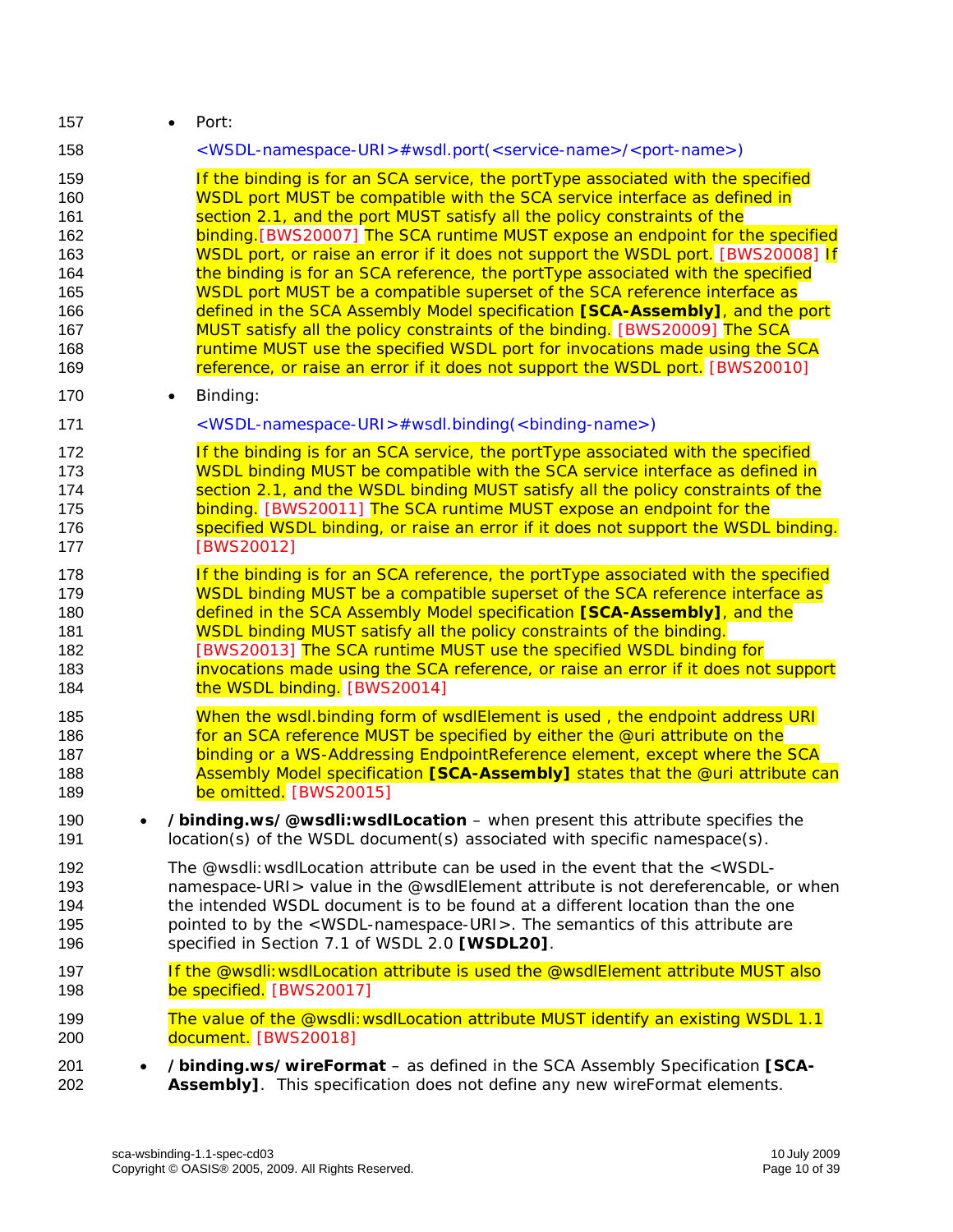- <span id="page-10-0"></span>203 204 205 • */binding.ws/operationSelector* – as defined in the SCA Assembly Specification **[\[SCA-Assembly\]](#page-6-1)**. This specification does not define any new operationSelector elements.
- 206 207 208 • */binding.ws/endpointReference* – when present this element provides the WS-Addressing **[\[WS-Addr\]](#page-6-6)** EndpointReference that specifies the endpoint for the service or reference.
- 209 [A binding.ws element MUST NOT contain more than one of any of the following: the](#page-27-4)  210 **@uri attribute; the @wsdlElement attribute referring to a WSDL port or to a WSDL** 211 [service; the endpointReference element.](#page-27-4) [BWS20019]
- <span id="page-10-1"></span>212 The endpoint address URI for an SCA service or the callback element of an SCA 213 reference is determined as specified in section 2.2. For the *callback* [element of an SCA](#page-27-5)  214 service, the binding MUST NOT specify an endpoint address URI or a WS-Addressing 215 [EndpointReference.](#page-27-5) [BWS20020]
- <span id="page-10-2"></span>216 The SCA runtime MUST support all the attributes of the <br/>binding.ws> element, namely 217 @name, @uri, @requires, @policySets, @wsdlElement, and 218 **@wsdli: wsdlLocation.** [BWS20021]
- <span id="page-10-4"></span><span id="page-10-3"></span>219 [The SCA runtime SHOULD support the element <endpointReference>.](#page-27-7) [BWS20022] If an 220 SCA runtime does not support the element <endpointReference>, then it MUST reject [an SCA WS Binding XML document \(as defined in Section 5.1\) that contains the element.](#page-27-8) 221
- <span id="page-10-5"></span>[BWS20023] 222
- <span id="page-10-6"></span>223 [The <binding.ws> element MUST conform to the XML schema defined in sca-binding-](#page-27-9)224 [webservice.xsd.](#page-27-9) [BWS20024]

#### 225 **2.1 Compatibility of SCA Service Interfaces and WSDL portTypes**

- 226 227 A WSDL portType is compatible with an SCA service interface if and only if all of the following conditions are satisfied:
- 228 1. The SCA service interface is remotable.
- 229 230 231 232 233 234 235 236 2. The operations on the portType are the same as the operations on the SCA service interface, with the same operation name, same input types (taking order as significant), same output types (taking order as significant), and same fault/exception types. If the SCA service interface is not a WSDL portType, it is mapped to a WSDL portType for the purposes of this comparison. The mapping is defined in the relevant SCA specification for the interface type. If the interface cannot be mapped to WSDL, the SCA service interface is not compatible with the WSDL portType.
- 237 238 239 240 241 3. WSDL 1.1 message parts can point either to an XML Schema element declaration or to an XML Schema type declaration. When determining compatibility between two WSDL operations, a message part that points to an XML Schema element is considered to be incompatible with a message part that points to an XML Schema type.
- 242 243 244 245 4. If either the portType or the SCA service interface declares an SCA callback interface, then both the portType and the SCA service interface declare callback interfaces and these callback interfaces are compatible according to points 1 through 3 above.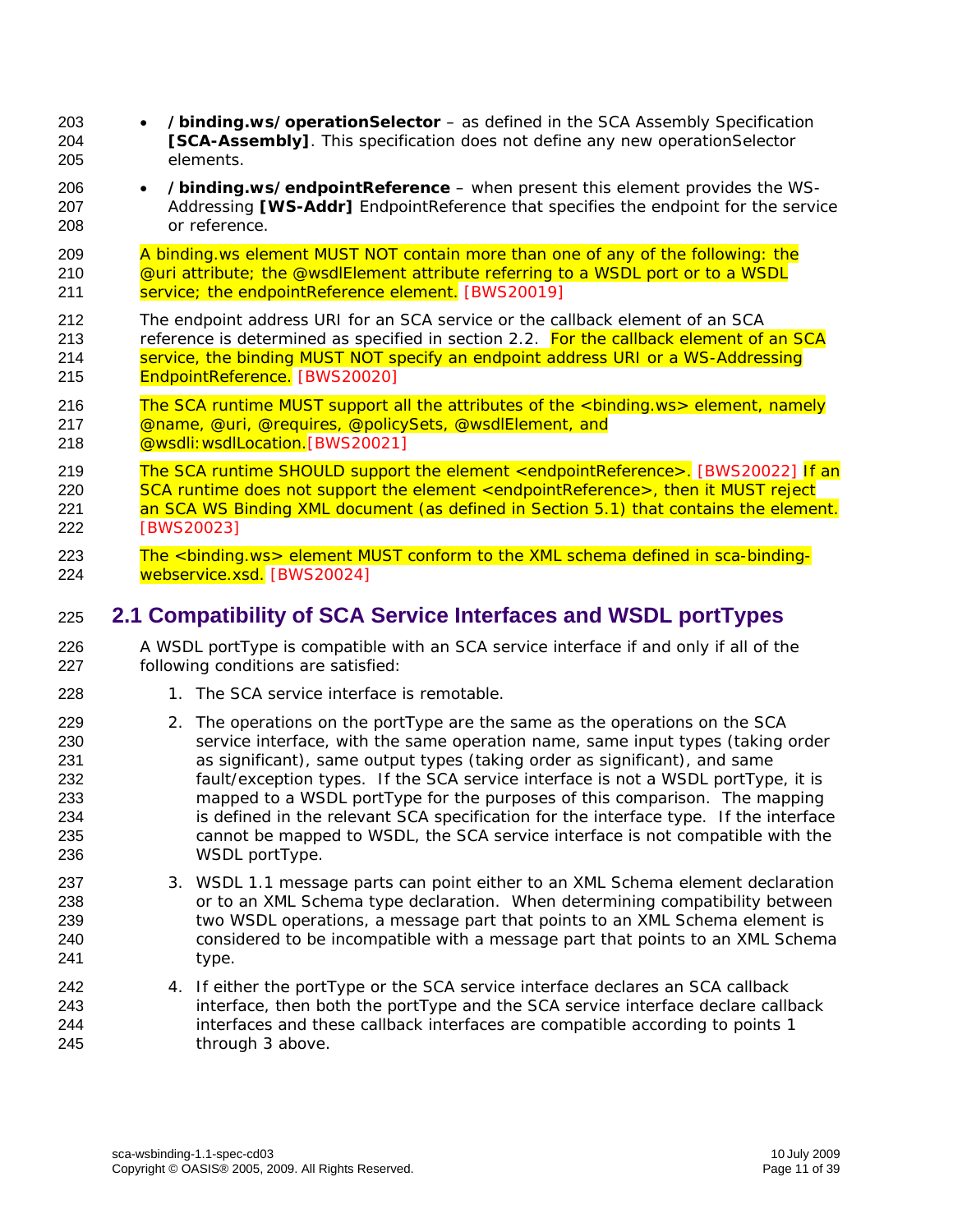#### <span id="page-11-0"></span>246 **2.2 Endpoint URI resolution**

247 248 249 250 251 252 253 254 This specification does not mandate any particular way to determine the URI for a web services binding on an SCA service. An absolute URI can be indicated by the @uri attribute, by the URI in a wsa:Address element within an endpointReference element, or by the URI indicated in a WSDL port via a @wsdlElement attribute. Implementations can use the specified URI as the service endpoint URI or they can use a different URI which might include portions of the specified URI. For example, the service endpoint URI might be produced by modifying any or all of the host name, the port number, and a portion of the path.

255 256 257 258 259 Note that if no absolute URI is indicated by any of these elements, implementations can use the structural URI for the binding as a portion of the URI for the eventual deployed endpoint. In addition, the @uri attribute value could be relative; implementations are encouraged to combine this value with the structural URI for the service in determining a deployed URI.

- 260 The target address for a reference binding is defined as one of the following:
- 261 A. The value of the @uri attribute
- 262 B. The value of the wsa:Address element of the endpointReference element

#### 263 264 C. The value of the address element of the WSDL port referenced by the @wsdlElement attribute

- 265 266 267 D. The value of the address element of one of the set of available WSDL ports as specified under the definition of the @wsdlElement attribute when it references a WSDL service element
- <span id="page-11-1"></span>268 If there is no target address for a reference binding, the SCA runtime MUST raise an 269 [error.](#page-27-10) [BWS20025]
- <span id="page-11-2"></span>270 [For a reference binding, the SCA runtime MUST use the target address.](#page-27-11) [BWS20026]

#### 271 **2.3 Interface mapping**

- 272 When *binding.ws* [is used on a service or reference with an interface that is not defined](#page-27-12)  273 by *interface.wsdl*[, the SCA runtime MUST derive a WSDL portType for the service or](#page-27-12)  [reference from the interface using the rules defined for that SCA interface type.](#page-27-12) [BWS20027] 274 275
- <span id="page-11-4"></span><span id="page-11-3"></span>276 An SCA runtime MUST raise an error if the interface on a service or reference element 277 with a binding ws element does not map to a WSDL portType. [BWS20028]
- 278 279 For example, for *interface.java*, the mapping to a WSDL portType is as defined in the SCA Java Common Annotations and API Specification **[\[SCA-JCAA\]](#page-6-7)**.
- 280 281 282 *binding.ws* implementations can use appropriate standards, for example WS-I AP 1.0 **[\[WSI-AP\]](#page-7-1)** or MTOM **[\[MTOM\]](#page-7-2)**, to map interface parameters to binary attachments transparently to the target component.
- 283

#### 284 **2.4 Production of WSDL description for an SCA service**

<span id="page-11-5"></span>285 [Any service hosted by an SCA runtime with one or more web service bindings with HTTP](#page-27-14)  286 endpoints SHOULD return a WSDL description of the service in response to an HTTP GET 287 [request with the "?wsdl" suffix to that HTTP endpoint.](#page-27-14) [BWS20029]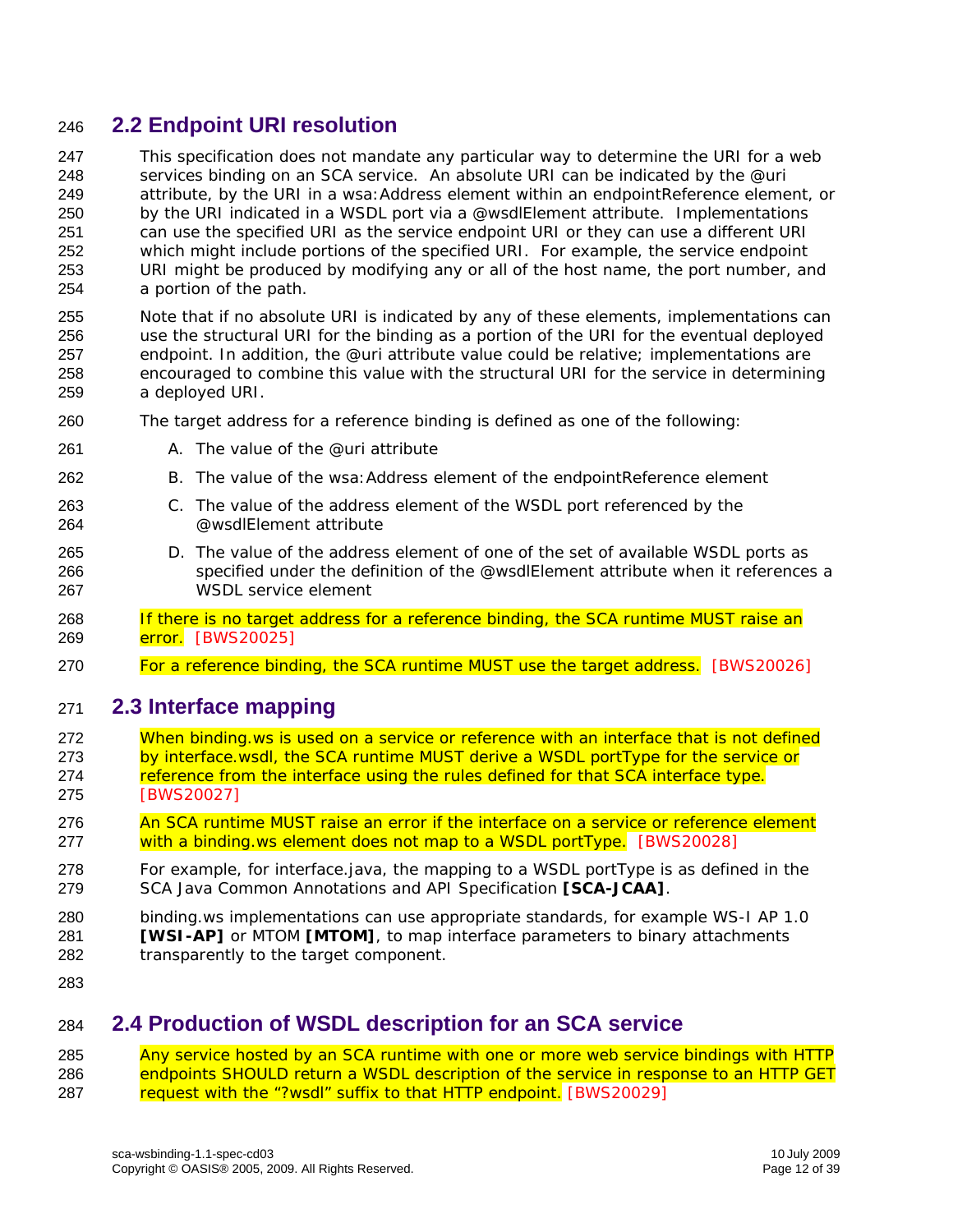<span id="page-12-1"></span>

<span id="page-12-0"></span>288 If none of the web service bindings for an SCA service have HTTP endpoints, then the 289 SCA runtime SHOULD provide some other means of obtaining the WSDL description of [the service.](#page-27-15) [BWS20030] This can include out of band mechanisms, for example publication to a UDDI registry. 290 291

- 292 293 Refer to section [4](#page-17-1) for a detailed definition of the rules that are used for generating the WSDL description of an SCA service with one or more web service bindings.
- 294

### 295 **2.5 Additional binding configuration data**

- 296 297 298 299 SCA runtime implementations can provide additional metadata that is associated with a web service binding. This is done by providing extension points in the schema; refer to Appendix A: Web Services XML Binding Schema for the locations of these extension points.
- 300 301 302 This can be used for example to enable JAX-WS **[\[JAX-WS\]](#page-6-8)** handlers to be executed as part of the target component dispatch. The specification of such metadata is SCA runtime-specific and is outside of the scope of this document.
- 303

### 304 **2.6 Web Service Binding and SOAP Intermediaries**

- 305 306 The Web Service binding does not provide any direct or explicit support for SOAP intermediaries **[\[SOAP\]](#page-6-9)**.
- 307

#### 308 **2.7 Support for WSDL extensibility**

- 309 310 311 312 313 314 When a binding.ws element uses the @wsdlElement attribute, the details of the binding are specified by the WSDL element referenced by the value of the attribute. Per the WSDL specification, WSDL allows for extensibility via elements as well as attributes, and it specifies rules for processing such elements. This specification does not constrain the use of such extensibility in WSDL and relies on the rules specified in the WSDL specification for processing such extended elements.
- <span id="page-12-2"></span>315 [An SCA runtime MUST support the WSDL extensions defined in the namespace](#page-27-16)  316 [associated with the prefix "sca" \(as defined in section 1.1\).](#page-27-16) [BWS20032]
- 317 [The SCA runtime MUST support the WSDL 1.1 binding extension for SOAP 1.1 over HTTP](#page-28-0)  318 **[WSDL11]**[, as identified by the WSDL element wsoap11:binding that has the](#page-28-0)  [@transport attribute with a value of "http://schemas.xmlsoap.org/soap/http".](#page-28-0) [BWS20033] 319 320
- <span id="page-12-3"></span>321 [The SCA runtime SHOULD support the WSDL 1.1 binding extension for SOAP 1.2 over](#page-28-1)  322 HTTP **[W11-SOAP12]**[, as identified by the WSDL element wsoap12:binding that has](#page-28-1)  [the @transport attribute with a value of "http://schemas.xmlsoap.org/soap/http".](#page-28-1) [BWS20034] 323 324
- <span id="page-12-4"></span>325 326 327 328 Because a WSDL document might contain extension elements that cannot be supported by the SCA runtime, when using the @wsdlElement form of binding.ws it is not possible to determine whether the binding is supported by the SCA runtime without parsing the referenced WSDL element and its dependent elements.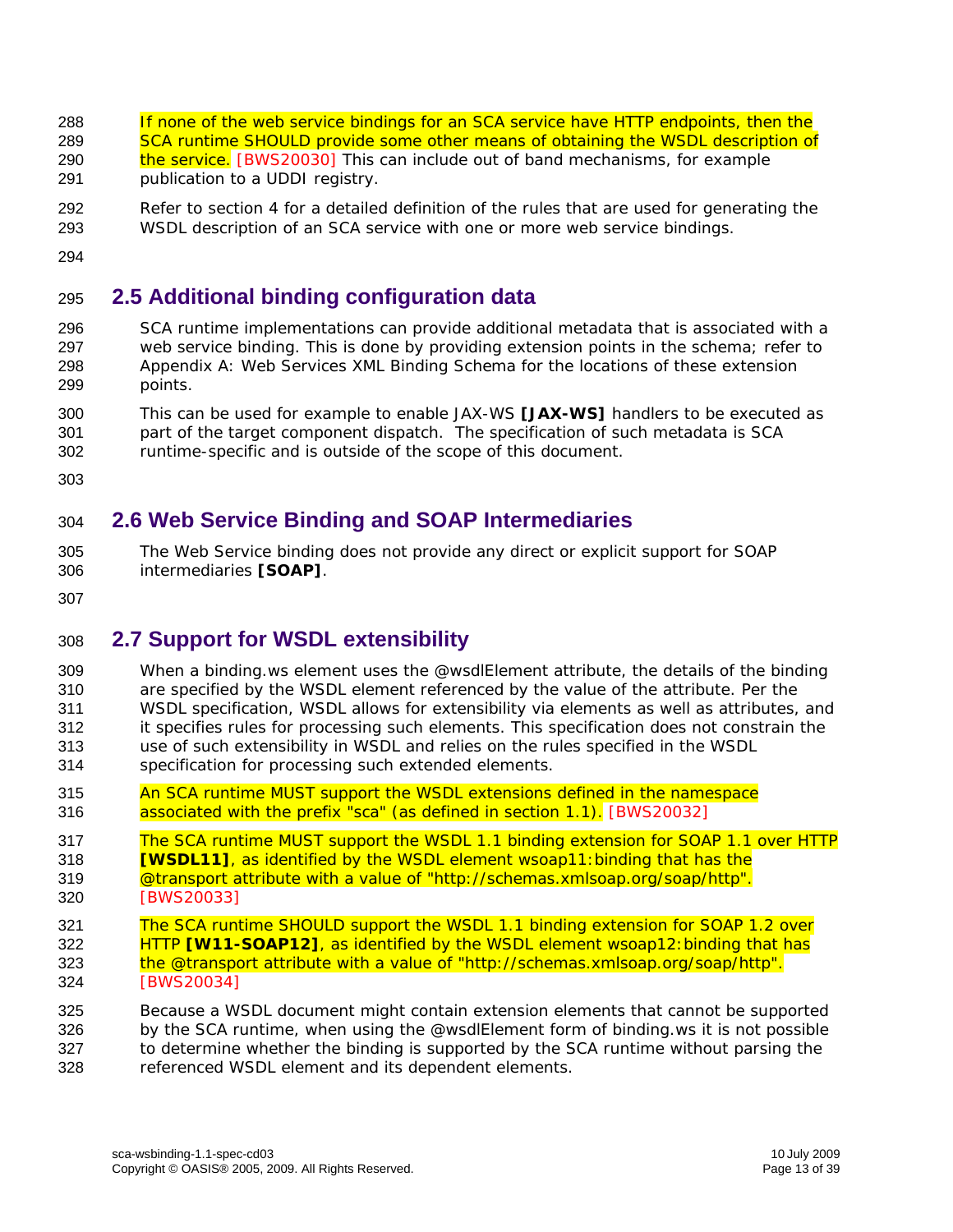#### <span id="page-13-0"></span>329 **2.8 Intents listed in the bindingType**

330 331 This specification places no requirements on the intents that are listed as either *@alwaysProvides* or *@mayProvides* in the bindingType for *binding.ws*.

#### 332 **2.9 Intents and binding configuration**

- 333 This binding mandates support for SOAP 1.1 and encourages SOAP 1.2 support. The
- 334 [<bindingType> element associated with this binding MUST include the SOAP.1\\_1 intent](#page-28-2)
- <span id="page-13-1"></span>335 [in its @mayProvides or @alwaysProvides attributes.](#page-28-2) [BWS20035] The <bindingType> 336 element associated with this binding SHOULD include the SOAP.1\_2 intent in its
- <span id="page-13-2"></span>[@mayProvides attribute.](#page-28-3) [BWS20036] For more details on the <bindingType> element 337
- see 338 **[\[SCA-Policy\]](#page-6-10)**.
- <span id="page-13-3"></span>339 The SCA runtime MUST raise an error if a web service binding is configured with a policy 340 [intent\(s\) that conflicts with the binding instance's configuration.](#page-28-4) [BWS20037]
- 341 For example, it is an error to use the SOAP policy intent in combination with a WSDL
- 342 binding that does not use SOAP.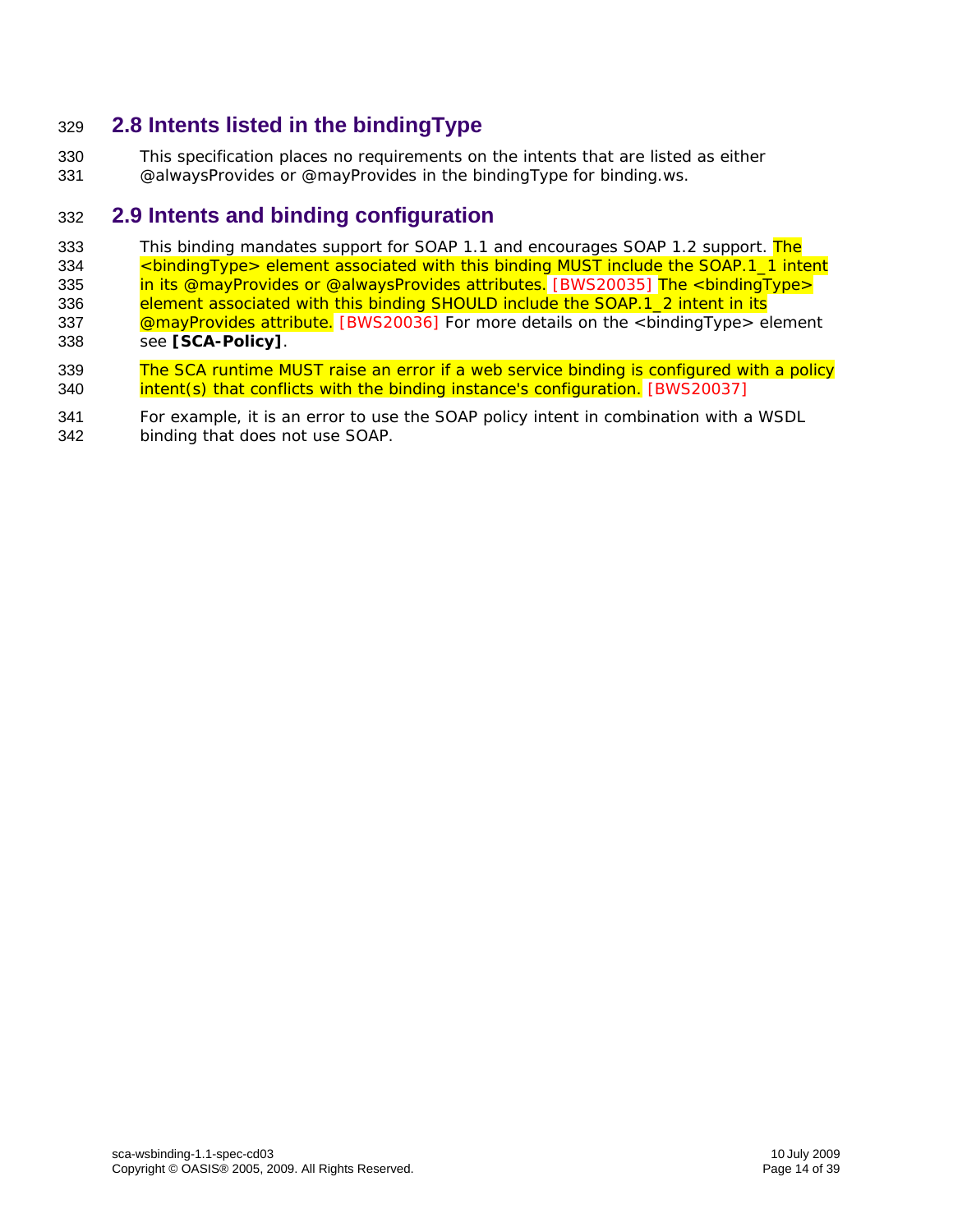### <span id="page-14-0"></span><sup>343</sup>**3 Web Service Binding Examples**

The following snippets show the sca.composite file for the MyValueComposite file containing the service element for the MyValueService and reference element for the StockQuoteService. Both the service and the reference use a Web Service binding. 344 345 346

347

### 348 **3.1 Example Using WSDL documents**

349 350 351 This example shows a service and reference using the SCA Web Service binding, using existing WSDL documents in both cases. In each case there is a single binding element, whose name defaults to the service/reference name.

352 353 The service's binding is defined by the WSDL document associated with the given URI. This service conforms to WS-I Basic Profile 1.1.

354 355 356 357 358 The first reference's binding is defined by the specified WSDL service in the WSDL document at the given location. The reference can use any of the WSDL service's ports to invoke the target service. The second reference's binding is defined by the specified WSDL binding. The specific endpoint URI to be invoked is provided via the *@uri* attribute.

359

366

370

372

380<br>381

```
360 <?xml version="1.0" encoding="ASCII"?><br>361 <composite xmlns="http://docs.oasis-op
361 <composite xmlns="http://docs.oasis-open.org/ns/opencsa/sca/200903" 
362 name="MyValueComposite"><br>363 <service name="MyValueService">
363 <service name="MyValueService"><br>364 <interface.java interface="s
364 <interface.java interface="services.myvalue.MyValueService"/><br>365 <br/>>>> <binding.ws wsdlElement="http://www.example.org/MyValueServic
                  365 <binding.ws wsdlElement="http://www.example.org/MyValueService# 
           wsdl.binding(MyValueService/MyValueServiceSOAP)"/>
368 ...<br>369 </service
               </service>
371 ...
373 <reference name="StockQuoteReference1"><br>374 <interface.java_interface="services.
374 <interface.java interface="services.stockquote.StockQuoteService"/><br>375 > <br/>>>>> <br/>>binding.ws wsdlElement="http://www.example.org/StockQuoteService#
375 <binding.ws wsdlElement="http://www.example.org/StockQuoteService# 
                                              wsdl.service(StockQuoteService)'
377 wsdli:wsdlLocation="http://www.example.org/StockQuoteService 
378 http://www.example.org/StockQuoteService.wsdl"/><br>379 </reference>
               379 </reference> 
381 <reference name="StockQuoteReference2"><br>382 <interface.java interface="services.
382 <interface.java interface="services.stockquote.StockQuoteService"/> 
383 b chinding.ws wsdlElement="http://www.example.org/StockQuoteService#<br>384 wsdl.binding(StockQuoteBinding)"
384 wsdl.binding(StockQuoteBinding)" 
385 wsdli:wsdlLocation="http://www.example.org/StockQuoteService 
386 http://www.example.org/StockQuoteService.wsdl"
387 uri="http://www.example.org/StockQuoteService5"/> 
388 </reference><br>389 </composite>
            389 </composite>
```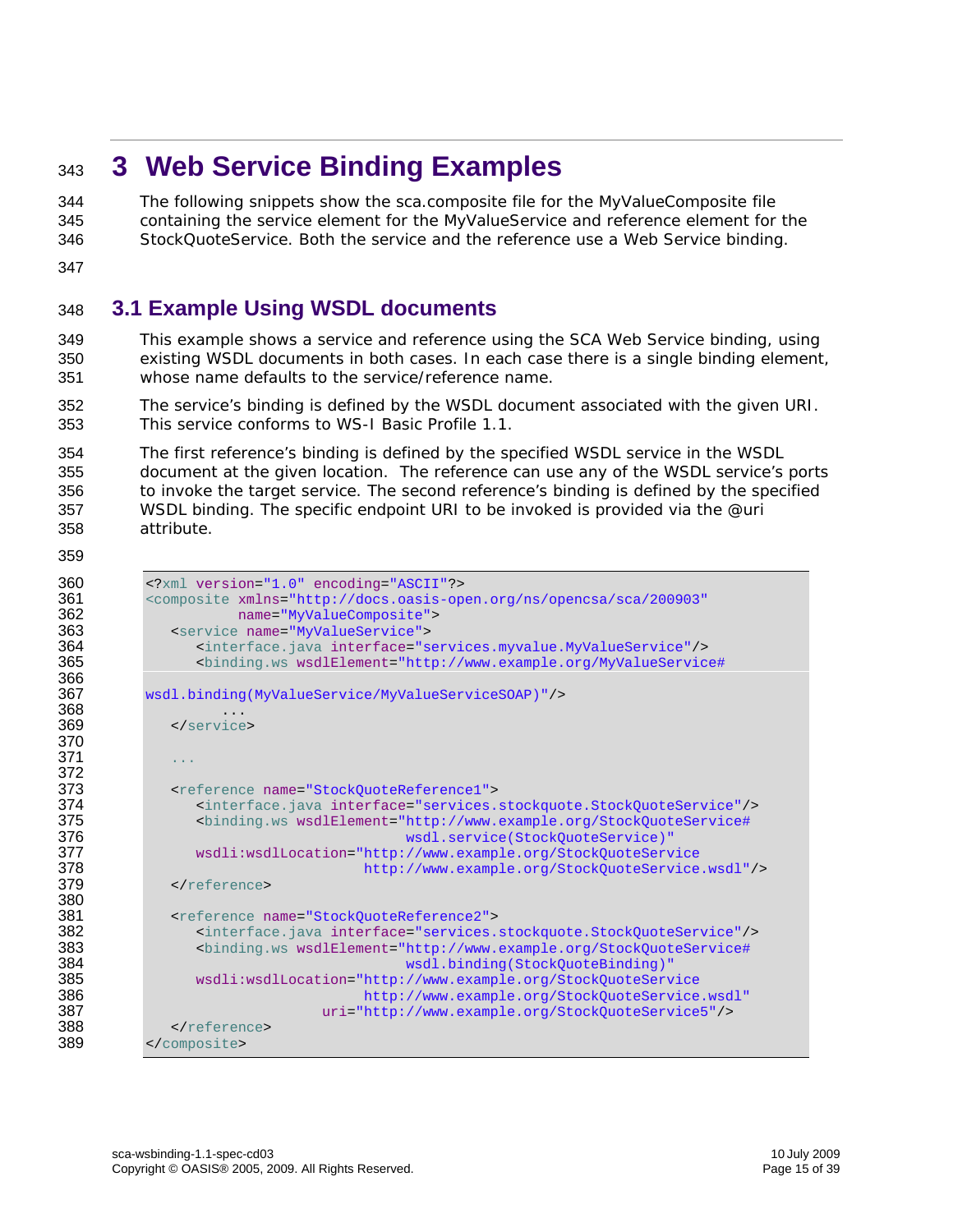#### <span id="page-15-0"></span>390 **3.2 Examples Without a WSDL Document**

391 392 393 394 The next example shows the simplest form of the binding element without WSDL document, assuming all defaults for portType mapping and SOAP binding synthesis. The service and reference each have a single binding element, whose name defaults to the service/reference name.

395 396 397 398 The service is to be made available at a location determined by the deployment of this component. It will have a single port address and SOAP binding, with a simple WS-I BasicProfile 1.1 compliant binding, and using the default options for mapping the Java interface to a WSDL portType.

399 400 401 402 The reference indicates a service to be invoked which has a SOAP binding and portType that matches the default options for binding synthesis and interface mapping. One particular use of this case would be where the reference is to an SCA service with a web service binding which itself uses all the defaults.

```
403
```
407

413

415<br>416

```
404 <? xml version="1.0" encoding="ASCII"?><br>405 <composite xmlns="http://docs.oasis-op
              405 <composite xmlns="http://docs.oasis-open.org/ns/opencsa/sca/200903" 
406 name="MyValueComposite"> 
408 <service name="MyValueService"><br>409 <interface.java interface="s
409 cinterface.java interface="services.myvalue.MyValueService"/><br>410 chinding.ws/>
                     410 <binding.ws/> 
411 ...<br>412 </serv
                 412 </service> 
414 ... 
416 <reference name="StockQuoteService"><br>417 <interface.java_interface="servic
417 \cdot interface.java interface="services.stockquote.StockQuoteService"/><br>418 \cdot chinding.ws uri="http://www.example.org/StockQuoteService"/>
418 \le chinding.ws uri="http://www.example.org/StockQuoteService"/><br>419 \le/reference>
419 </reference><br>420 </composite>
              420 </composite>
```
421 422

423 424 425

The next example shows the use of the binding element without a WSDL document, with multiple SOAP bindings with non-default values. The SOAP 1.2 binding name defaults to the service name, the SOAP 1.1 binding is given an explicit name. The reference has a web service binding which uses SOAP 1.2, but otherwise uses all the defaults for SOAP binding. The reference binding name defaults to the reference name.

```
426 
427
```
431

438 439 440<br>441

```
428 <? xml version="1.0" encoding="ASCII"?><br>429 <composite xmlns="http://docs.oasis-op
429 <composite xmlns="http://docs.oasis-open.org/ns/opencsa/sca/200903"<br>430 mame="MyValueComposite">
                            name="MyValueComposite">
432 <service name="MyValueService"><br>433 <interface.java interface="se
433 <interface.java interface="services.myvalue.MyValueService"/> 
434 <binding.ws name="MyValueServiceSOAP11" requires="SOAP.1_1"/><br>435 <br/>>
<br/>
<br/>
<br/>
<br/>
<br/>
<br/>
<br/>
<br/>
<br/>
<br/>
<br/>
<br/>
<br/>
<br/>
<br/>
<br/>
<br/>
<br/>
<br/>
<br/>
<br/>
<br/>
<br/>
<br/>
<
                      435 <binding.ws requires="SOAP.1_2"/> 
436 ...<br>437 </serv
                  437 </service> 
441 <reference name="StockQuoteService">>>>>>>><interface.java interface="servic
442 <interface.java interface="services.stockquote.StockQuoteService"/> 
443 binding.ws uri="http://www.example.org/StockQuoteService"<br>444 centres="SOAP.1 2"/>
444 requires="SOR.1_2" />
                  445 </reference>
```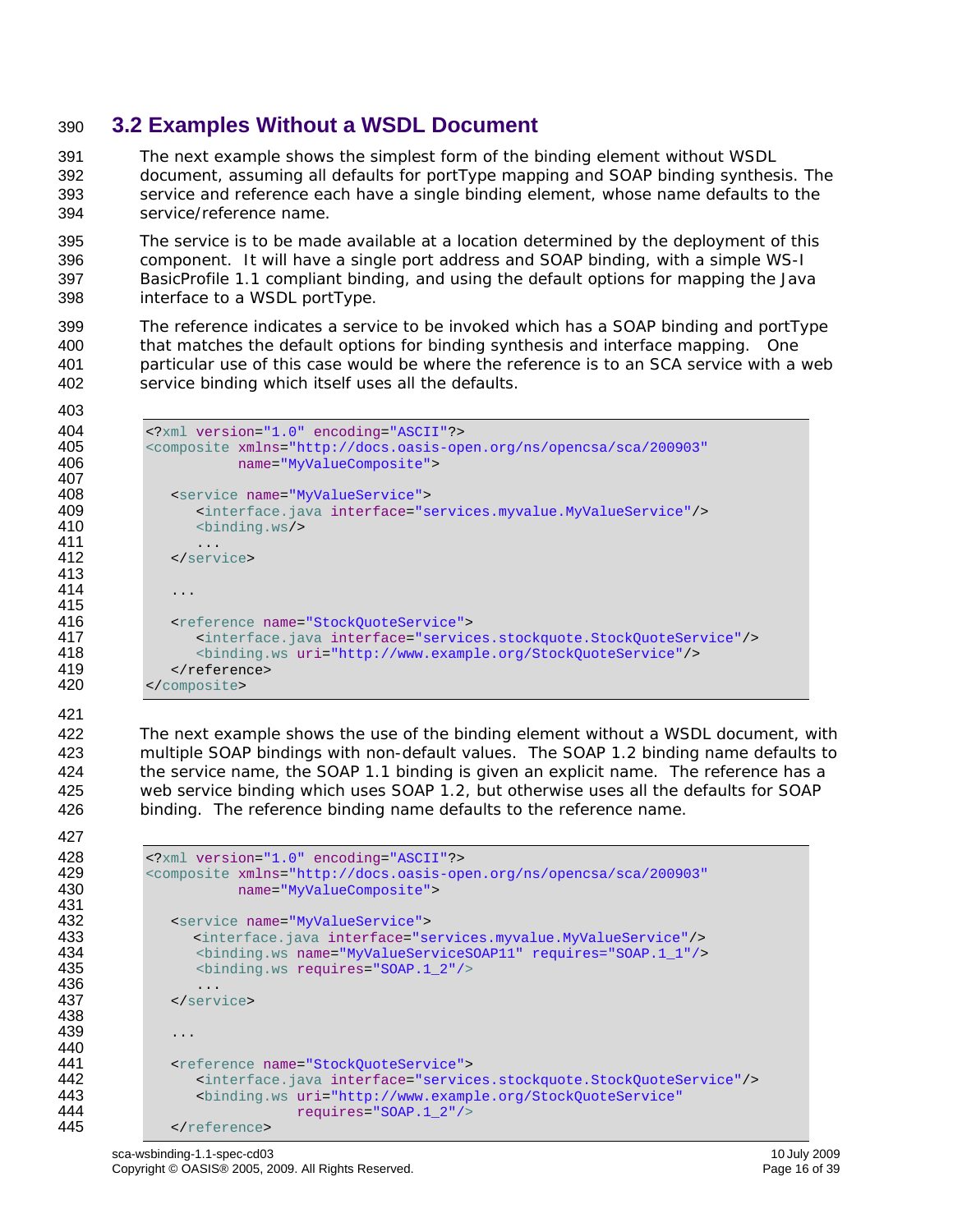</composite>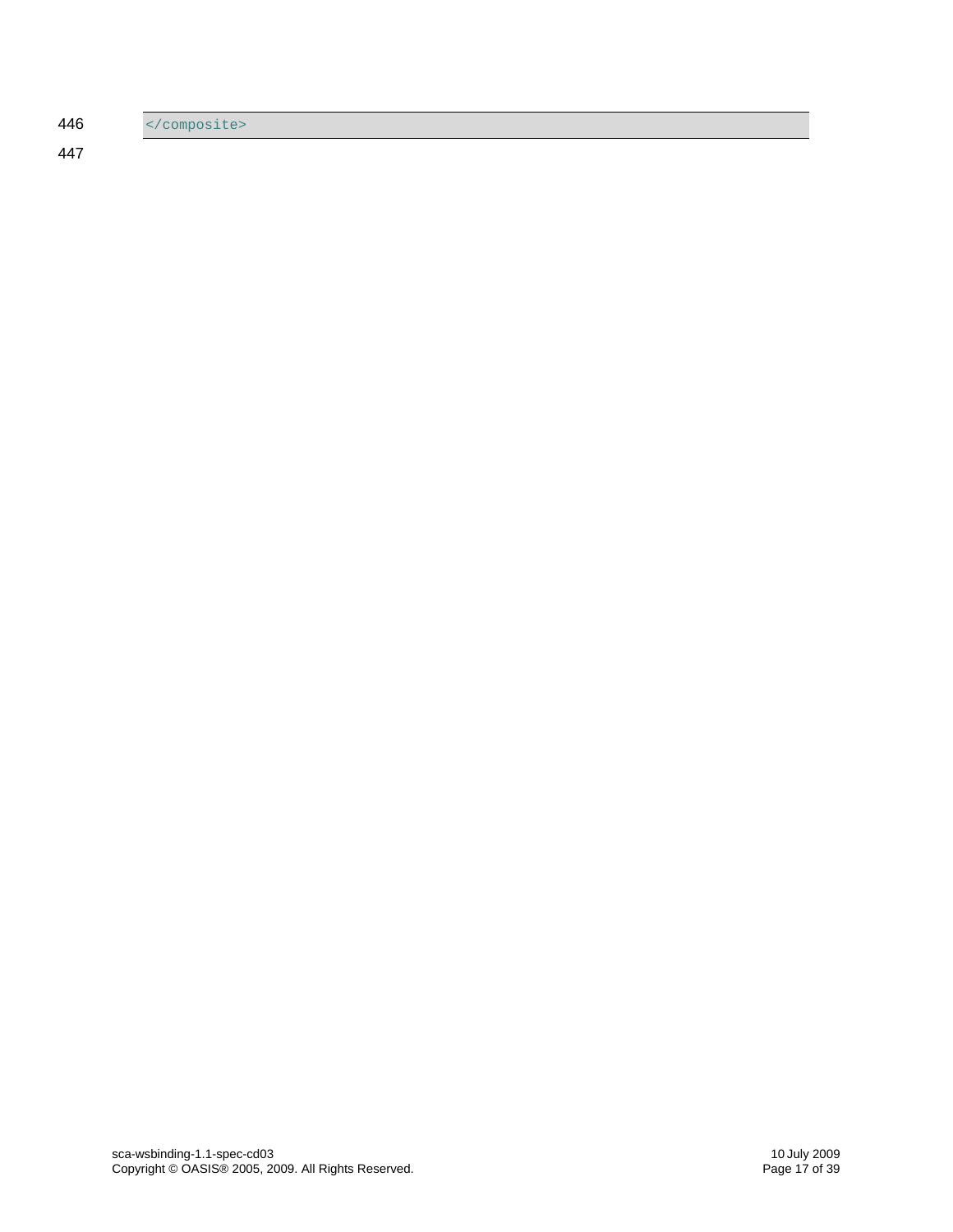### <span id="page-17-1"></span><span id="page-17-0"></span><sup>448</sup>**4 Transport Binding**

The binding.ws element provides numerous ways to specify exactly how messages ought to be transmitted from or to the reference or service. Those ways include references to WSDL binding elements from the @wsdlElement attribute, policy intents, and even vendor extensions within the binding.ws element. This section describes the defaults to be used if the specific transport details are not otherwise specified. 449 450 451 452 453

#### 454 **4.1 Intents**

455 456 So as to narrow the range of choices for how messages are carried, the following policy intents affect the transport binding:

- <span id="page-17-3"></span>457 • SOAP 458 [When the SOAP intent is required, the SCA runtime MUST transmit and receive](#page-28-5)  459 [messages using SOAP. One or more SOAP versions can be used.](#page-28-5) [BWS40001] 460 • SOAP.1\_1 461 [When the SOAP.1\\_1 intent is required, the SCA runtime MUST transmit and receive](#page-28-6)  462 [messages using only SOAP 1.1.](#page-28-6) [BWS40002] 463 • SOAP.1\_2 464 [When the SOAP.1\\_2 intent is required, the SCA runtime MUST transmit and receive](#page-28-7)  465 [messages using only SOAP 1.2.](#page-28-7) [BWS40003]
- <span id="page-17-5"></span><span id="page-17-4"></span>466 **4.2 Default Transport Binding Rules**

#### <span id="page-17-2"></span>467 **4.2.1 WS-I Basic Profile Alignment**

- 468 469 470 471 To align to WS-I Basic Profile, the resulting WSDL port needs to be all document-literal, or all rpc-literal binding (per WS-I Basic Profile 1.1 R2705 **[\[WSI-Profiles\]](#page-6-3)**). This means, for any given portType, for all messages referenced by all operations in that portType, either
- 472 • that every message part references an XML Schema type (rpc-literal pattern)
- 473 474 • or that every message references exactly zero or one XML Schema elements (document-literal pattern)

475 For an SCA service or reference element, the portType from the service's or reference's 476 interface or derived from that interface MUST follow either the rpc-literal pattern or the 477 [document-literal pattern.](#page-28-8) [BWS40004]

<span id="page-17-6"></span>478 479 480 The rest of this section assumes the short-hand reference of a "rpc-literal" or "document-literal" pattern, depending on which of the two bullet points above it matches.

#### 481 **4.2.2 Default Transport Binding Rules**

- 482 The following defines the **default transport binding rules** for the Web Service binding:
- 483 • HTTP-based transfer protocol;
- 484 • SOAP 1.1 binding;
- 485 • "literal" format as described in section 3.5 of **[\[WSDL11\]](#page-6-2)**;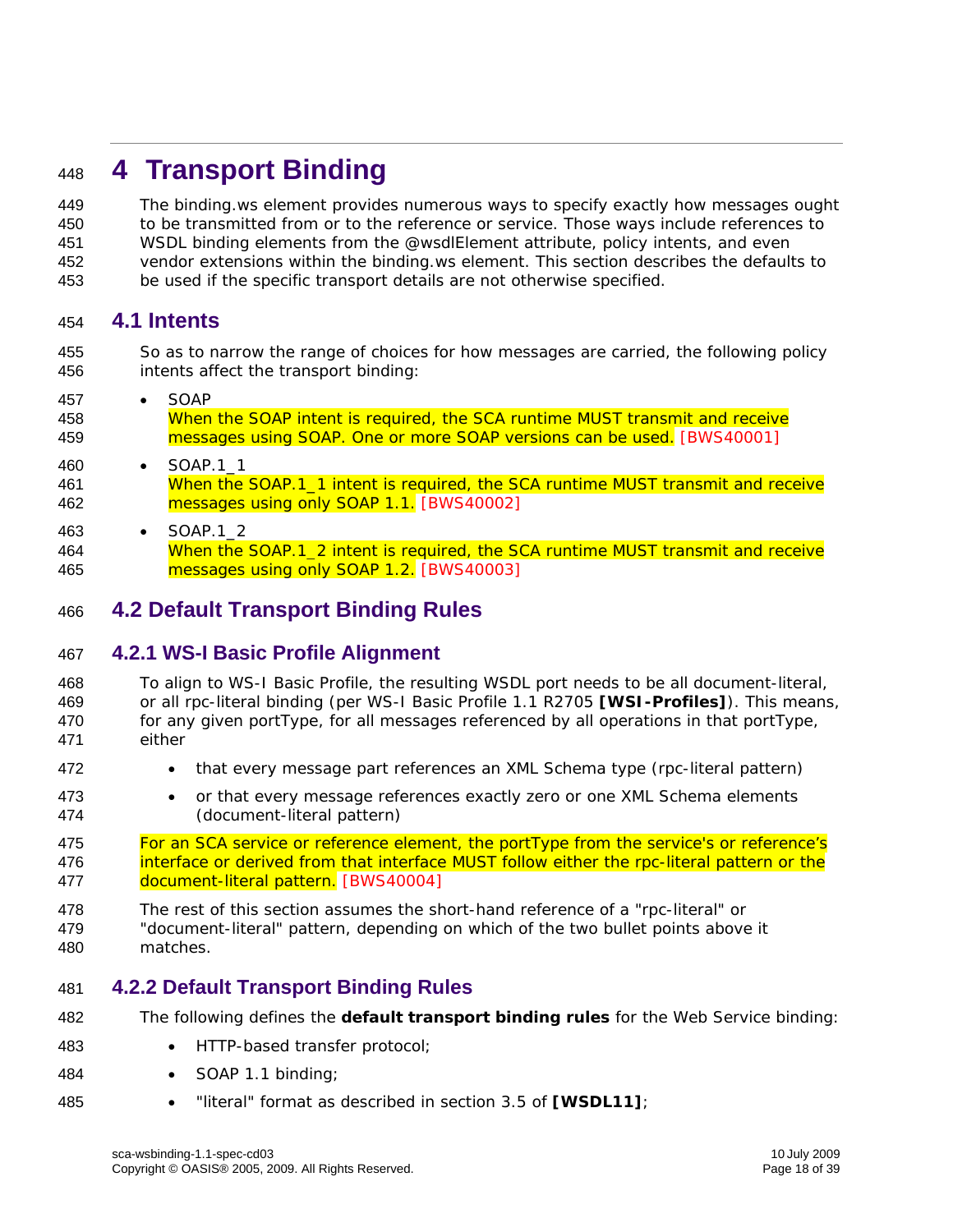<span id="page-18-2"></span><span id="page-18-1"></span><span id="page-18-0"></span>

| 486               | Either the document literal or rpc literal pattern, depending on the service or                                                                                                                                  |
|-------------------|------------------------------------------------------------------------------------------------------------------------------------------------------------------------------------------------------------------|
| 487               | reference interface as described in section 4.2.1;                                                                                                                                                               |
| 488<br>489        | For document literal pattern, each message uses "document" style, as per<br>$\circ$<br>section $3.5$ of [WSDL11];                                                                                                |
| 490<br>491<br>492 | For rpc-literal pattern, each message uses "rpc" style, as per section 3.5<br>$\circ$<br>of [WSDL11] and the child elements of the SOAP Body element are<br>namespace qualified with a non-empty namespace name; |
| 493               | For SOAP 1.1 messages, the SOAPAction HTTP header described in section 6.1.1                                                                                                                                     |
| 494               | of $[SOAP11]$ represents the empty string, in quotes $("")$ ;                                                                                                                                                    |
| 495               | For SOAP 1.2 messages, the SOAP Action feature described in section 6.5 of                                                                                                                                       |
| 496               | [SOAP12Adjuncts] does not appear;                                                                                                                                                                                |
| 497               | All WSDL message parts are carried in the SOAP body.                                                                                                                                                             |
| 498               | In the event that the transport details are not otherwise determined, an SCA runtime                                                                                                                             |
| 499               | <b>MUST</b> enable the default transport binding rules. [BWS40005]                                                                                                                                               |
| 500               | When using the default transport binding rules, the SCA runtime MAY provide additional                                                                                                                           |
| 501               | WSDL bindings, unless policy is applied that explicitly restricts this. [BWS40006]                                                                                                                               |
| 502               | When using the default transport binding rules with the rpc-literal pattern, the SCA                                                                                                                             |
| 503               | runtime SHOULD use the structural URI associated with the binding as the namespace of                                                                                                                            |
| 504               | the child elements of the SOAP body element. [BWS40007]                                                                                                                                                          |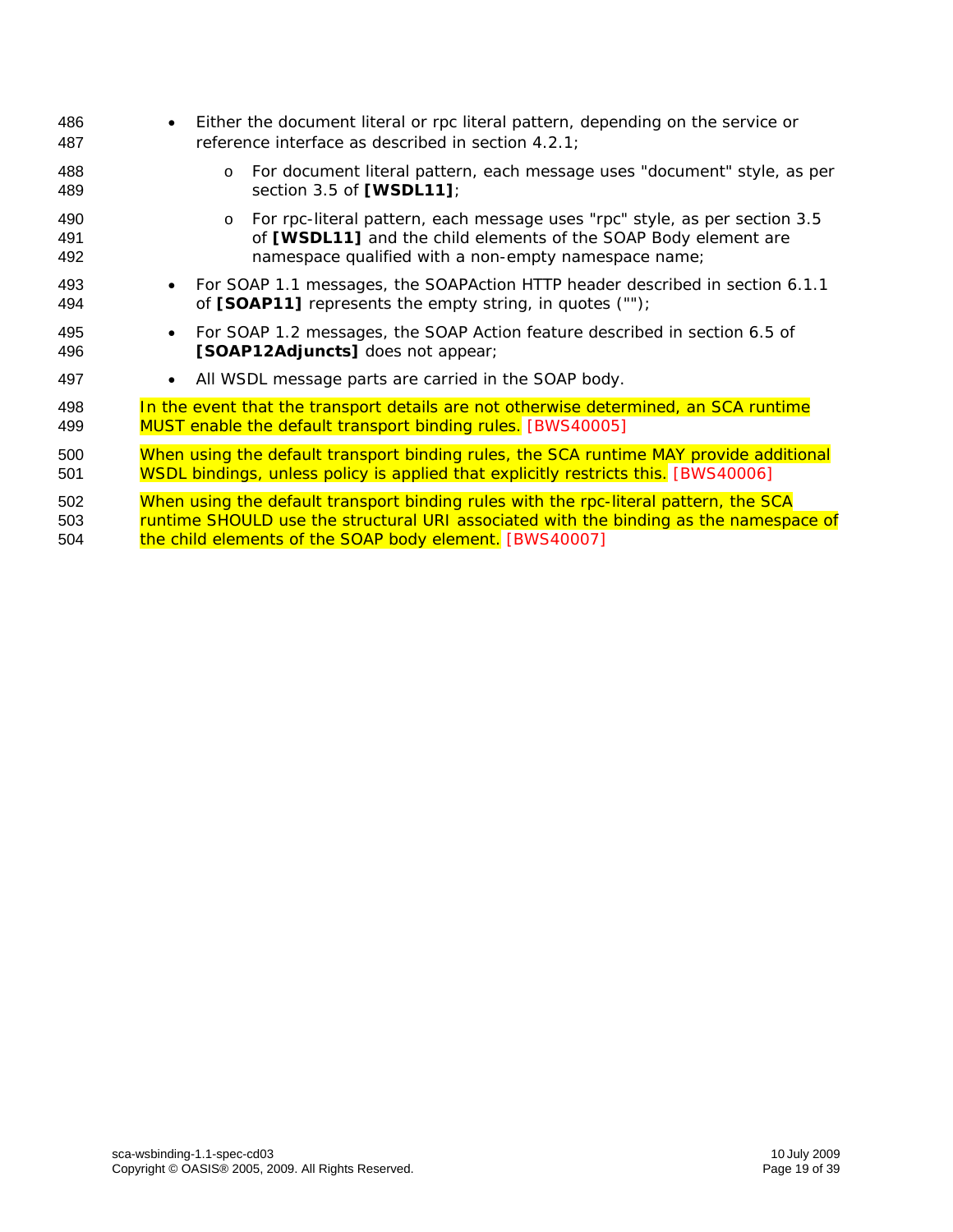### <span id="page-19-0"></span><sup>505</sup>**5 Implementing SCA Callbacks using Web Services**

#### 506 **5.1 SCA Web Services Callback Protocol**

- This section defines the SCA Web Services callback protocol that can be used to implement a bidirectional interface in conjunction with the Web Services binding. For examples of wire messages exchanged when using this protocol see Appendix [E](#page-31-1). 507 508 509
- 510 511 To implement the SCA Web Services Callback Protocol, an SCA binding follows the following rules.
- <span id="page-19-1"></span>512 1. Every request message that invokes the forward interface MUST contain a [Callback EPR.](#page-28-12) [BWS50002] If the request message contains the wsa:From SOAP header block then the wsa:From header block specifies the Callback EPR. If the wsa:From header block is not present then the wsa:ReplyTo header block specifies the Callback EPR. 513 514 515 516 517 **If the Callback EPR's [address] value is** 518 ["http://www.w3.org/2005/08/addressing/anonymous"](#page-28-13) [or](#page-28-13)  519 **["http://www.w3.org/2005/08/addressing/none"](#page-28-13) then the SCA runtime MUST** 520 [generate the Invalid Addressing Header fault as specified in Section 6.4.1 of](#page-28-13)  **[\[WS-Addr-SOAP\]](#page-28-13)**. [BWS50004] Such a fault can include additional [Subsubcode] wsa:OnlyNonAnonymousAddressSupported. 521 522 523 524 525 526 2. A request message that invokes the forward interface can contain the wsa:MessageID SOAP header block. If there is a need to have the callback request message correlated to an individual forward request message, the wsa:MessageID SOAP header block can be used for this purpose. 527 3. When the service implementation invokes the callback interface, it MUST use the 528 **Callback EPR from a request message that invoked the forward interface.**
- <span id="page-19-3"></span><span id="page-19-2"></span>529 **EXECUTE:** [BWS50005] Once the Callback EPR is selected, the SCA runtime MUST follow the 530 **rules defined in Section 3.3 of [WS-Addr]** to invoke operations on the callback 531 **interface.** [BWS50006]
- <span id="page-19-5"></span><span id="page-19-4"></span>532 When the service invokes the callback interface, if the request message from which the 533 **[Callback EPR was obtained contained the](#page-28-16) [wsa:MessageID](#page-28-16) SOAP header block, the SCA** 534 [runtime MUST include a](#page-28-16) wsa: RelatesTo [SOAP header block in the callback message.](#page-28-16) 535 [BWS50007] [The](#page-29-0) [wsa:RelatesTo](#page-29-0) SOAP header block MUST have the relationship type 536 [value of](#page-29-0) ["http://docs.oasis-open.org/opencsa/sca-bindings/ws/callback"](#page-29-0) [and](#page-29-0)  537 [the related message id MUST be the](#page-29-0) [wsa:MessageID](#page-29-0) of the message from which the 538 [Callback EPR was obtained.](#page-29-0) [BWS50008]
- <span id="page-19-6"></span>539 If the request message from which the Callback EPR was obtained did not contain the 540 wsa: Message ID SOAP header block, the SCA runtime MUST NOT include a
- 541 [wsa:RelatesTo](#page-29-1) SOAP header block with a relationship type value of
- <span id="page-19-7"></span>542 ["http://docs.oasis-open.org/opencsa/sca-bindings/ws/callback"](#page-29-1) [in the callback](#page-29-1)  543 [message.](#page-29-1) [BWS50009]
- 544 545 546 547 548 When a service that offers a bidirectional interface is invoked, depending on the semantics and/or implementation of the service, it is possible that the service might invoke the callback interface before the forward operation ends. In such cases, it is necessary for the binding on the reference-side to be listening for callback request(s) from the service, before the forward operation request is sent on the wire to the service,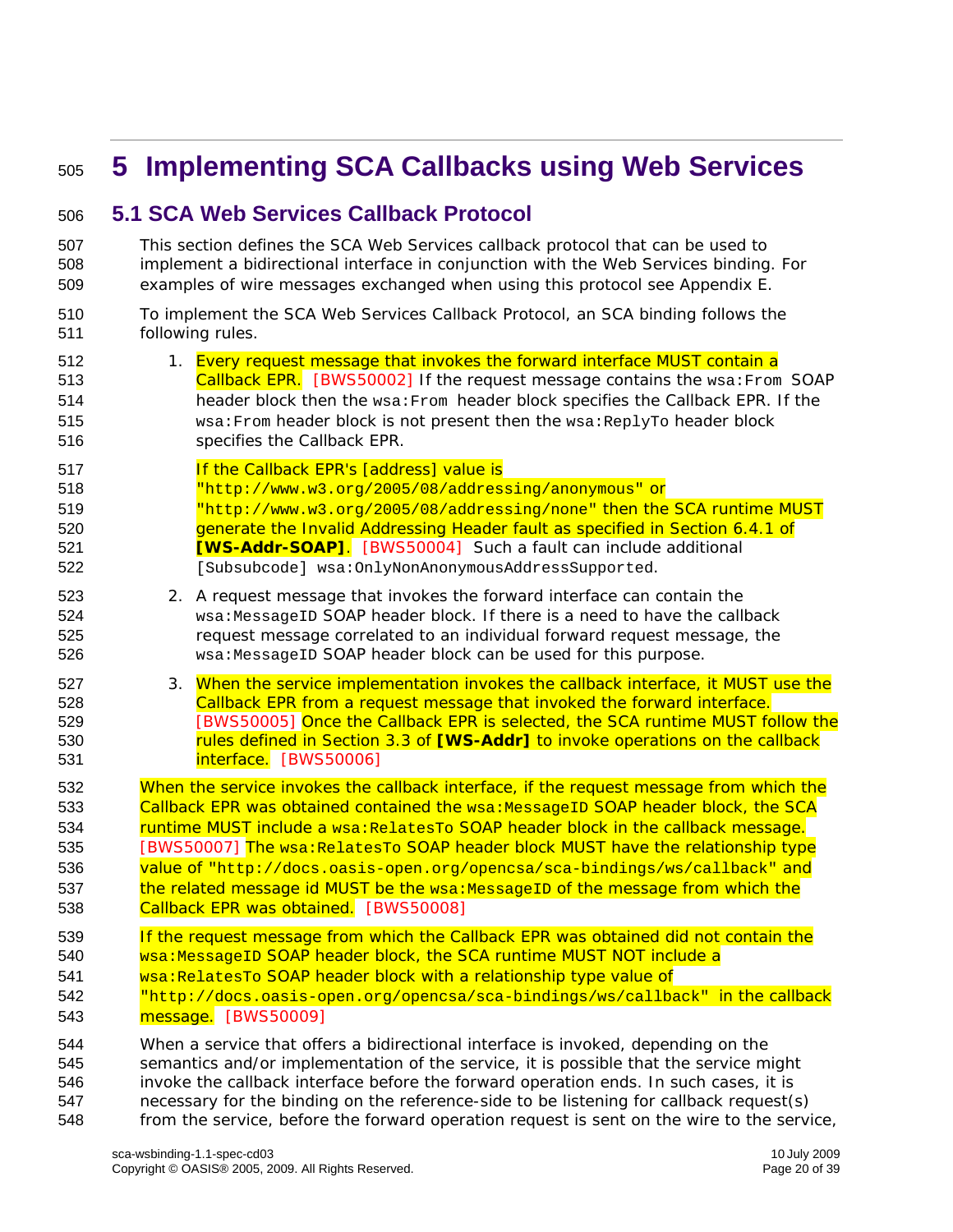<span id="page-20-0"></span>549 550 551 and continue listening as long as callback requests are expected. It is possible that before the response to the forward request is sent a response to one or more callback requests are required by the service.

#### 552 **5.2 SCA Web Services Callback Protocol with WS-MakeConnection**

553 554 555 556 557 558 559 560 It is possible that the invoker of a service that uses a bidirectional interface has a binding that cannot accept connections for callbacks from a service (for example, when it has the noListener intent **[\[SCA-Policy\]](#page-6-10)**). When this is the case, it is necessary for the binding to support a polling mechanism. An example of a polling mechanism is WS-MakeConnection **[\[WS-MC\]](#page-7-3)**. This section describes the use of the SCA Web Services Callback Protocol in conjunction with WS-MakeConnection. For examples of wire messages exchanged when using the SCA Web Services Callback protocol in conjunction with WS-MakeConnection see Appendix [E.1.](#page-33-1)

561 562 563 When an SCA runtime implements the SCA Web Services Callback protocol in conjunction with WS-MakeConnection, it has to adhere to the rules described for the SCA Web Services Callback Protocol and also to those of WS-MakeConnection.

564 565 566 567 The Callback EPR's [address] value present in the request message that invoked the forward interface follows the form of the MakeConnection Anonymous URI, i.e. "http://docs.oasis-open.org/ws-rx/wsmc/200702/anonymous?id={unique-String}".

568 569 The unique-String value is a globally unique value such as a UUID, as defined by the WS-MakeConnection specification.

570 571 572 573 574 When the service implementation invokes the callback interface, it uses the Callback EPR from a request message that invoked the forward interface, and the callback request message is sent as the response to a wsmc:MakeConnection message that contains the wsmc:Address value that matches the MakeConnection Anonymous URI in the Callback EPR.

575 576 577 578 579 580 581 582 583 When a service that offers a bidirectional interface is invoked using WS-MakeConnection Anonymous URI as the value for the Callback EPR address, depending on the semantics and/or implementation of the service, it is possible that the service might invoke the callback interface before the forward operation ends. In such cases, it is necessary for the binding on the reference-side to start polling for callback request(s) from the service, before or right after the forward operation request is sent and before a response is received, and continue polling as long as callback requests are expected. It is possible that before the response to the forward request is sent a response to one or more callback requests are required by the service.

### 584 **5.3 Policy Assertion for SCA Web Services Callback Protocol**

585 586 587 588 589 590 WS-Policy Framework **[\[WS-Policy\]](#page-7-4)** and WS-Policy Attachment **[\[WS-PA\]](#page-7-5)** collectively define a framework, model and grammar for expressing the requirements, and general characteristics of entities in an XML Web services-based system. To enable a Web service client and a Web service to describe their requirements for implementing SCA Web Services Callback Protocol, this specification defines a single policy assertion that leverages the WS-Policy framework.

#### 591 **5.3.1 Assertion Model**

- 592 [The WSCallback policy assertion indicates that the Web service client and the Web](#page-29-2)  [service MUST use SCA Web Services Callback Protocol to implement callbacks.](#page-29-2) 593
- <span id="page-20-1"></span>[BWS50010] Specifically, the protocol determines the requirements on the forward 594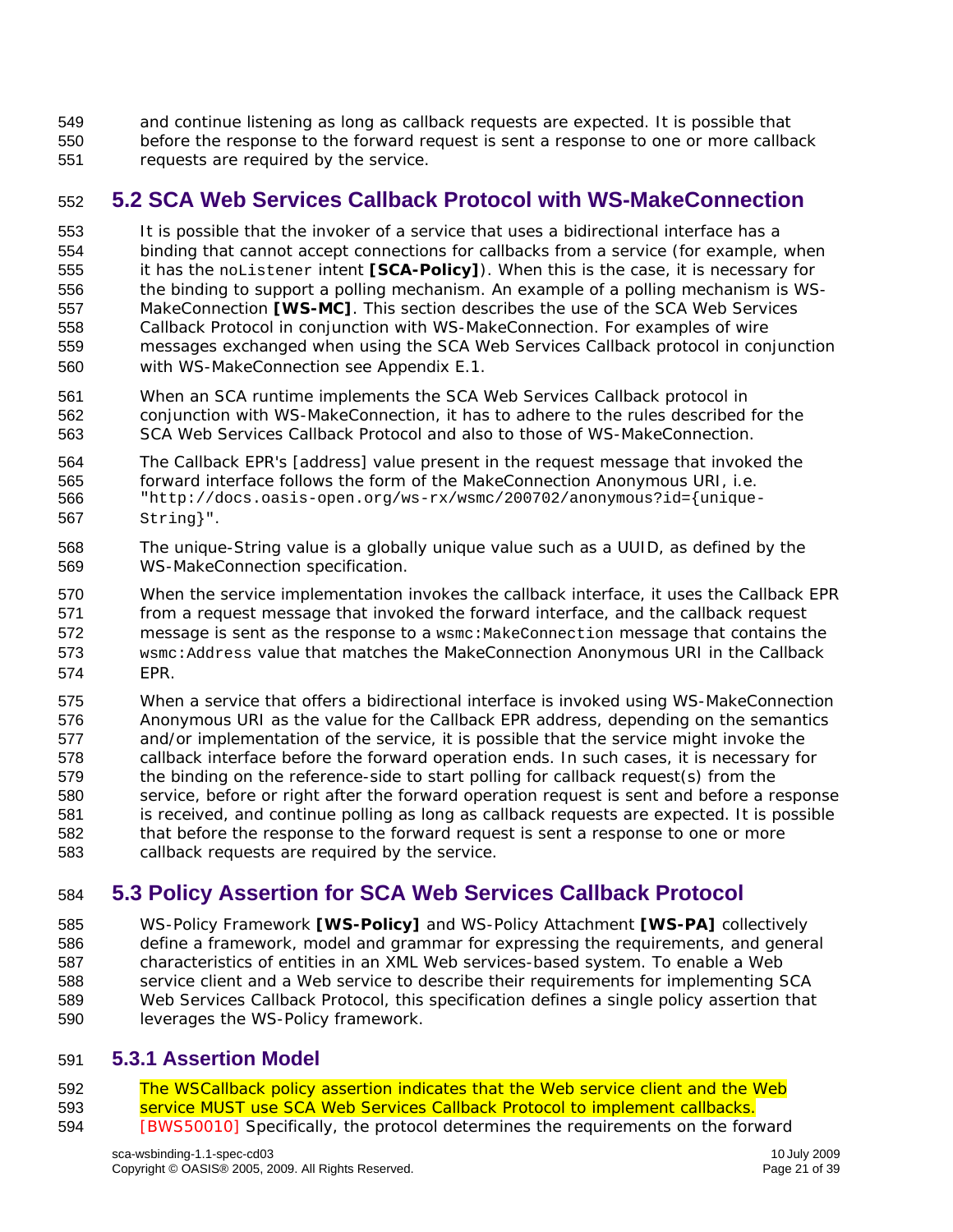<span id="page-21-0"></span>595 596 request message, the EPR used for callbacks and the requirements on the callback request message.

#### 597 **5.3.2 Normative Outline**

598 The normative outline for the WSCallback assertion is:

| 599 | $<$ sca:WSCallback > |
|-----|----------------------|
| 600 | $\cdot$              |
| 601 |                      |

602

603 The following describes the content model of the WSCallback element.

604 605 • **/sca:WSCallback**: A policy assertion that specifies that SCA Web Services Callback protocol is used when sending messages.

#### 606 **5.3.3 Assertion Attachment**

- 607 608 The WSCallback policy assertion is allowed to have the following Policy Subjects **[\[WS-](#page-7-5)[PA\]](#page-7-5)**:
- 609 **Endpoint Policy Subject**

610 611 612 WS-PolicyAttachment defines a set of WSDL/1.1 policy attachment points for each of the above Policy Subjects. Since a WSCallback policy assertion specifies a concrete behavior, it cannot be attached to the abstract WSDL policy attachment points.

613 [The following is the list of WSDL/1.1 elements whose scope contains the Policy Subjects](#page-29-3)  614 allowed for a WSCallback policy assertion but which MUST NOT have WSCallback policy 615 [assertions attached: wsdl:portType](#page-29-3) [BWS50013]

<span id="page-21-1"></span>616 617 618 The following is the list of WSDL/1.1 elements whose scope contains the Policy Subjects allowed for a WSCallback policy assertion and which can have WSCallback policy assertions attached:

- 619 wsdl: port
- 620 • wsdl: binding

#### 621 **5.3.4 Assertion Example**

622 623 The example below shows the use of the WSCallback policy assertion in a WSDL document.

624

```
625 (01)<wsdl:definitions<br>626 (02) targetNamespa
               (02) targetNamespace="example.com"<br>(03) xmlns:tns="example.com"
627 (03) xmlns:tns="example.com"<br>628 (04) xmlns:wsdl="http://sche
628 (04) xmlns:wsdl="http://schemas.xmlsoap.org/wsdl/~"<br>629 (05) xmlns:wsp="http://www.w3.org/ns/ws-policy"629 (05) xmlns:wsp="http://www.w3.org/ns/ws-policy"<br>630 (06) xmlns:sca="http://docs.oasis-open.org/ns/c
630 (06) xmlns:sca="http://docs.oasis-open.org/ns/opencsa/sca/200903"<br>631 (07) xmlns:wsu="http://docs.oasis-open.org/wss/2004/01/oasis-2004
                           631 (07) xmlns:wsu="http://docs.oasis-open.org/wss/2004/01/oasis-200401-wss-
632 wssecurity-utility-1.0.xsd"> 
633 (08) 
634 (09) <wsp:UsingPolicy wsdl:required="true" /> 635 (10)
635 (10)<br>636 (11)
636 (11) <wsp:Policy wsu:Id="MyPolicy" > 637 (12) <sca:WSCallback/>
637 (12) < sca: WSCallback />
638 (13) < / wsp: Policy>
638 (13) </wsp:Policy><br>639 (14)
               (14)
```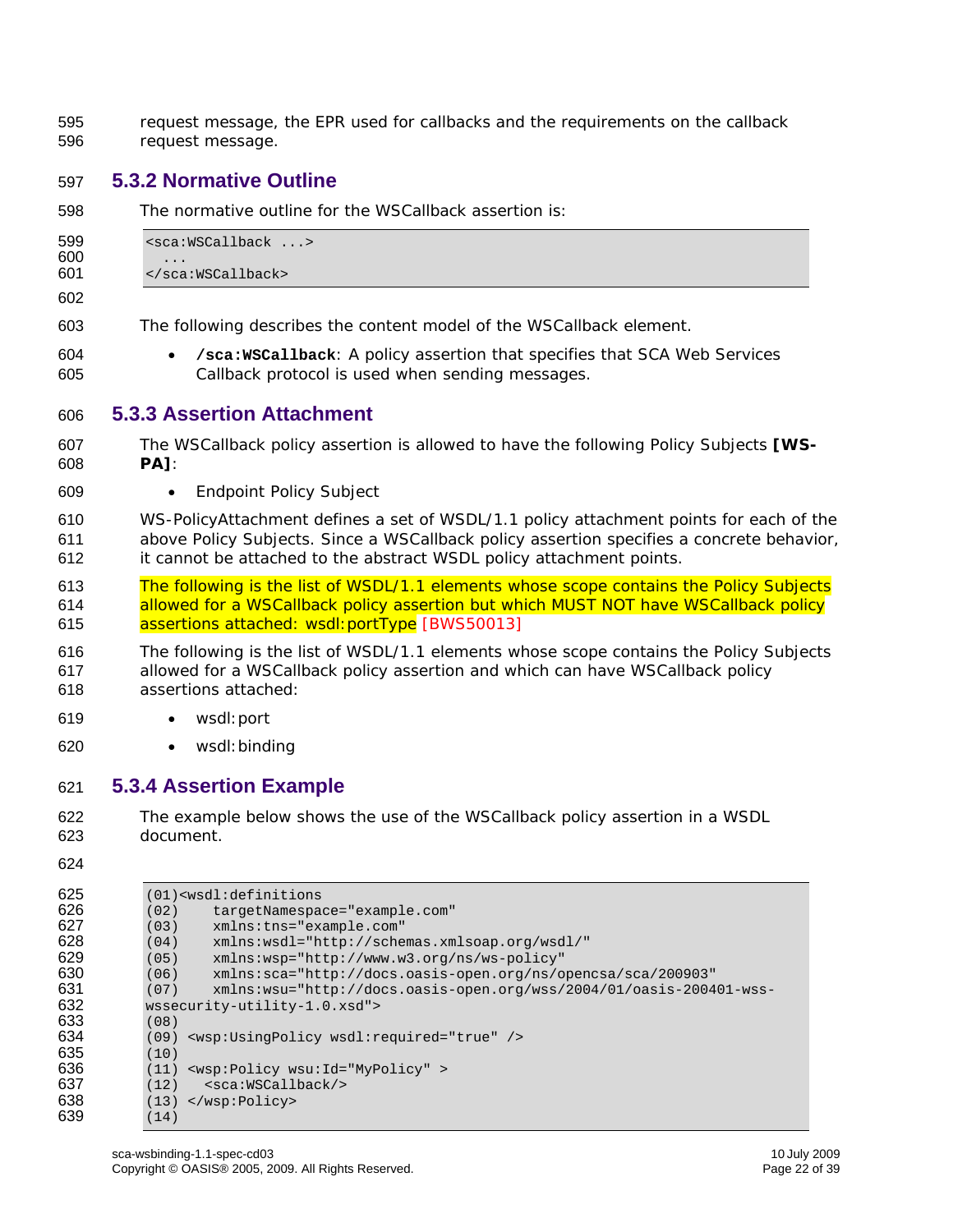```
640 (15) <!-- omitted elements --> 641 (16)
641 (16)<br>
642 (17)
642 (17) <wsdl:binding name="MyBinding" type="tns:MyPortType" > 643 (18) <wsp:PolicyReference URI="#MyPolicy" />
643 (18) \langle \text{wsp:PolicyReference URL} = \text{HMyPolicy} \rangle /> 644 (19) \langle \text{1-}-\text{omitted elements} \rangle644 (19) <!-- omitted elements --><br>645 (20) </wsdl:binding>
645 (20) </wsdl:binding><br>646 (21)
646 (21)<br>
647 (22)
                647 (22)</wsdl:definitions>
```
648

649 650 651 652 653 654 Line (09) in the example above indicates that WS-Policy is in use as a required extension. Lines (11-13) are a policy expression that includes a WSCallback policy assertion (line 12) to indicate that SCA Web Services Callback protocol is used. Lines (17-20) are a WSDL binding. Line (18) indicates that the policy in lines (11-13) applies to this binding, specifically indicating that SCA Web Services Callback protocol is used over all the messages in the binding.

#### 655 **5.3.5 Security Considerations**

<span id="page-22-2"></span><span id="page-22-1"></span>656 [Policies and assertions SHOULD be signed to prevent tampering.](#page-29-4) [BWS50014] Policies 657 SHOULD NOT be accepted unless they are signed and have an associated security token [to specify the signer has proper claims for the given policy.](#page-29-5) [BWS50015] That is, a relying party shouldn't rely on a policy unless the policy is signed and presented with sufficient claims to pass the relying parties acceptance criteria. 658 659 660

661 662 663 Note that the mechanisms described in this document could be secured as part of a SOAP message using WS-Security **[\[WS-Security\]](#page-7-6)** or embedded within other objects using object-specific security mechanisms.

664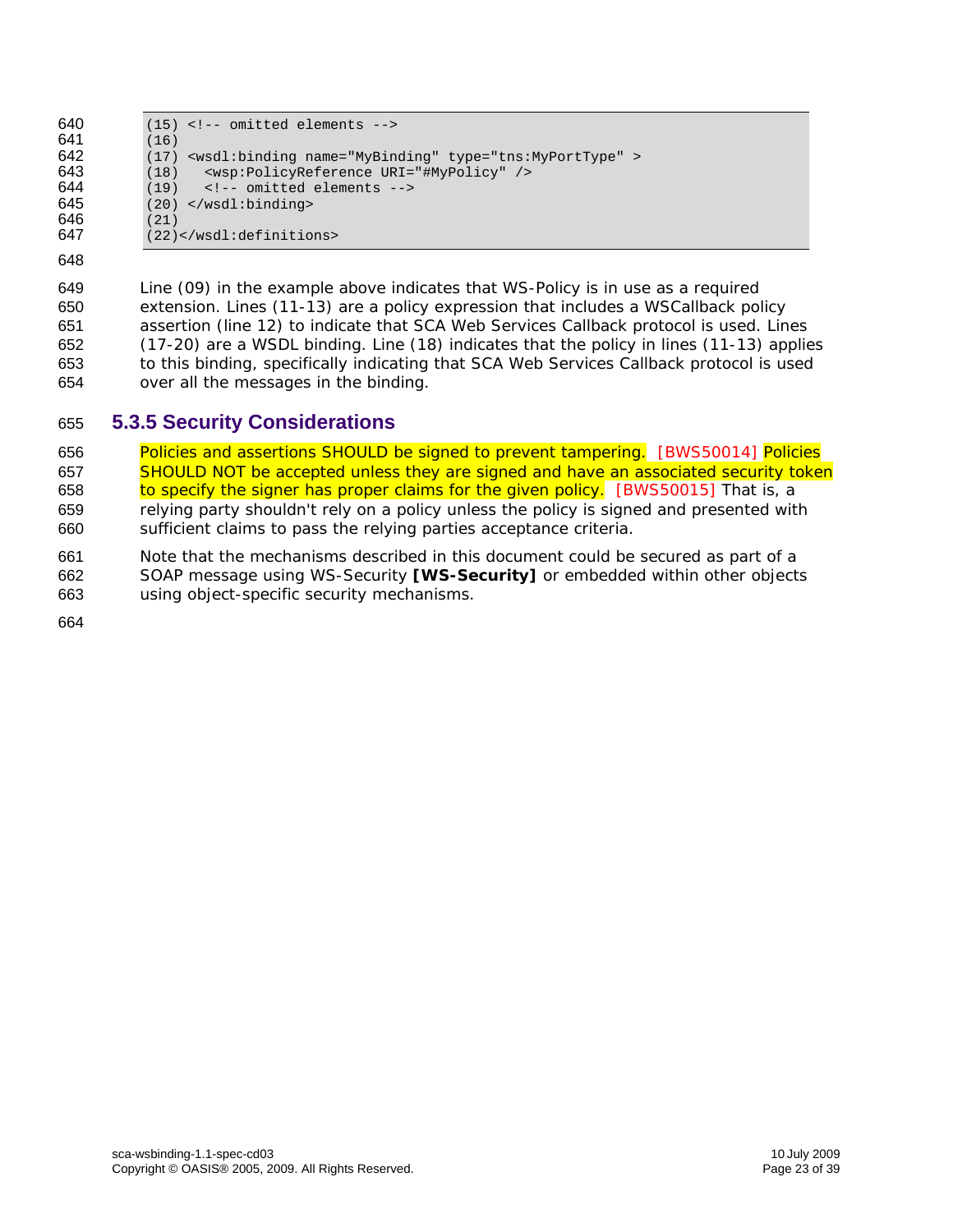### <span id="page-23-0"></span><sup>665</sup>**6 Conformance**

The XML schema pointed to by the RDDL document at the namespace URI, defined by this specification, are considered to be authoritative and take precedence over the XML schema defined in the appendix of this document. 666 667 668

- 669 There are two categories of artifacts for which this specification defines conformance:
- 670 a) SCA WS Binding XML Document
- 671 b) SCA Runtime

#### 672 **6.1 SCA WS Binding XML Document**

- 673 674 675 An SCA WS Binding XML document is an SCA Composite Document, or an SCA ComponentType Document, as defined by the SCA Assembly specification Section 13.1 **[\[SCA-Assembly\]](#page-6-1)**, that uses the <binding.ws> element.
- 676 677 678 679 680 An SCA WS Binding XML document MUST be a conformant SCA Composite Document or a SCA ComponentType Document, as defined by the SCA Assembly specification **[\[SCA-](#page-6-1)[Assembly\]](#page-6-1)**, and MUST comply with all statements in Appendix C: Conformance Items related to elements and attributes in an SCA WS Binding XML document, notably all "MUST" statements have to be implemented.

#### 681 **6.2 SCA Runtime**

- 682 683 An implementation that claims to conform to the requirements of an SCA Runtime defined in this specification has to meet the following conditions:
- 684 685 686 1. The implementation MUST comply with all statements in Appendix B: Conformance Items related to an SCA Runtime, except for those that originate from Section 5, notably all "MUST" statements have to be implemented.
- 687 688 689 2. The implementation MAY support the SCA Web Services Callback Protocol. If it does, it MUST comply with all statements in Appendix B: Conformance Items for the SCA Web Services Callback Protocol.
- 690 691 692 693 694 3. The implementation MAY support the SCA Web Services Callback Protocol in conjunction with WS-MakeConnection. If it does, it MUST comply with all statements in Appendix B: Conformance Items for the SCA Web Services Callback Protocol and it MUST comply with the requirements of WS-MakeConnection.
- 695 696 697 4. The implementation MUST conform to the SCA Assembly Model Specification Version 1.1 **[\[SCA-Assembly\]](#page-6-1)**, and to the SCA Policy Framework Version 1.1 **[\[SCA-Policy\]](#page-6-10)**.
- 698 699 5. The implementation MUST reject a SCA WS Binding XML Document that is not conformant per Section 6.1.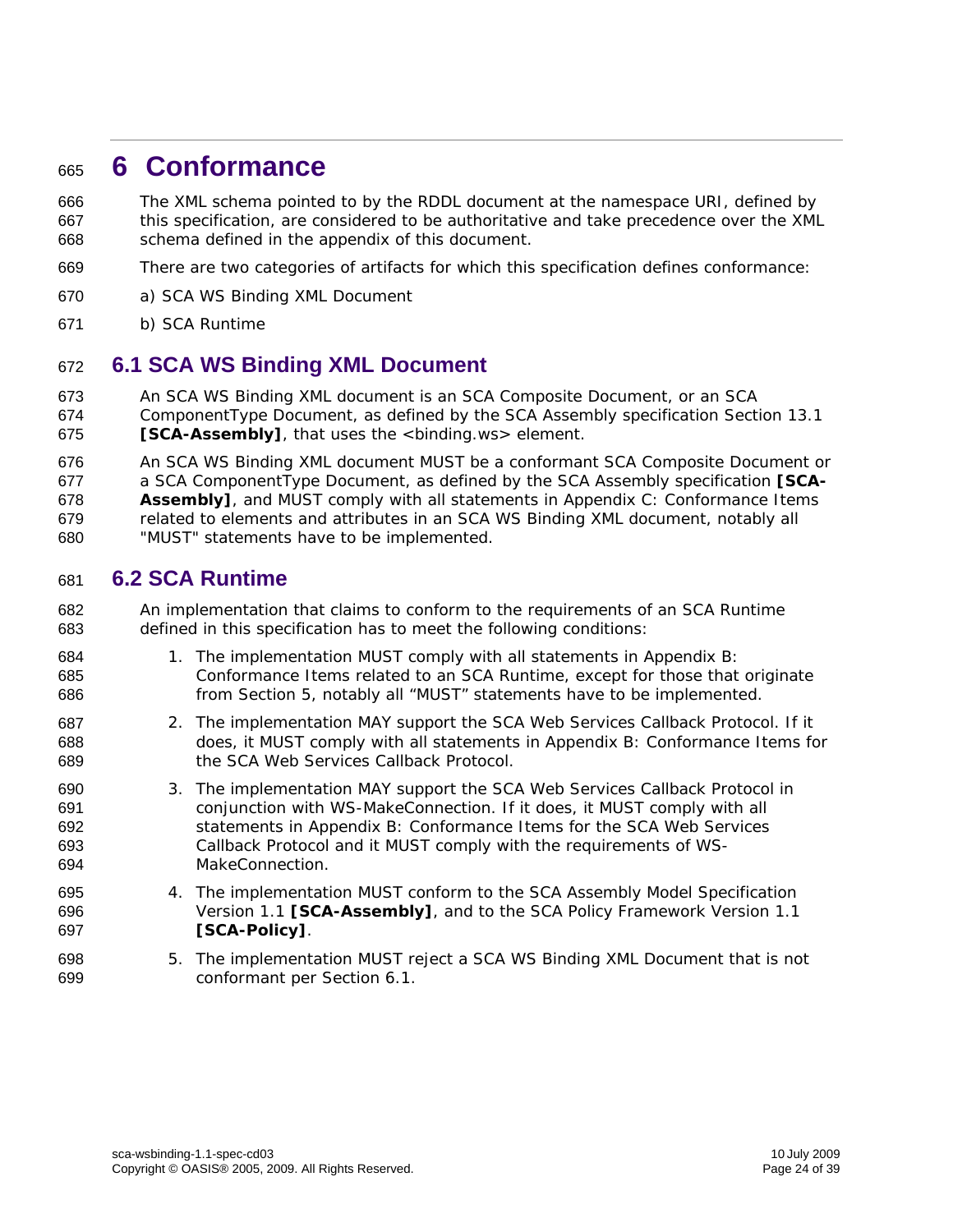### <span id="page-24-0"></span>**A. Web Services XML Binding Schema: sca-binding-webservice.xsd**

| 702 |
|-----|
| 703 |
| 704 |
| 705 |
| 706 |
| 707 |
| 708 |
| 709 |

```
702 <?xml version="1.0" encoding="UTF-8"?> 
         703 <!-- Copyright(C) OASIS 2005, 2009. All Rights Reserved. 
              0ASIS trademark, IPR and other policies apply. -->
         706 <schema xmlns="http://www.w3.org/2001/XMLSchema" 
             707 targetNamespace="http://docs.oasis-open.org/ns/opencsa/sca/200903" 
             708 xmlns:sca="http://docs.oasis-open.org/ns/opencsa/sca/200903" 
709 xmlns:wsdli="http://www.w3.org/ns/wsdl-instance" 
710 xmlns:wsa="http://www.w3.org/2005/08/addressing" 
             elementFormDefault="qualified">
712 
713 <import namespace="http://www.w3.org/ns/wsdl-instance"<br>714 schemaLocation="http://www.w3.org/2007/05/wsdl
714 schemaLocation="http://www.w3.org/2007/05/wsdl/wsdl20-<br>715 instance.xsd"/>
715 instance.xsd"/><br>716 <import nam
716 <import namespace="http://www.w3.org/2005/08/addressing" 
717 schemaLocation="http://www.w3.org/2006/03/addressing/ws-
718 addr.xsd"/> 
             719 <include schemaLocation="sca-core-1.1-cd03.xsd"/> 
720 
721 <element name="binding.ws" type="sca:WebServiceBinding"<br>722 substitutionGroup="sca:binding"/>
722 substitutionGroup="sca:binding"/><br>723 <complexType name="WebServiceBinding">
723 <complexType name="WebServiceBinding"> 
724 <complexContent> 
725 <extension base="sca:Binding"> 
726 <sequence> 
727 <element name="endpointReference" 
728 type="wsa:EndpointReferenceType" 
729 minOccurs="0" maxOccurs="unbounded"/> 
730 <any namespace="##other" processContents="lax" 
731 minOccurs="0" maxOccurs="unbounded"/> 
732 </sequence> 
733 <attribute name="wsdlElement" type="anyURI" use="optional"/> 
734 <attribute ref="wsdli:wsdlLocation" use="optional"/><br>735 </extension>
735 </extension><br>736 </extension>
                 736 </complexContent> 
737 </complexType>
738 
          </schema>
```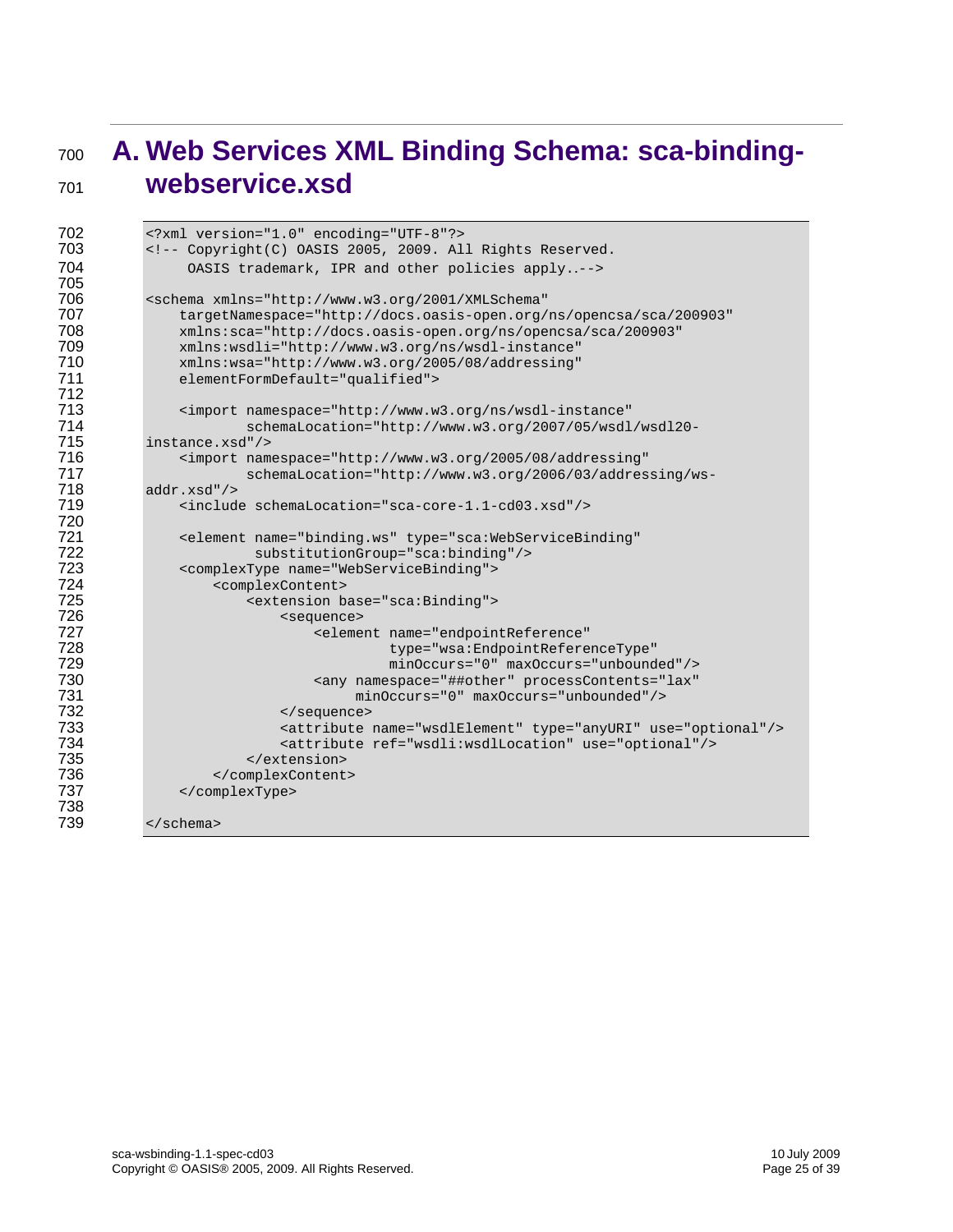#### <span id="page-25-0"></span>**B. SCA Web Services Callback Protocol Policy Assertion XML Schema: sca-binding-webservicecallback.xsd**

```
743 <?xml version="1.0" encoding="UTF-8"?> 
744 <!-- (c) Copyright OASIS 2005, 2009. All Rights Reserved.<br>745 0ASIS trademark, IPR and other policies apply. -->
                 OASIS trademark, IPR and other policies apply. -->
746 
747 <schema xmlns="http://www.w3.org/2001/XMLSchema" 
748 targetNamespace="http://docs.oasis-open.org/ns/opencsa/sca/200903" 
                749 elementFormDefault="qualified"> 
750<br>751
751 <element name="WSCallback"> 
752 <complexType><br>753 <complexType><br>754 <any :
                        753 <sequence> 
754 <any namespace="##other" processContents="lax" minOccurs="0"<br>755 maxOccurs="unbounded"/><br>756 </sequence>
                                  755 maxOccurs="unbounded"/> 
756 </sequence><br>757 <aryAttribu
757 <anyAttribute namespace="##any" processContents="lax"/> 
758 </complexType> 
                </element>
760 
           761 </schema>
```
sca-wsbinding-1.1-spec-cd03 10 July 2009 Copyright © OASIS® 2005, 2009. All Rights Reserved. **Page 26 of 39** Page 26 of 39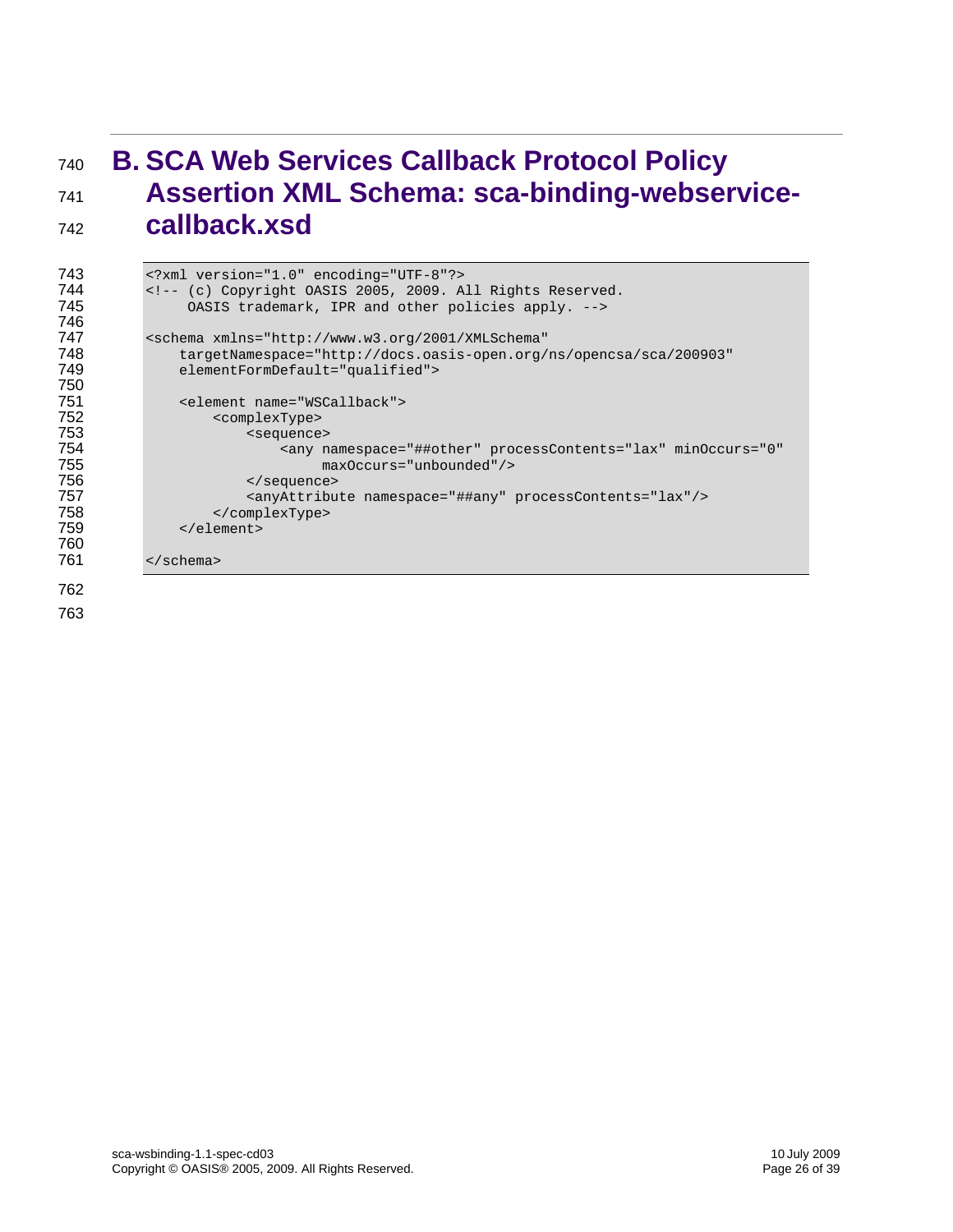### <span id="page-26-0"></span><sup>764</sup>**C. Conformance Items**

<span id="page-26-13"></span><span id="page-26-12"></span><span id="page-26-11"></span><span id="page-26-10"></span><span id="page-26-9"></span><span id="page-26-8"></span><span id="page-26-7"></span><span id="page-26-6"></span><span id="page-26-5"></span><span id="page-26-4"></span><span id="page-26-3"></span><span id="page-26-2"></span><span id="page-26-1"></span>**Conformance ID Description**   $[BWS20001]$  For an SCA reference, the @uri attribute MUST be an absolute value. [\[BWS20002\]](#page-8-2) The value of the @wsdlElement attribute MUST identify an element in an existing WSDL 1.1 document. [\[BWS20003\]](#page-8-3) If the binding is for an SCA service, the *wsdlElement* attribute MUST NOT specify the *wsdl.service* form of URI. [\[BWS20004\]](#page-8-4) If the *wsdl.service* form of *wsdlElement* is used on an SCA reference binding, the set of available ports for the reference MUST contain at least one port. [\[BWS20005\]](#page-8-5) If the *wsdl.service* form of *wsdlElement* is used on an SCA reference binding, the SCA runtime MUST raise an error if there are no available ports that it supports. [\[BWS20006\]](#page-8-6) When an invocation is made using an SCA reference binding with the *wsdl.service* form of *wsdlElement*, the SCA runtime MUST use exactly one port from the set of available ports for the reference (with port selection on a per-invocation basis permitted).  $[BWS20007]$  If the binding is for an SCA service, the portType associated with the specified WSDL port MUST be compatible with the SCA service interface as defined in section 2.1, and the port MUST satisfy all the policy constraints of the binding. [\[BWS20008\]](#page-9-1) The SCA runtime MUST expose an endpoint for the specified WSDL port, or raise an error if it does not support the WSDL port. [\[BWS20009\]](#page-9-2) If the binding is for an SCA reference, the portType associated with the specified WSDL port MUST be a compatible superset of the SCA reference interface as defined in the SCA Assembly Model specification **[\[SCA-](#page-6-1)[Assembly\]](#page-6-1)**, and the port MUST satisfy all the policy constraints of the binding. [\[BWS20010\]](#page-9-3) The SCA runtime MUST use the specified WSDL port for invocations made using the SCA reference, or raise an error if it does not support the WSDL port. [\[BWS20011\]](#page-9-4) If the binding is for an SCA service, the portType associated with the specified WSDL binding MUST be compatible with the SCA service interface as defined in section 2.1, and the WSDL binding MUST satisfy all the policy constraints of the binding. [\[BWS20012\]](#page-9-5) The SCA runtime MUST expose an endpoint for the specified WSDL binding, or raise an error if it does not support the WSDL binding. [\[BWS20013\]](#page-9-6) If the binding is for an SCA reference, the portType associated with the specified WSDL binding MUST be a compatible superset of the SCA reference interface as defined in the SCA Assembly Model specification **[\[SCA-](#page-6-1)[Assembly\]](#page-6-1)**, and the WSDL binding MUST satisfy all the policy constraints of the binding. [\[BWS20014\]](#page-9-7) The SCA runtime MUST use the specified WSDL binding for invocations made using the SCA reference, or raise an error if it does not support the WSDL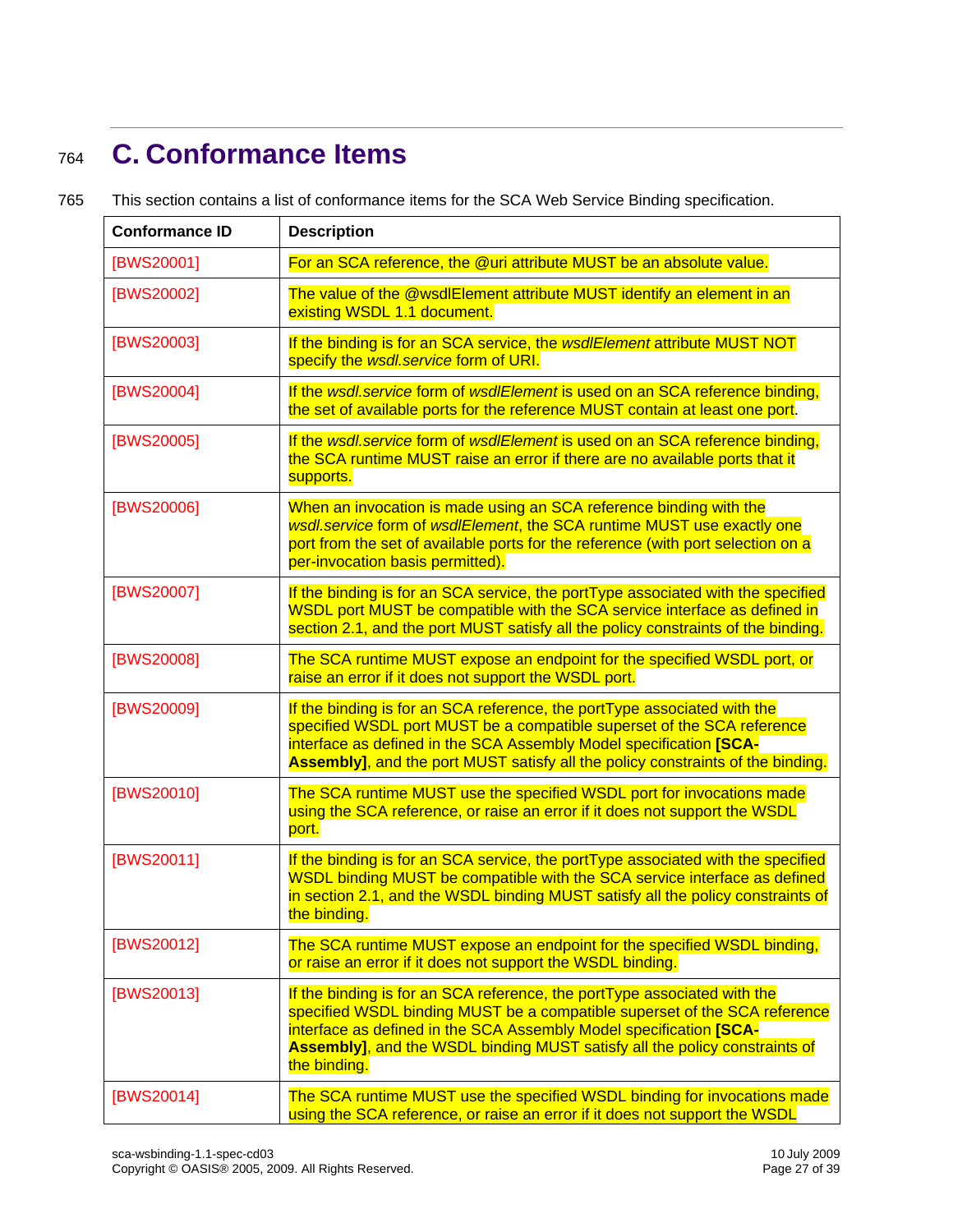<span id="page-27-16"></span><span id="page-27-15"></span><span id="page-27-14"></span><span id="page-27-13"></span><span id="page-27-12"></span><span id="page-27-11"></span><span id="page-27-10"></span><span id="page-27-9"></span><span id="page-27-8"></span><span id="page-27-7"></span><span id="page-27-6"></span><span id="page-27-5"></span><span id="page-27-4"></span><span id="page-27-3"></span><span id="page-27-2"></span><span id="page-27-1"></span><span id="page-27-0"></span>

|            | binding.                                                                                                                                                                                                                                                                                                                                        |
|------------|-------------------------------------------------------------------------------------------------------------------------------------------------------------------------------------------------------------------------------------------------------------------------------------------------------------------------------------------------|
| [BWS20015] | When the wsdl.binding form of wsdlElement is used, the endpoint address<br>URI for an SCA reference MUST be specified by either the <i>Quri</i> attribute on<br>the binding or a WS-Addressing EndpointReference element, except where<br>the SCA Assembly Model specification [SCA-Assembly] states that the @uri<br>attribute can be omitted. |
| [BWS20017] | If the @wsdli:wsdlLocation attribute is used the @wsdlElement attribute MUST<br>also be specified.                                                                                                                                                                                                                                              |
| [BWS20018] | The value of the @wsdli:wsdlLocation attribute MUST identify an existing<br>WSDL 1.1 document.                                                                                                                                                                                                                                                  |
| [BWS20019] | A binding ws element MUST NOT contain more than one of any of the<br>following: the @uri attribute; the @wsdlElement attribute referring to a WSDL<br>port or to a WSDL service; the endpointReference element.                                                                                                                                 |
| [BWS20020] | For the callback element of an SCA service, the binding MUST NOT specify an<br>endpoint address URI or a WS-Addressing EndpointReference.                                                                                                                                                                                                       |
| [BWS20021] | The SCA runtime MUST support all the attributes of the <binding.ws> element,<br/>namely @name, @uri, @requires, @policySets, @wsdlElement, and<br/>@wsdli:wsdlLocation.</binding.ws>                                                                                                                                                            |
| [BWS20022] | The SCA runtime SHOULD support the element <endpointreference>.</endpointreference>                                                                                                                                                                                                                                                             |
| [BWS20023] | If an SCA runtime does not support the element <endpointreference>, then it<br/>MUST reject an SCA WS Binding XML document (as defined in Section 5.1)<br/>that contains the element.</endpointreference>                                                                                                                                       |
| [BWS20024] | The <binding.ws> element MUST conform to the XML schema defined in sca-<br/>binding-webservice.xsd.</binding.ws>                                                                                                                                                                                                                                |
| [BWS20025] | If there is no target address for a reference binding, the SCA runtime MUST<br>raise an error.                                                                                                                                                                                                                                                  |
| [BWS20026] | For a reference binding, the SCA runtime MUST use the target address.                                                                                                                                                                                                                                                                           |
| [BWS20027] | When binding ws is used on a service or reference with an interface that is not<br>defined by interface.wsdl, the SCA runtime MUST derive a WSDL portType for<br>the service or reference from the interface using the rules defined for that SCA<br>interface type.                                                                            |
| [BWS20028] | An SCA runtime MUST raise an error if the interface on a service or reference<br>element with a binding ws element does not map to a WSDL portType.                                                                                                                                                                                             |
| [BWS20029] | Any service hosted by an SCA runtime with one or more web service bindings<br>with HTTP endpoints SHOULD return a WSDL description of the service in<br>response to an HTTP GET request with the "?wsdl" suffix to that HTTP<br>endpoint.                                                                                                       |
| [BWS20030] | If none of the web service bindings for an SCA service have HTTP endpoints,<br>then the SCA runtime SHOULD provide some other means of obtaining the<br><b>WSDL description of the service.</b>                                                                                                                                                 |
| [BWS20032] | An SCA runtime MUST support the WSDL extensions defined in the<br>namespace associated with the prefix "sca" (as defined in section 1.1).                                                                                                                                                                                                       |
| [BWS20033] | The SCA runtime MUST support the WSDL 1.1 binding extension for SOAP<br>1.1 over HTTP [WSDL11], as identified by the WSDL element                                                                                                                                                                                                               |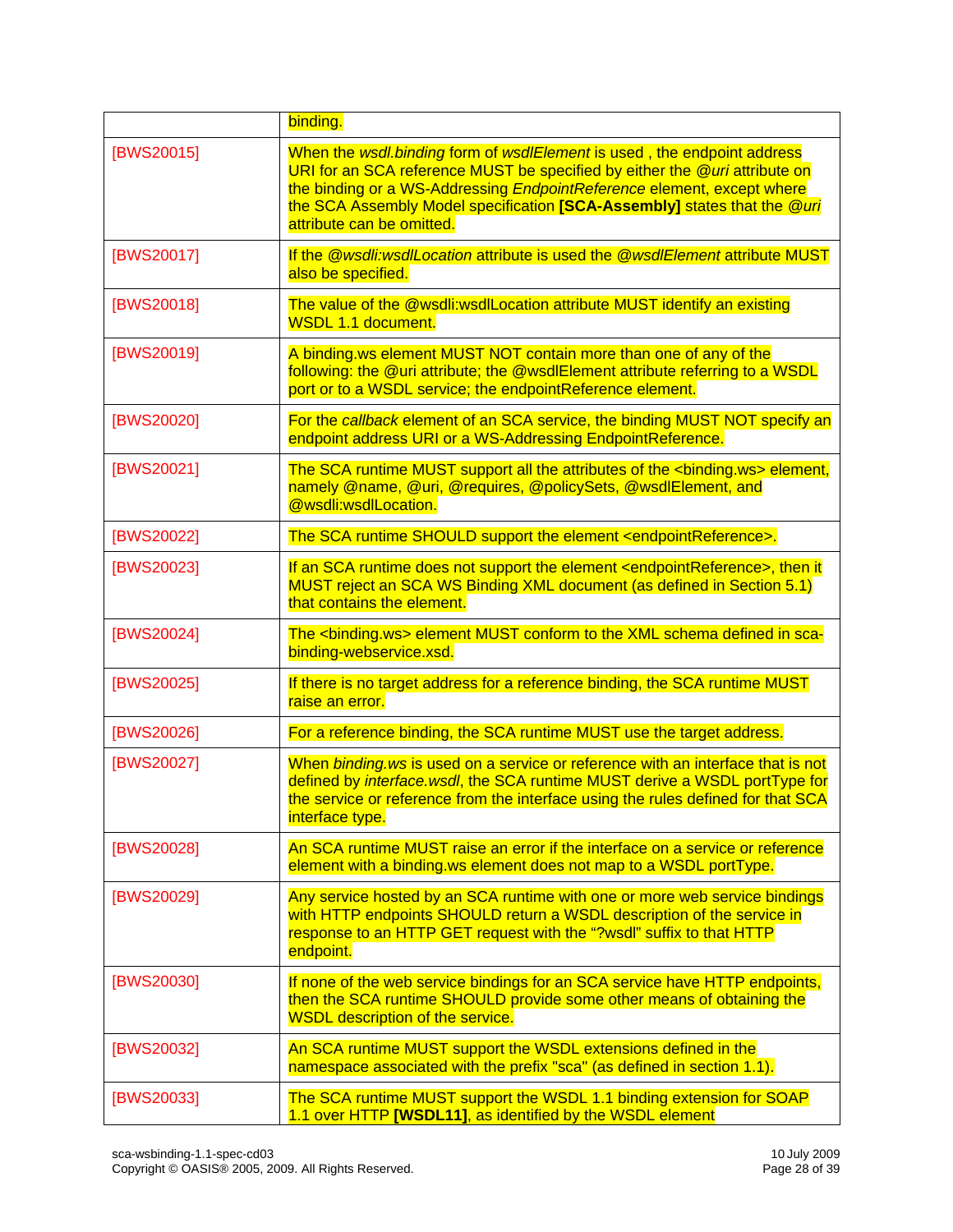<span id="page-28-16"></span><span id="page-28-15"></span><span id="page-28-14"></span><span id="page-28-13"></span><span id="page-28-12"></span><span id="page-28-11"></span><span id="page-28-10"></span><span id="page-28-9"></span><span id="page-28-8"></span><span id="page-28-7"></span><span id="page-28-6"></span><span id="page-28-5"></span><span id="page-28-4"></span><span id="page-28-3"></span><span id="page-28-2"></span><span id="page-28-1"></span><span id="page-28-0"></span>

|            | wsoap11:binding that has the @transport attribute with a value of<br>"http://schemas.xmlsoap.org/soap/http".                                                                                                                                                                 |  |  |
|------------|------------------------------------------------------------------------------------------------------------------------------------------------------------------------------------------------------------------------------------------------------------------------------|--|--|
| [BWS20034] | The SCA runtime SHOULD support the WSDL 1.1 binding extension for SOAP<br>1.2 over HTTP [W11-SOAP12], as identified by the WSDL element<br>wsoap12:binding that has the @transport attribute with a value of<br>"http://schemas.xmlsoap.org/soap/http".                      |  |  |
| [BWS20035] | The <bindingtype> element associated with this binding MUST include the<br/>SOAP.1_1 intent in its @mayProvides or @alwaysProvides attributes.</bindingtype>                                                                                                                 |  |  |
| [BWS20036] | The <bindingtype> element associated with this binding SHOULD include the<br/>SOAP.1_2 intent in its @mayProvides attribute.</bindingtype>                                                                                                                                   |  |  |
| [BWS20037] | The SCA runtime MUST raise an error if a web service binding is configured<br>with a policy intent(s) that conflicts with the binding instance's configuration.                                                                                                              |  |  |
| [BWS40001] | When the SOAP intent is required, the SCA runtime MUST transmit and<br>receive messages using SOAP. One or more SOAP versions can be used.                                                                                                                                   |  |  |
| [BWS40002] | When the SOAP.1_1 intent is required, the SCA runtime MUST transmit and<br>receive messages using only SOAP 1.1.                                                                                                                                                             |  |  |
| [BWS40003] | When the SOAP.1_2 intent is required, the SCA runtime MUST transmit and<br>receive messages using only SOAP 1.2.                                                                                                                                                             |  |  |
| [BWS40004] | For an SCA service or reference element, the portType from the service's or<br>reference's interface or derived from that interface MUST follow either the rpc-<br>literal pattern or the document-literal pattern.                                                          |  |  |
| [BWS40005] | In the event that the transport details are not otherwise determined, an SCA<br>runtime MUST enable the default transport binding rules.                                                                                                                                     |  |  |
| [BWS40006] | When using the default transport binding rules, the SCA runtime MAY provide<br>additional WSDL bindings, unless policy is applied that explicitly restricts this.                                                                                                            |  |  |
| [BWS40007] | When using the default transport binding rules with the rpc-literal pattern, the<br>SCA runtime SHOULD use the structural URI associated with the binding as<br>the namespace of the child elements of the SOAP body element.                                                |  |  |
| [BWS50002] | Every request message that invokes the forward interface MUST contain a<br><b>Callback EPR.</b>                                                                                                                                                                              |  |  |
| [BWS50004] | If the Callback EPR's [address] value is<br>"http://www.w3.org/2005/08/addressing/anonymous" or<br>"http://www.w3.org/2005/08/addressing/none" then the SCA<br>runtime MUST generate the Invalid Addressing Header fault as specified in<br>Section 6.4.1 of [WS-Addr-SOAP]. |  |  |
| [BWS50005] | When the service implementation invokes the callback interface, it MUST use<br>the Callback EPR from a request message that invoked the forward interface.                                                                                                                   |  |  |
| [BWS50006] | Once the Callback EPR is selected, the SCA runtime MUST follow the rules<br>defined in Section 3.3 of [WS-Addr] to invoke operations on the callback<br>interface.                                                                                                           |  |  |
| [BWS50007] | When the service invokes the callback interface, if the request message from<br>which the Callback EPR was obtained contained the wsa: MessageID SOAP<br>header block, the SCA runtime MUST include a wsa: RelatesTo SOAP<br>header block in the callback message.           |  |  |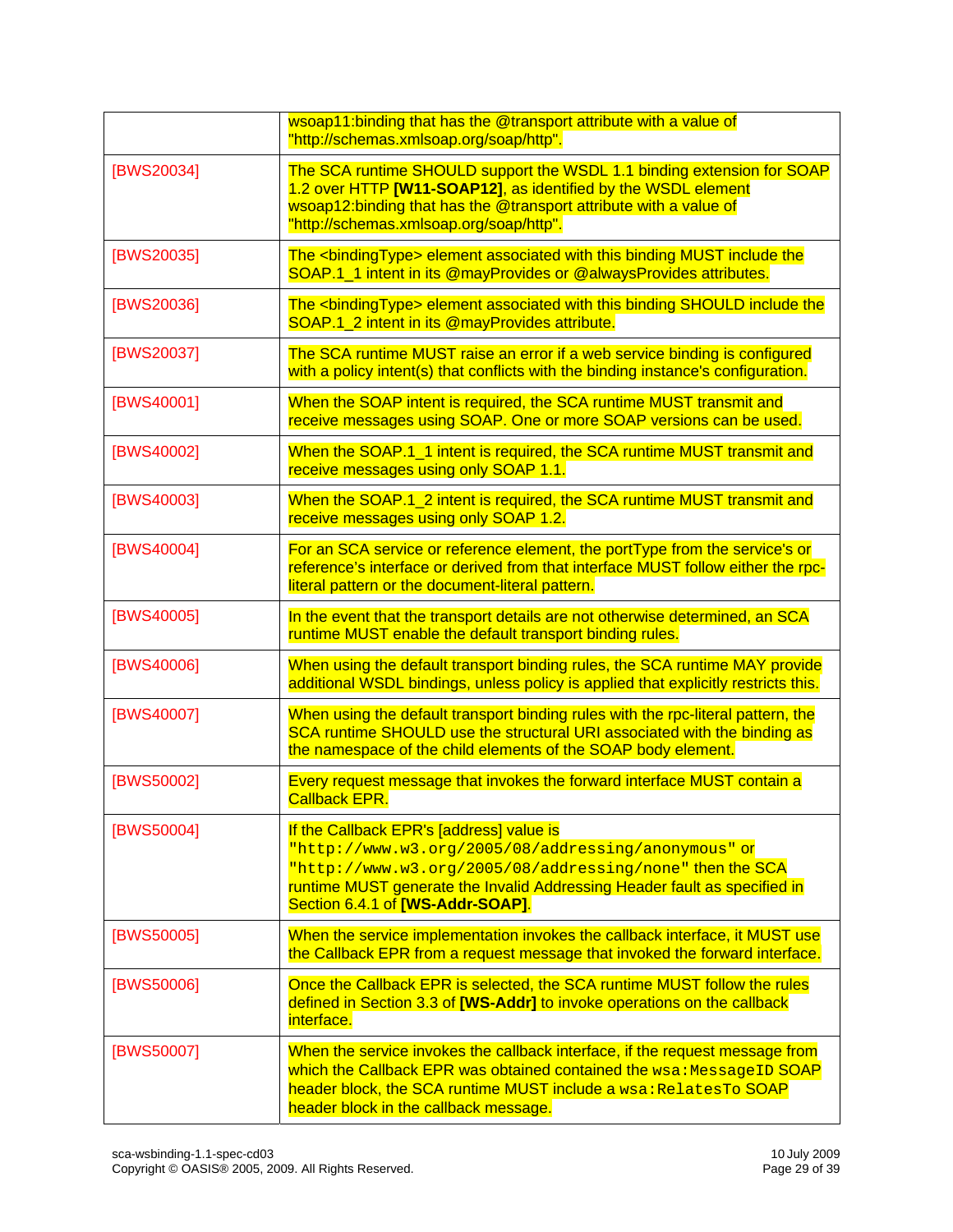<span id="page-29-5"></span><span id="page-29-4"></span><span id="page-29-3"></span><span id="page-29-2"></span><span id="page-29-1"></span><span id="page-29-0"></span>

| [BWS50008] | The wsa: Relates To SOAP header block MUST have the relationship type<br>value of "http://docs.oasis-open.org/opencsa/sca-<br>bindings/ws/callback" and the related message id MUST be the<br>wsa:MessageID of the message from which the Callback EPR was obtained.                                                             |
|------------|----------------------------------------------------------------------------------------------------------------------------------------------------------------------------------------------------------------------------------------------------------------------------------------------------------------------------------|
| [BWS50009] | If the request message from which the Callback EPR was obtained did not<br>contain the wsa: MessageID SOAP header block, the SCA runtime MUST<br>NOT include a wsa: Relates To SOAP header block with a relationship type<br>value of "http://docs.oasis-open.org/opencsa/sca-<br>bindings/ws/callback" in the callback message. |
| [BWS50010] | The WSCallback policy assertion indicates that the Web service client and the<br>Web service MUST use SCA Web Services Callback Protocol to implement<br>callbacks.                                                                                                                                                              |
| [BWS50013] | The following is the list of WSDL/1.1 elements whose scope contains the<br>Policy Subjects allowed for a WSCallback policy assertion but which MUST<br>NOT have WSCallback policy assertions attached: wsdl:portType                                                                                                             |
| [BWS50014] | Policies and assertions SHOULD be signed to prevent tampering.                                                                                                                                                                                                                                                                   |
| [BWS50015] | Policies SHOULD NOT be accepted unless they are signed and have an<br>associated security token to specify the signer has proper claims for the given<br>policy.                                                                                                                                                                 |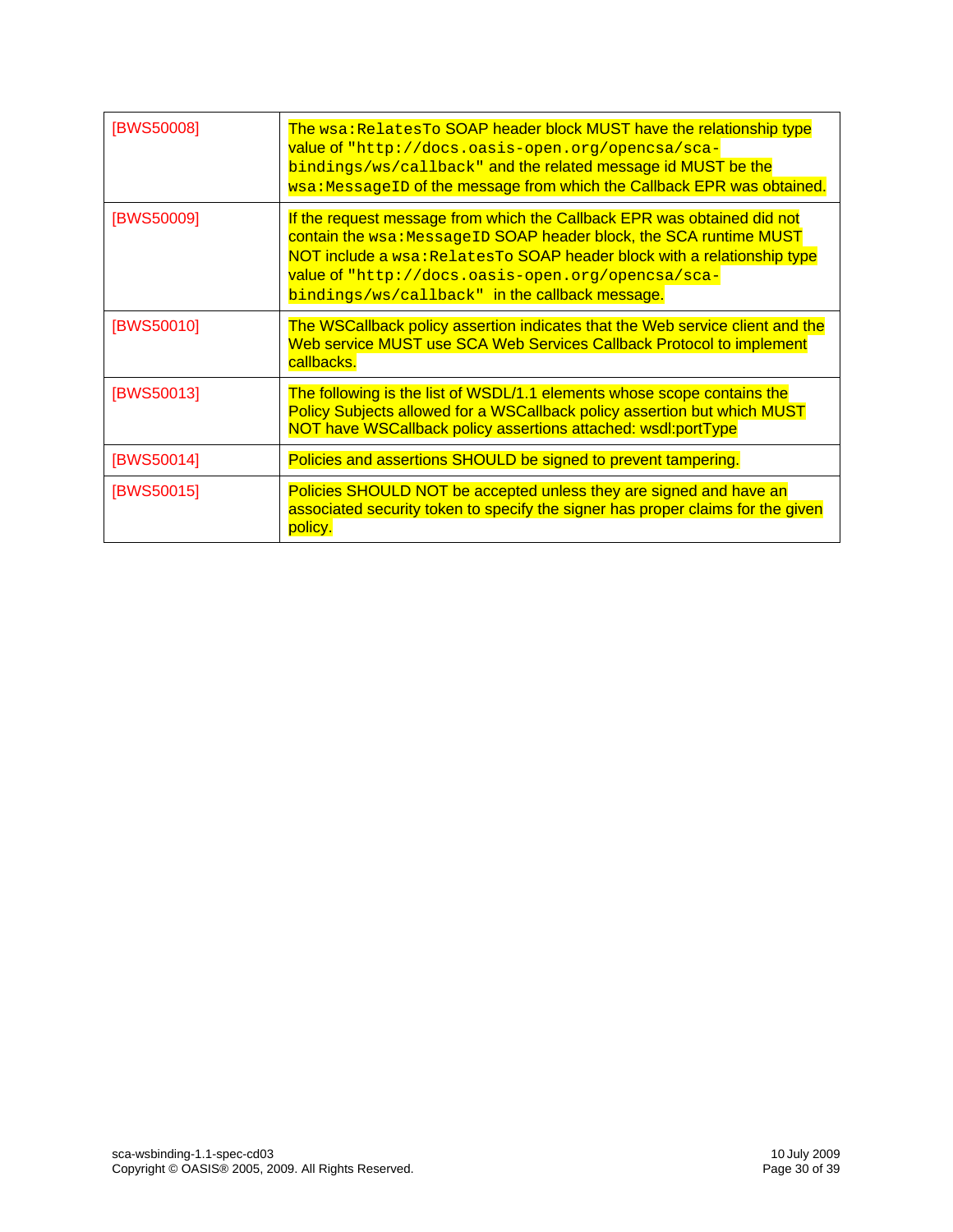### <span id="page-30-0"></span><sup>766</sup>**D. WSDL Generation**

| 767<br>768<br>769<br>770<br>771 | Due to the number of factors that determine how a WSDL might be generated, including<br>compatibility with existing WSDL uses, precise details cannot be specified. For example,<br>implementation decisions can affect the way WSDL might be generated. For reference,<br>and consistency, this section suggests non-normative choices for some of the various<br>details involved in generating WSDL. For brevity, the following definitions apply: |  |  |  |
|---------------------------------|-------------------------------------------------------------------------------------------------------------------------------------------------------------------------------------------------------------------------------------------------------------------------------------------------------------------------------------------------------------------------------------------------------------------------------------------------------|--|--|--|
| 772<br>773                      | component name $=$ the value of the @name attribute of the component element<br>containing the binding.ws element                                                                                                                                                                                                                                                                                                                                     |  |  |  |
| 774<br>775                      | service name $=$ the value of the @name attribute of the service element<br>containing the binding ws element                                                                                                                                                                                                                                                                                                                                         |  |  |  |
| 776<br>777                      | binding name $=$ the value of @name attribute of the binding ws element, or the<br>default if no @name attribute is present                                                                                                                                                                                                                                                                                                                           |  |  |  |
| 778                             | SOAP version = either "SOAP11" or "SOAP12" as appropriate                                                                                                                                                                                                                                                                                                                                                                                             |  |  |  |
| 779                             | With those definitions in place, here are the suggested choices:                                                                                                                                                                                                                                                                                                                                                                                      |  |  |  |
| 780                             | wsdl: definitions/@name = <component name=""> + "." + <service name=""></service></component>                                                                                                                                                                                                                                                                                                                                                         |  |  |  |
| 781                             | wsdl: definitions/@targetNamespace $=$ <structural for="" service="" the="" uri=""></structural>                                                                                                                                                                                                                                                                                                                                                      |  |  |  |
| 782                             | import each WSDL 1.1 portType, rather than putting them inline                                                                                                                                                                                                                                                                                                                                                                                        |  |  |  |
| 783                             | wsdl: binding/@name = $\lt$ binding name > $+$ $\lt$ SOAP version > $+$ "Binding"                                                                                                                                                                                                                                                                                                                                                                     |  |  |  |
| 784                             | wsdl:service/@name = <service name=""></service>                                                                                                                                                                                                                                                                                                                                                                                                      |  |  |  |
| 785                             | wsdl: port/@name =<br><br><br><br>sdl: port/@name =<br><br><br><br>SDAP version> + "Port"                                                                                                                                                                                                                                                                                                                                                             |  |  |  |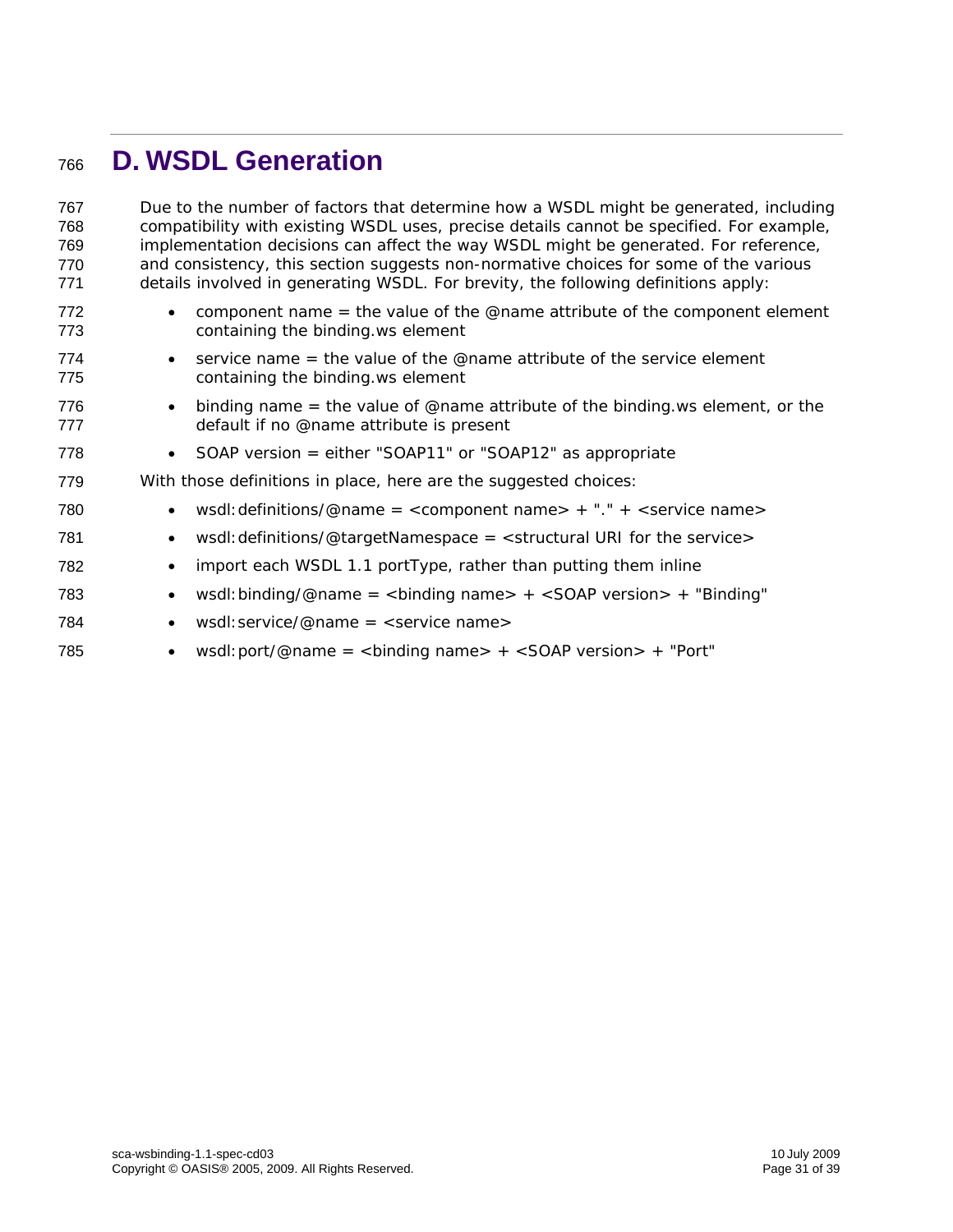### <span id="page-31-1"></span><span id="page-31-0"></span><sup>786</sup>**E. SCA Web Services Callback Protocol Message**  <sup>787</sup>**Examples**

788 789 790 791 The message examples in this section are for a configuration that consists of a reference R that is wired to a Service S. S has a bidirectional interface and the binding used in both directions, forward and callback, is binding.ws configured for SOAP. The forward interface and the callback interface both contain a single one-way operation.

#### 792 The following message exchanges take place between R and S:

- 1. R invokes the forward operation and sets the callback address to RC1. Let's call the message that invokes the forward operation R1. S then calls the callback operation twice. Let's call the callback messages S1 and S2
- 2. R invokes the forward operation again with the same callback address RC1. Let's call the message that invokes the forward operation R2. S then calls the callback operation once. Let's call the callback message S3.
- 799 800 801 802 3. R invokes the forward operation yet another time, but this time uses a difference callback address: RC2. Let's call the message that invokes the forward operation R3. S then calls the callback operation twice. Let's call the callback messages S4 and S5.
- 803 804 805 The messages R1, R2, R3, S1, S2, S3, S4 and S4 are listed below. The namespace prefix 'soap' can be bound to either the SOAP 1.1 or SOAP 1.2 namespace. The 'wsa' prefix is bound to the WS-Addressing 1.0 namespace.

#### 806 **R1:**

| 807 | $<$ soap:Envelope $\ldots$                                       |
|-----|------------------------------------------------------------------|
| 808 | <soap:header></soap:header>                                      |
| 809 | $<$ wsa: $From$                                                  |
| 810 | <wsa:address>http://example.com/callback</wsa:address>           |
| 811 | <wsa:referenceproperties></wsa:referenceproperties>              |
| 812 | <myns:someid>1</myns:someid>                                     |
| 813 |                                                                  |
| 814 | $\langle$ /wsa:From>                                             |
| 815 | <wsa:messaqeid>urn:uuid:f81d4fae-7dec-11d0-a765-</wsa:messaqeid> |
| 816 | $00a0c91e6bf6$                                                   |
| 817 | .                                                                |
| 818 |                                                                  |
| 819 | <soap:body></soap:body>                                          |
| 820 | .                                                                |
| 821 | $\langle$ soap: Body>                                            |
| 822 |                                                                  |
| 823 |                                                                  |
| 824 |                                                                  |
| 825 | S1. S2:                                                          |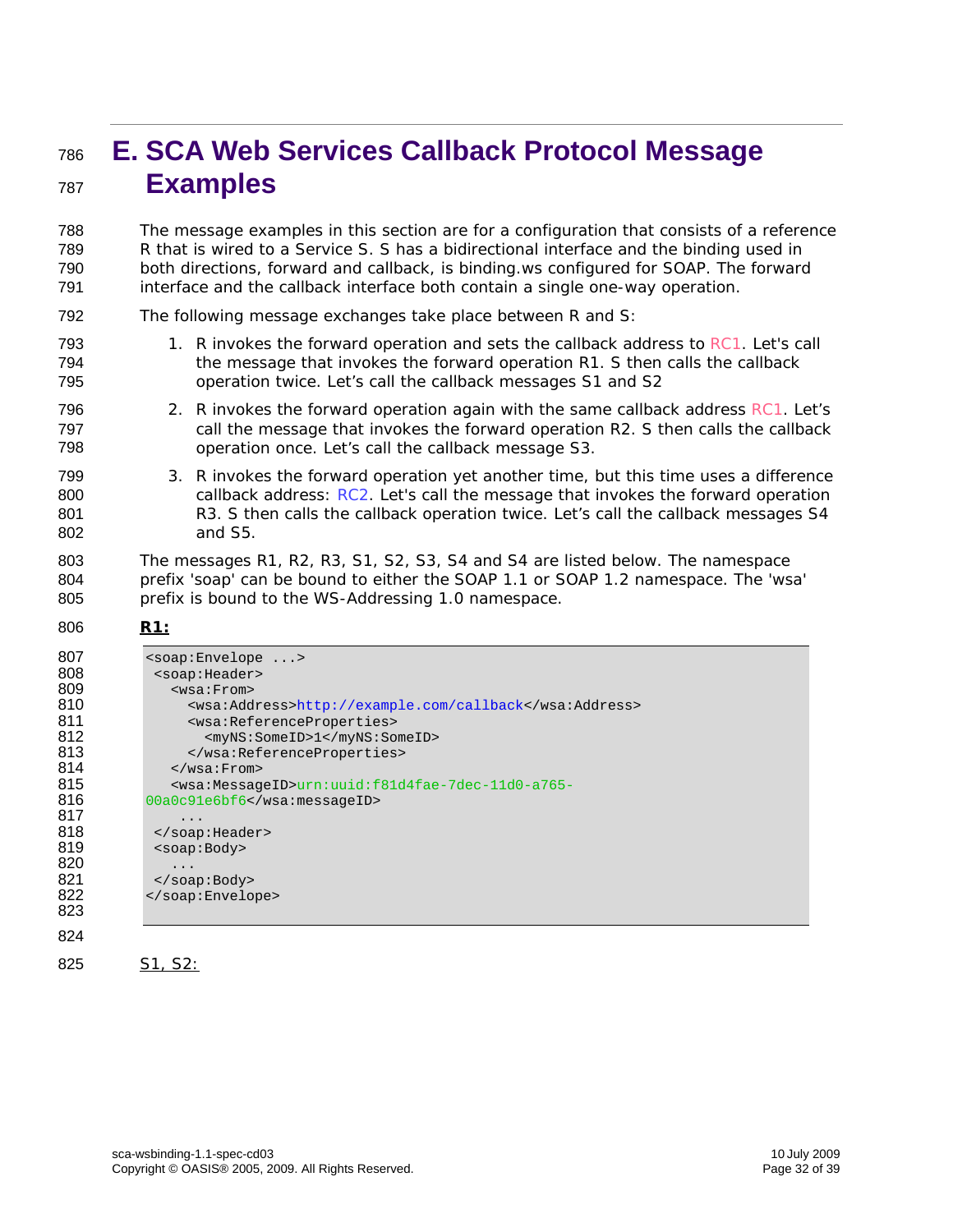| 826 | <soap:envelope></soap:envelope>                                                                                                                                                                                   |
|-----|-------------------------------------------------------------------------------------------------------------------------------------------------------------------------------------------------------------------|
| 827 | <soap:header></soap:header>                                                                                                                                                                                       |
| 828 | <wsa:to>http://example.com/callback</wsa:to>                                                                                                                                                                      |
| 829 | <myns:someid>1</myns:someid>                                                                                                                                                                                      |
| 830 | <wsa:relatesto relationshiptype="http://docs.oasis-open.org/opencsa/sca-&lt;/th&gt;&lt;/tr&gt;&lt;tr&gt;&lt;th&gt;831&lt;/th&gt;&lt;th&gt;bindings/ws/callback">urn:uuid:f81d4fae-7dec-11d0-a765-</wsa:relatesto> |
| 832 | 00a0c91e6bf6                                                                                                                                                                                                      |
| 833 | .                                                                                                                                                                                                                 |
| 834 |                                                                                                                                                                                                                   |
| 835 | $<$ soap:Body>                                                                                                                                                                                                    |
| 836 | $\ddotsc$                                                                                                                                                                                                         |
| 837 | $\langle$ soap: Body>                                                                                                                                                                                             |
| 838 |                                                                                                                                                                                                                   |
| 839 |                                                                                                                                                                                                                   |

#### **R2:**

826<br>827

842 <soap:Envelope ...><br>843 <soap:Header> 843 <soap:Header><br>844 <wsa:From> 844 <wsa:From><br>845 <wsa:Addi 845 <wsa:Address>[http://example.com/callback<](http://example.com/callback)/wsa:Address><br>846 <wsa:ReferenceProperties> 846 <wsa:ReferenceProperties><br>847 <wsns:SomeID>1</myNS:Som 847 <myNS:SomeID>1</myNS:SomeID>848 </wsa:ReferenceProperties> 848 </wsa:ReferenceProperties><br>849 </wsa:From> 849 </wsa:From><br>850 <wsa:Messag 850 <wsa:MessageID>urn:uuid:f81d4fae-8dec-11d0-a765-<br>851 00a0c91e6bf6</wsa:messageID> 00a0c91e6bf6</wsa:messageID> 852 ...<br>853 </soap 853 </soap:Header><br>854 <soap:Body> <soap:Body> ...<br>856 </soa 856 </soap:Body><br>857 </soap:Envelo </soap:Envelope>

#### **S3:**

 

| 861 | $<$ soap:Envelope $\ldots$ >                                                                                                                                                     |
|-----|----------------------------------------------------------------------------------------------------------------------------------------------------------------------------------|
| 862 | <soap:header></soap:header>                                                                                                                                                      |
| 863 | <wsa:to>http://example.com/callback</wsa:to>                                                                                                                                     |
| 864 | <myns:someid>1</myns:someid>                                                                                                                                                     |
| 865 | <wsa:relatesto relationshiptype="http://docs.oasis-open.org/opencsa/sca-&lt;/th&gt;&lt;/tr&gt;&lt;tr&gt;&lt;th&gt;866&lt;/th&gt;&lt;th&gt;bindings/ws/callback"></wsa:relatesto> |
| 867 | urn:uuid:f81d4fae-8dec-11d0-a765-00a0c91e6bf6                                                                                                                                    |
| 868 | $\langle$ /wsa:RelatesTo>                                                                                                                                                        |
| 869 | $\ddotsc$                                                                                                                                                                        |
| 870 |                                                                                                                                                                                  |
| 871 | <soap:body></soap:body>                                                                                                                                                          |
| 872 | .                                                                                                                                                                                |
| 873 | $\langle$ soap: Body>                                                                                                                                                            |
| 874 |                                                                                                                                                                                  |
| 875 |                                                                                                                                                                                  |

**R3:**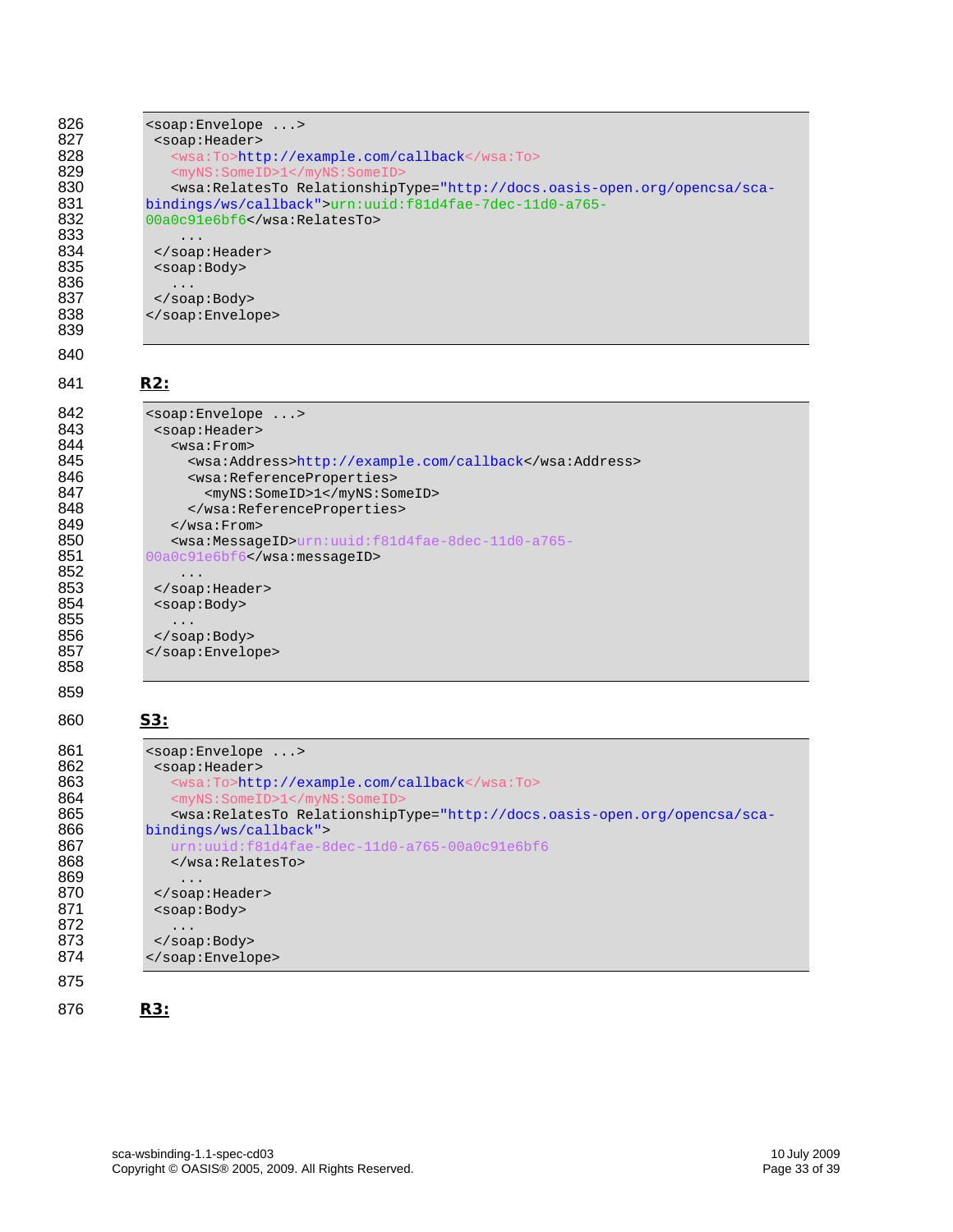<span id="page-33-0"></span>

| 877 | $<$ soap:Envelope $\ldots$ >                                     |
|-----|------------------------------------------------------------------|
| 878 | <soap:header></soap:header>                                      |
| 879 | $<$ wsa: $From$                                                  |
| 880 | <wsa:address>http://example.com/callback-other</wsa:address>     |
| 881 | <wsa:referenceproperties></wsa:referenceproperties>              |
| 882 | <myns:someid>2</myns:someid>                                     |
| 883 |                                                                  |
| 884 | $\langle$ /wsa:From>                                             |
| 885 | <wsa:messageid>urn:uuid:f81d4fae-9dec-11d0-a765-</wsa:messageid> |
| 886 | 00a0c91e6bf6                                                     |
| 887 | .                                                                |
| 888 |                                                                  |
| 889 | $<$ soap:Body>                                                   |
| 890 | .                                                                |
| 891 | $\langle$ soap: Body>                                            |
| 892 |                                                                  |
| 893 |                                                                  |
| 894 |                                                                  |

**S4, S5:**

```
897 <soap:Envelope ...><br>898 <soap:Header>
898 <soap:Header><br>899 <wsa:To>htt
899 http://example.com/callback-other</u> <w>was:TO>00 \leq_{myNS:SomeID>2</sup> <w>swNS:SomeID&gt;900 <myNS:SomeID>2</myNS:SomeID><br>901 <wsa:RelatesTo RelationshipT
901 <wsa:RelatesTo RelationshipType="http://docs.oasis-open.org/opencsa/sca-<br>902 bindings/ws/callback">urn:uuid:f81d4fae-9dec-11d0-a765-
902 bindings/ws/callback">urn:uuid:f81d4fae-9dec-11d0-a765<br>903 00a0c91e6bf6</wsa:RelatesTo>
                0a0c91e6bf6</wsa:RelatesTo>
904 ...<br>905 </soap
905 </soap:Header><br>906 <soap:Body>
                906 <soap:Body> 
907 ...<br>908 </soa
908 </soap:Body> 
               909 </soap:Envelope>
```
#### <span id="page-33-1"></span> **E.1 Message Examples Using WS-MakeConnection**

 In this case the reference R cannot host a listener and uses WS-MakeConnection to poll for callback requests. The interaction between the two consists of reference R sending a forward request R4. When using HTTP, the HTTP response to R4 contains an empty entity body. This is followed by a MakeConnection message from the reference to the service. This is a polling message from the reference and establishes a connection. If the callback request is ready when the connection is established, the service sends a callback request S6 to the reference in the entity body of the HTTP response.

**R4:**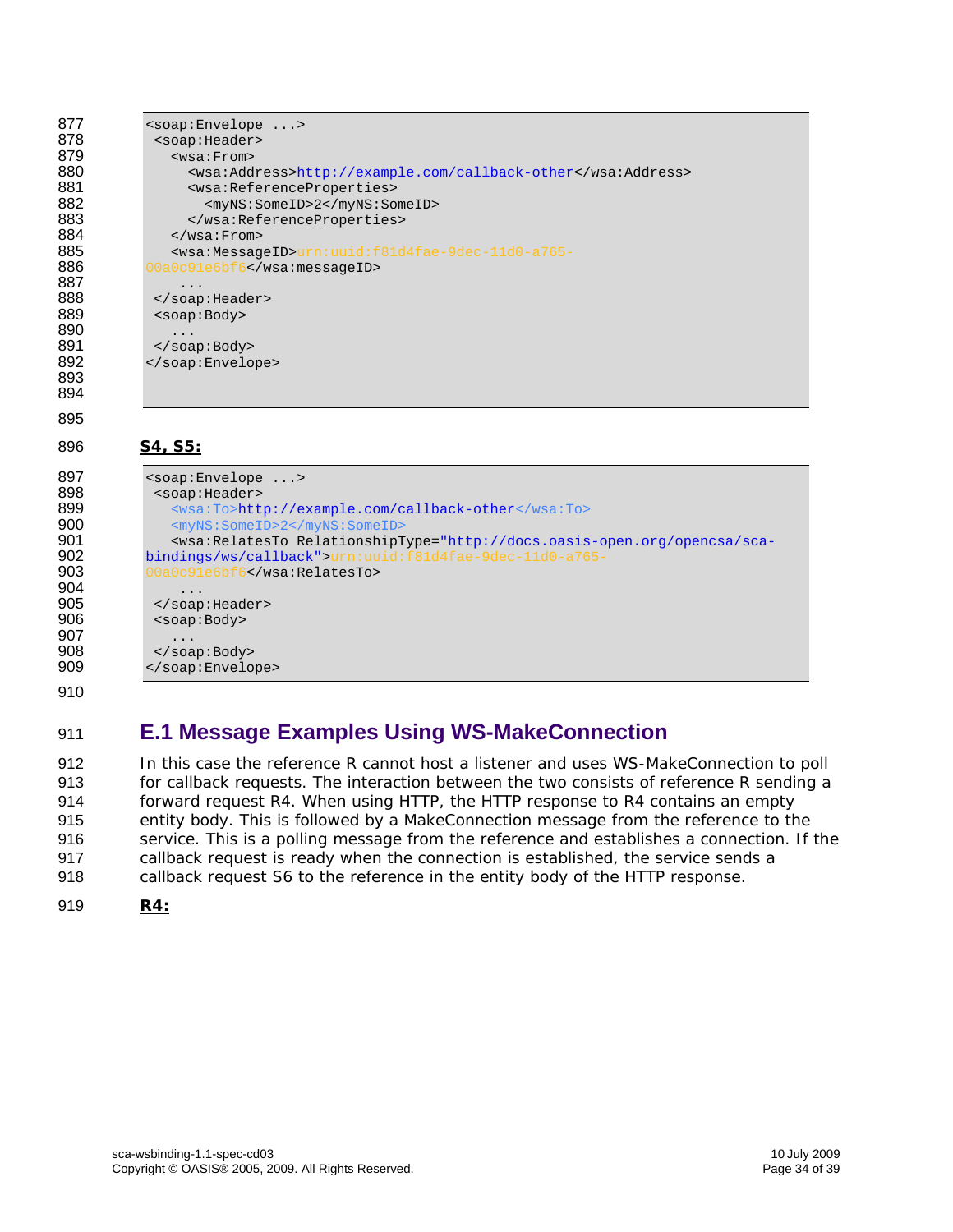| 920 | <soap:envelope></soap:envelope>                                     |
|-----|---------------------------------------------------------------------|
| 921 | <soap:header></soap:header>                                         |
| 922 | $<$ wsa: $From$                                                     |
| 923 | <wsa:address>http://docs.oasis-open.org/ws-</wsa:address>           |
| 924 | $rx/wsmc/200702/ano nymous?id=650e8400-f29b-11d4-a716-446655440010$ |
| 925 | $\langle$ /wsa:From>                                                |
| 926 | <wsa:messageid>urn:uuid:f81d4fae-10dec-11d0-a765-</wsa:messageid>   |
| 927 | $00a0c91e6bf6$                                                      |
| 928 | $\ddotsc$                                                           |
| 929 |                                                                     |
| 930 | <soap:body></soap:body>                                             |
| 931 | $\cdot$                                                             |
| 932 | $\langle$ soap: Body>                                               |
| 933 |                                                                     |

#### 

937<br>938

939<br>940

946<br>946<br>947<br>948

#### **MakeConnection polling message (from R to S):**

| 936 | $<$ soap:Envelope $\ldots$ >                                |
|-----|-------------------------------------------------------------|
| 937 | <soap:header></soap:header>                                 |
| 938 | <wsa:action>http://docs.oasis-open.org/ws-</wsa:action>     |
| 939 | rx/wsmc/200702/MakeConnection                               |
| 940 |                                                             |
| 941 |                                                             |
| 942 | <soap:body></soap:body>                                     |
| 943 | <wsmc:makeconnection></wsmc:makeconnection>                 |
| 944 | <wsmc:address>http://docs.oasis-open.org/ws-</wsmc:address> |
| 945 | $rx/wsmc/200702/annonymous?id=650e8400-f29b-11d4-a716-$     |
| 946 | 446655440010                                                |
| 947 |                                                             |
| 948 | $\langle$ soap: Body>                                       |
| 949 | $\epsilon$ /soan: Envelope>                                 |

#### **S6:**

| 952 | $<$ soap:Envelope $\ldots$ >                                                                                                                                                                                                                                   |
|-----|----------------------------------------------------------------------------------------------------------------------------------------------------------------------------------------------------------------------------------------------------------------|
| 953 | <soap:header></soap:header>                                                                                                                                                                                                                                    |
| 954 | <wsa:to>http://docs.oasis-open.org/ws-rx/wsmc/200702/anonymous?id=650e8400-</wsa:to>                                                                                                                                                                           |
| 955 | $f29b-11d4-a716-446655440010$                                                                                                                                                                                                                                  |
| 956 | <wsa:relatesto <="" math="" relationshiptype="http://docs.oasis-open.org/opencsa/sca-&lt;/th&gt;&lt;/tr&gt;&lt;tr&gt;&lt;th&gt;957&lt;/th&gt;&lt;th&gt;&lt;math&gt;binding/ws/callback"> &gt;urn: uuid: <math>f81d4fae-10dec-11d0-a765-</math></wsa:relatesto> |
| 958 | 00a0c91e6bf6                                                                                                                                                                                                                                                   |
| 959 | $\ddotsc$                                                                                                                                                                                                                                                      |
| 960 |                                                                                                                                                                                                                                                                |
| 961 | <soap:body></soap:body>                                                                                                                                                                                                                                        |
| 962 | $\cdot$                                                                                                                                                                                                                                                        |
| 963 | $\langle$ soap: Body>                                                                                                                                                                                                                                          |
| 964 |                                                                                                                                                                                                                                                                |
|     |                                                                                                                                                                                                                                                                |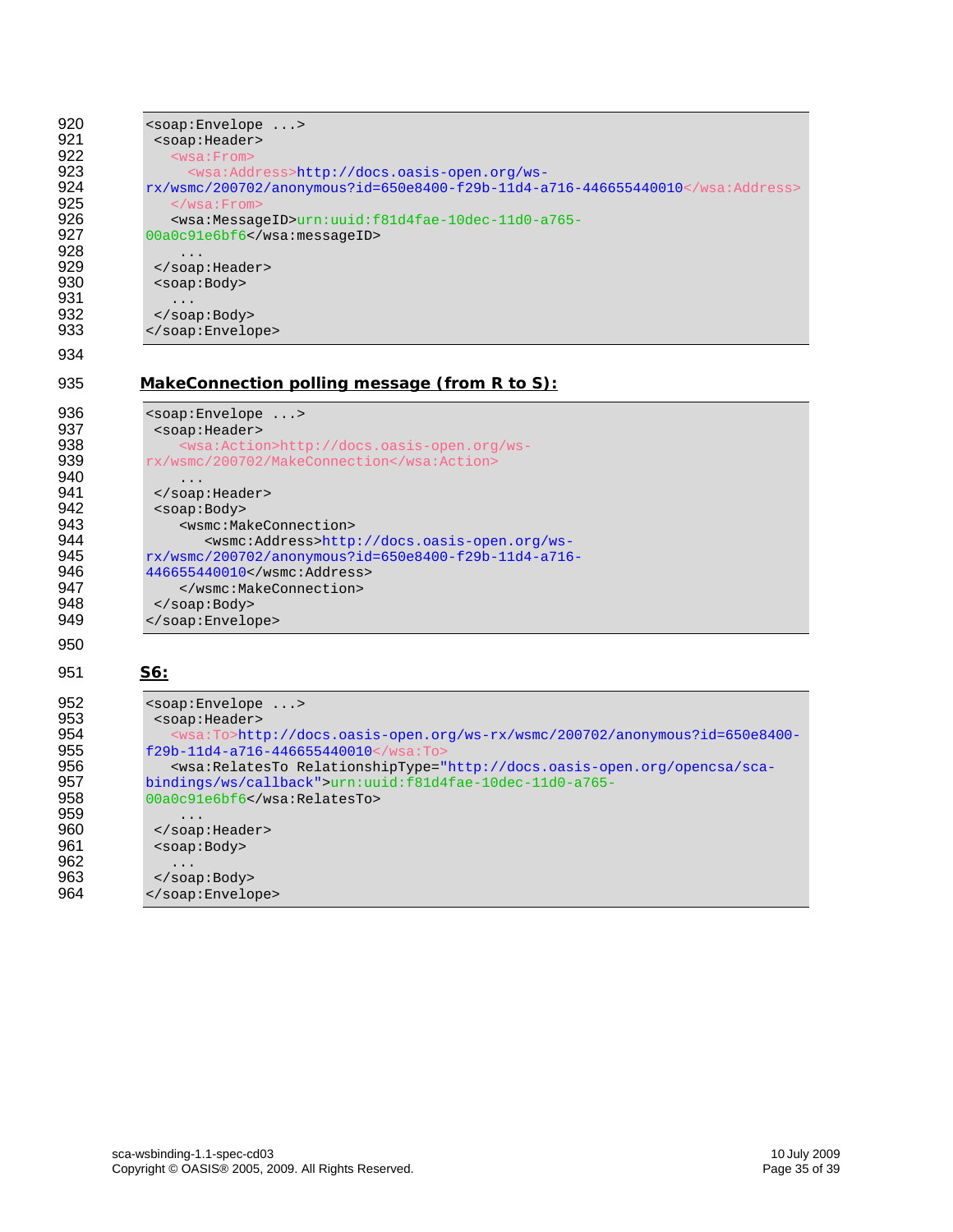# <span id="page-35-0"></span><sup>965</sup>**F. Acknowledgements**

966 The following individuals have participated in the creation of this specification and are gratefully<br>967 acknowledged: acknowledged:

#### 968 **Participants:**

| <b>Participant Name</b> | <b>Affiliation</b>          |
|-------------------------|-----------------------------|
| <b>Bryan Aupperle</b>   | <b>IBM</b>                  |
| Ron Barack              | SAP AG                      |
| Michael Beisiegel       | <b>IBM</b>                  |
| Henning Blohm           | SAP AG                      |
| David Booz              | <b>IBM</b>                  |
| Martin Chapman          | <b>Oracle Corporation</b>   |
| Jean-Sebastien Delfino  | <b>IBM</b>                  |
| <b>Laurent Domenech</b> | TIBCO Software Inc.         |
| Jacques Durand          | <b>Fujitsu Limited</b>      |
| <b>Mike Edwards</b>     | <b>IBM</b>                  |
| <b>Billy Feng</b>       | Primeton Technologies, Inc. |
| Nimish Hathalia         | TIBCO Software Inc.         |
| Simon Holdsworth        | <b>IBM</b>                  |
| Eric Johnson            | Software Inc.               |
| Uday Joshi              | <b>Oracle Corporation</b>   |
| Khanderao Kand          | <b>Oracle Corporation</b>   |
| Anish Karmarkar         | <b>Oracle Corporation</b>   |
| Nickolaos Kavantzas     | <b>Oracle Corporation</b>   |
| <b>Mark Little</b>      | Red Hat                     |
| Ashok Malhotra          | <b>Oracle Corporation</b>   |
| Jim Marino              | Individual                  |
| Jeff Mischkinsky        | <b>Oracle Corporation</b>   |
| Dale Moberg             | <b>Axway Software</b>       |
| Simon Nash              | Individual                  |
| Sanjay Patil            | SAP AG                      |
| Plamen Pavlov           | SAP AG                      |
| Peter Peshev            | SAP AG                      |
| Piotr Przybylski        | <b>IBM</b>                  |
| Luciano Resende         | <b>IBM</b>                  |
| Tom Rutt                | Fujitsu Limited             |
| Vladimir Savchenko      | <b>SAP AG</b>               |
| Scott Vorthmann         | <b>TIBCO Software Inc.</b>  |
| Tim Watson              | <b>Oracle Corporation</b>   |
| <b>Owen Williams</b>    | Avaya, Inc.                 |
| Prasad Yendluri         | Software AG, Inc.           |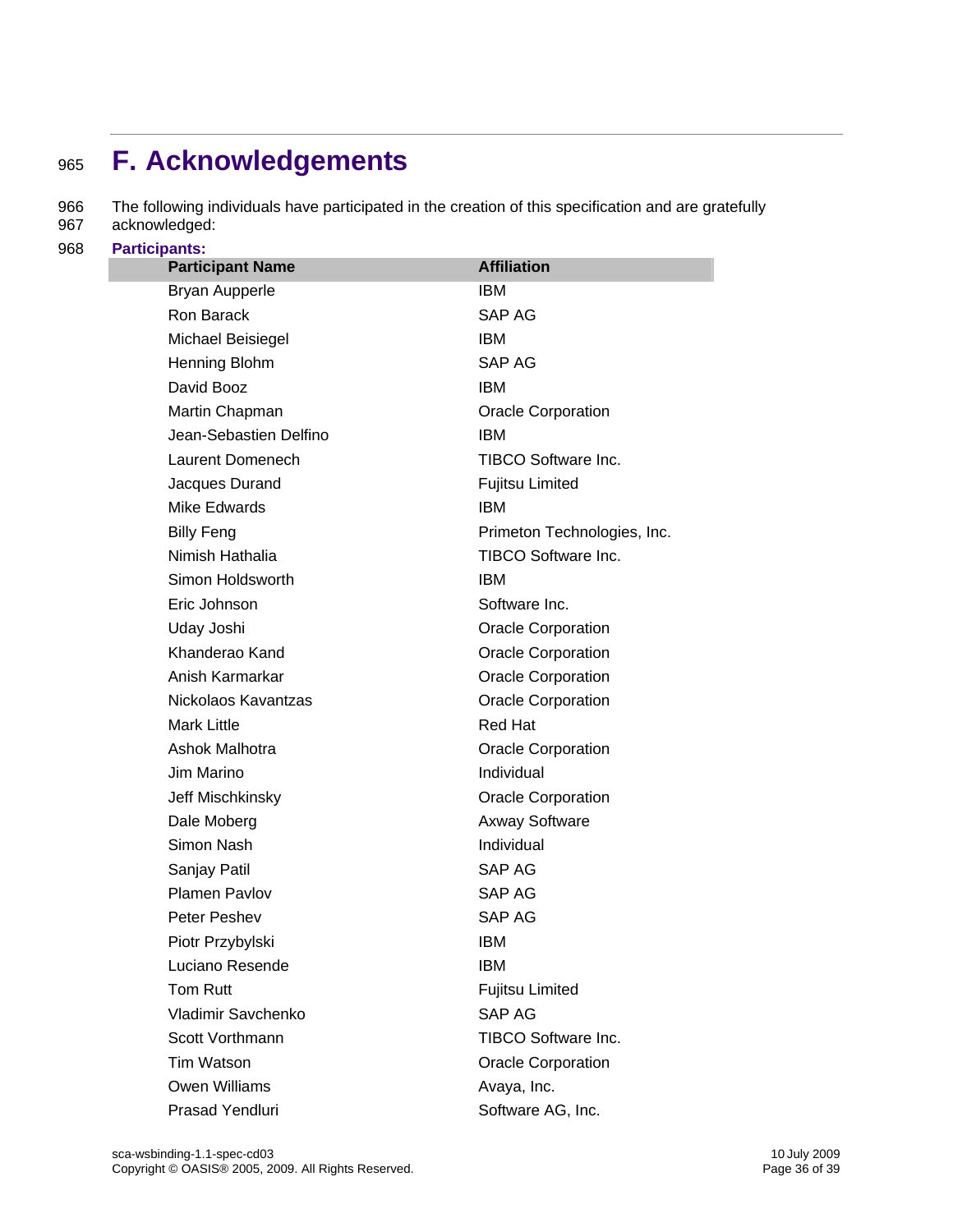969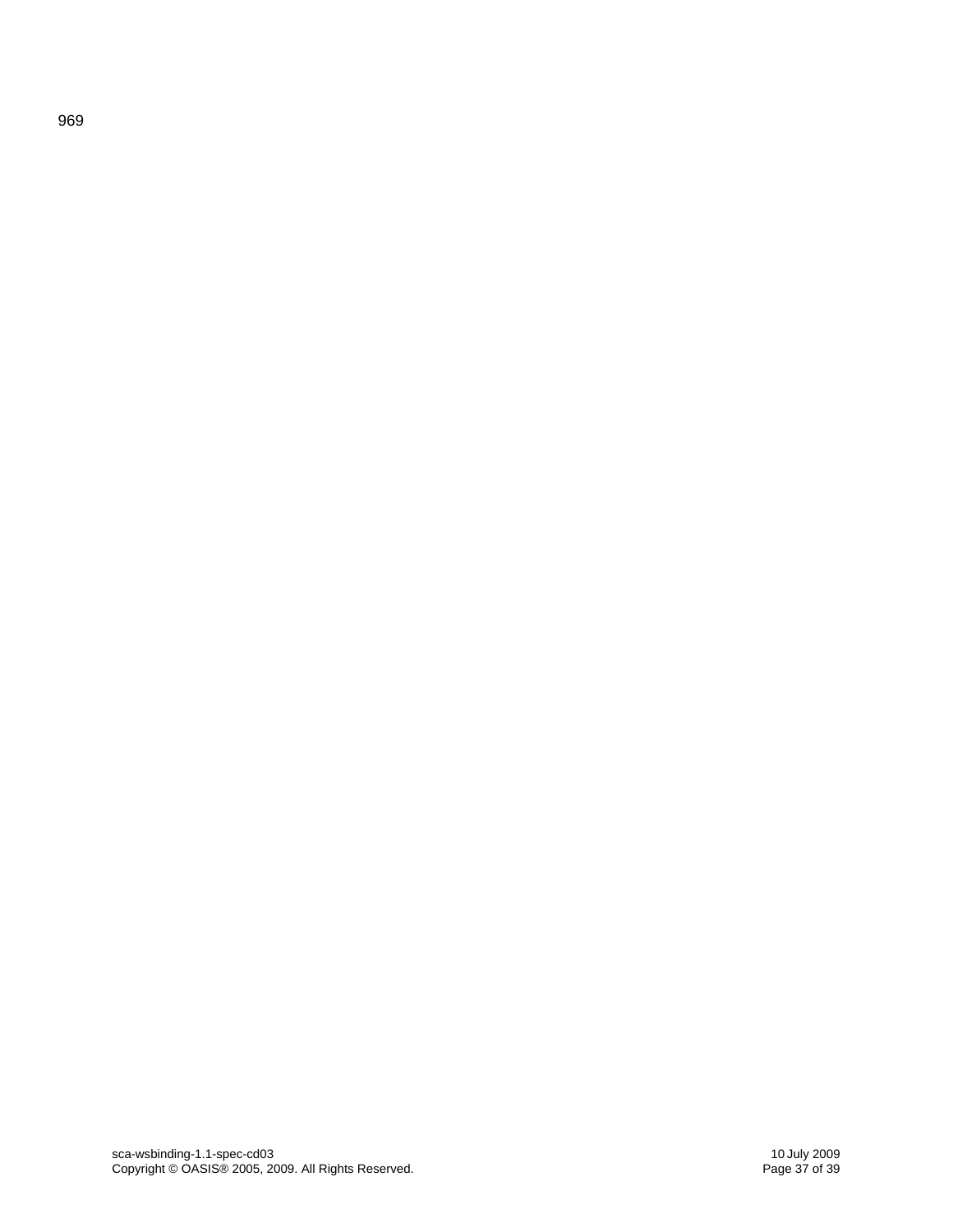# <span id="page-37-0"></span><sup>970</sup>**G. Revision History**

| <b>Revision</b>  | <b>Date</b> | <b>Editor</b>    | <b>Changes Made</b>                                                                                                                                                                                                                                                                                                                                                  |
|------------------|-------------|------------------|----------------------------------------------------------------------------------------------------------------------------------------------------------------------------------------------------------------------------------------------------------------------------------------------------------------------------------------------------------------------|
| 1                | 2007-09-25  | Anish Karmarkar  | Applied the OASIS template + related changes<br>to the Submission                                                                                                                                                                                                                                                                                                    |
| $\overline{2}$   | 2008-04-02  | Anish Karmarkar  | * Partially applied the resolution of issue 14 in<br>the conformance section.<br>* Applied resolution to issue 9.<br>* Applied resolution to issue 15.<br>* Applied resolution to issue 16.<br>* Applied resolution to issue 10.<br>* Applied resolution to issue 8.<br>* Applied resolution to issue 3.                                                             |
| 3                | 2008-06-12  | Simon Holdsworth | * Completed application of resolution to issue<br>10<br>* Applied most of the editorial changes from<br>Eric Johnson's review                                                                                                                                                                                                                                        |
| $\overline{4}$   | 2008-08-13  | Anish Karmarkar  | * Applied rest of Eric Johnson's ed review<br>comments.<br>* Applied resolution of issue 13.<br>* Reapplied resolution of issue 15 (it was not<br>applied correctly before)<br>* Applied resolution of issue 19.<br>* Applied resolution of issue 30.<br>* Applied resolution of issue 32.<br>* Applied resolution of issue 36.<br>* Applied resolution of issue 38. |
| cd01-rev1        | 2008-10-16  | Simon Holdsworth | Applied resolution of issue 41.                                                                                                                                                                                                                                                                                                                                      |
| cd01-rev2        | 2008-10-20  | Anish Karmarkar  | Added rfc2119 statements.                                                                                                                                                                                                                                                                                                                                            |
| cd01-rev3        | 2008-11-19  | Anish Karmarkar  | Incorporated feedback from Bryan, Eric & Dave                                                                                                                                                                                                                                                                                                                        |
| cd01-rev3        | 2008-12-02  | Anish Karmarkar  | Removed 'required' word associated with<br>description of pseudo-schema + changed<br>section 2.6 (wsdl extensibility) per the TC<br>decision. Both of these were associated with<br>issue 51 (2119 stmts)                                                                                                                                                            |
| cd01-rev5        | 2009-02-06  | Simon Holdsworth | Applied resolution of issue 11<br>Applied resolution of issue 49<br>Applied action item 20080904-1                                                                                                                                                                                                                                                                   |
| cd <sub>02</sub> | 2009-02-16  | Simon Holdsworth | Renamed, applied editorial issues                                                                                                                                                                                                                                                                                                                                    |

### 971 [optional; should not be included in OASIS Standards]